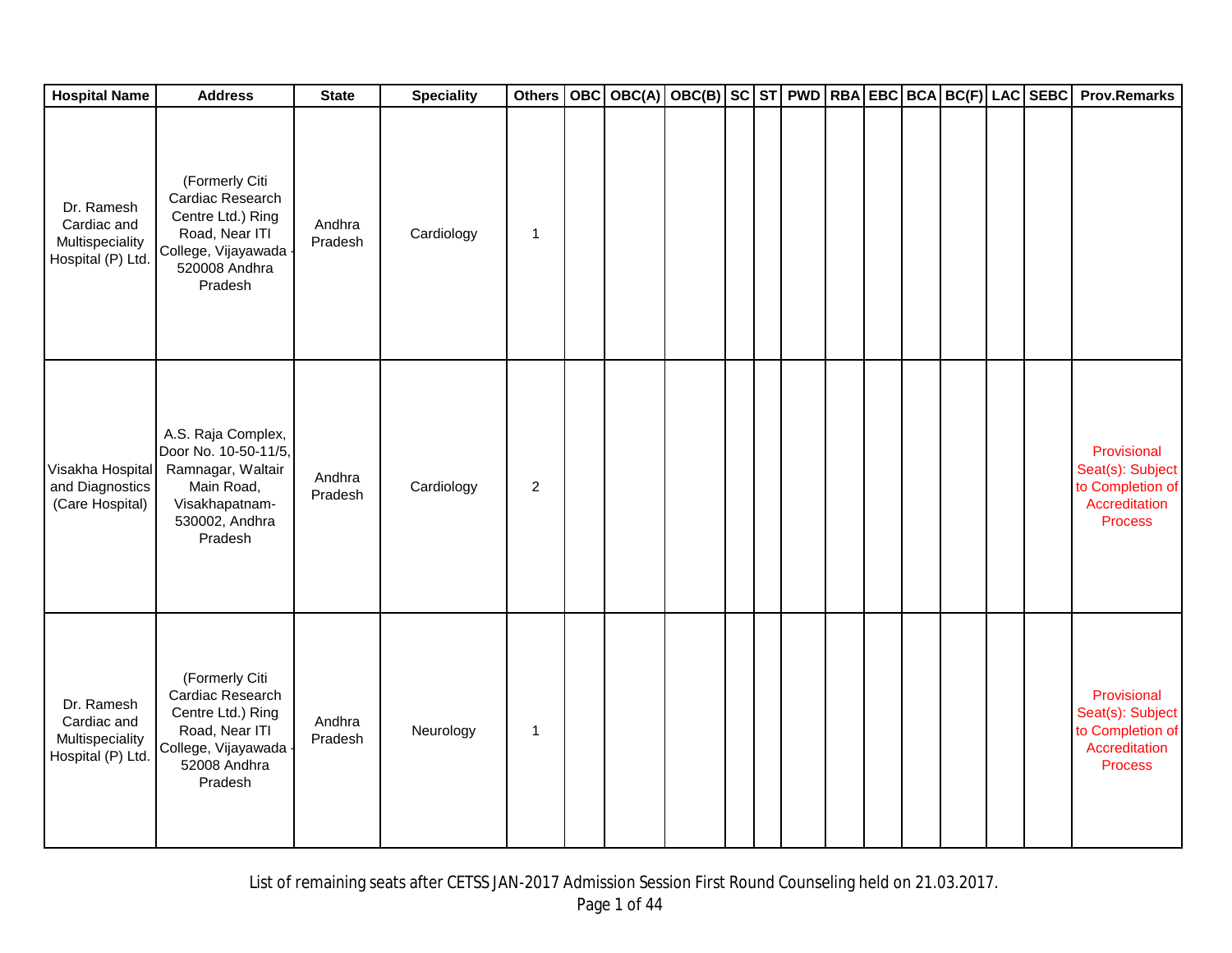| Lalitha Super<br>Specialty<br>Hospital (P) Ltd. | Kothapet, Guntur-<br>522001 Andhra<br>Pradesh                                                       | Andhra<br>Pradesh | Neurology        | $\mathbf 1$ |  |  |  |  |  |  |                                                                                        |
|-------------------------------------------------|-----------------------------------------------------------------------------------------------------|-------------------|------------------|-------------|--|--|--|--|--|--|----------------------------------------------------------------------------------------|
| Yashoda<br>Hospital                             | Behind Hari Hara<br>Kala Bhawan, S.P.<br>Road,<br>Secunderabad -<br>500003 Telangana                | Andhra<br>Pradesh | Neurology        | 1           |  |  |  |  |  |  | Provisional<br>Seat(s): Subject<br>to Completion of<br>Accreditation<br><b>Process</b> |
| Indira Gandhi<br>Institute of<br>Cardiology,    | PMCH Campus,<br>Ashok Raj Path<br>Patna-800004 Bihar                                                | Bihar             | Cardiology       | 1           |  |  |  |  |  |  | Provisional<br>Seat(s): Subject<br>to Completion of<br>Accreditation<br><b>Process</b> |
| Ramkrishna<br>Care Hospital                     | Aurobindo Enclave,<br>N. H. 43, Dhamtari<br>Road, Pachpedhi<br>Naka, Raipur-<br>492001 Chhattisgarh | Chhatisgarh       | Gastroenterology | $\mathbf 1$ |  |  |  |  |  |  | Provisional<br>Seat(s): Subject<br>to Completion of<br>Accreditation<br><b>Process</b> |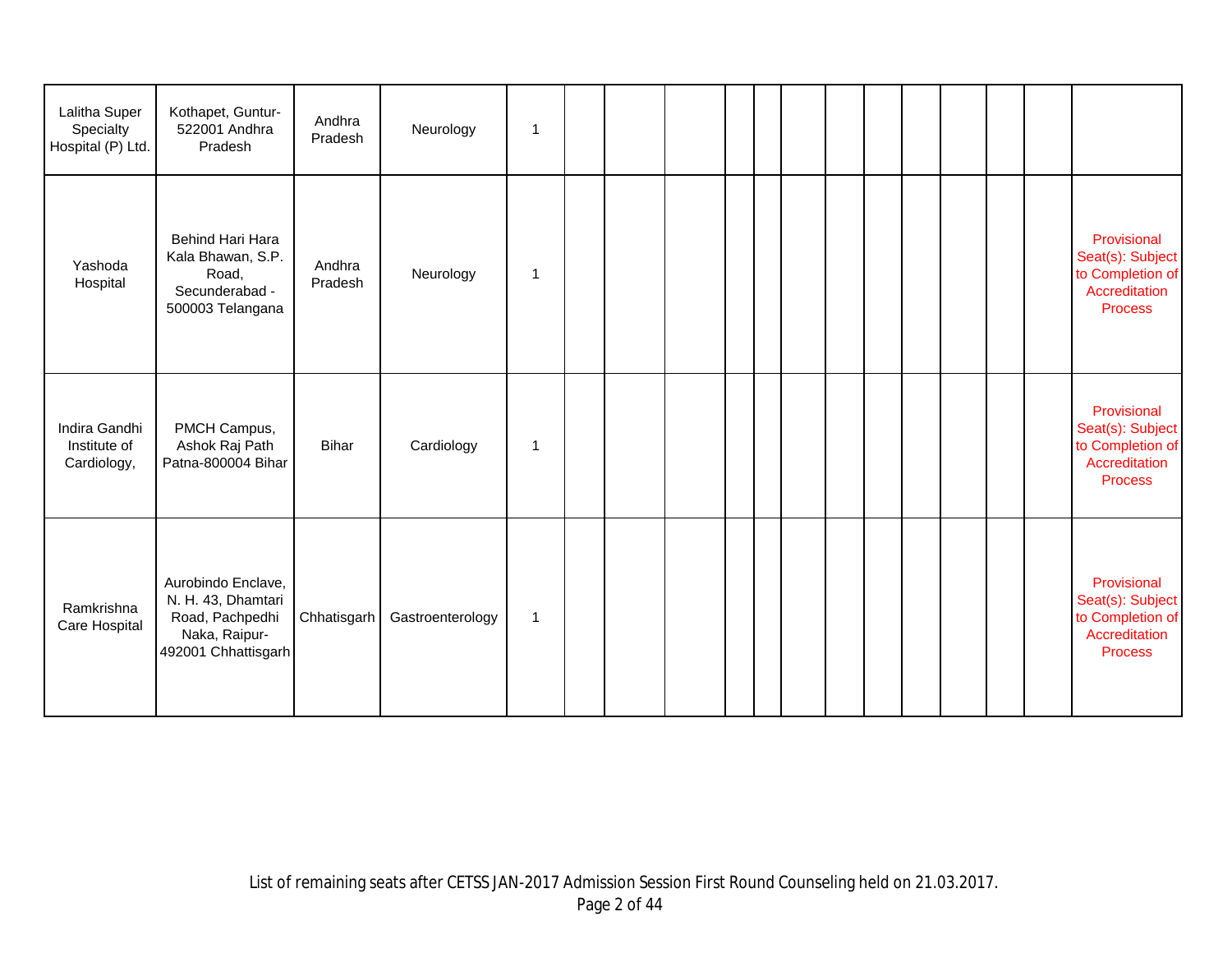| Army Hospital (R<br>& R)                 | Delhi Cantt., New<br>Delhi-10                            | Delhi | Cardio Thoracic<br>Surgery | 1 |  |  |  |  |  |  | Subject to<br>acceptance of<br>terms and<br>conditions<br>issued by<br>Defense/hospital<br>and also<br>required to<br>submit an<br>undertaking in<br>this regard. |
|------------------------------------------|----------------------------------------------------------|-------|----------------------------|---|--|--|--|--|--|--|-------------------------------------------------------------------------------------------------------------------------------------------------------------------|
| Batra Hospital &<br>Med.Res. Centre      | 1, Tuglakabad Instn.<br>Area, M.B. Road,<br>New Delhi-62 | Delhi | Cardiology                 | 3 |  |  |  |  |  |  |                                                                                                                                                                   |
| Delhi Heart &<br>Lung Institute,         | 3 mm, II, Panchkuian<br>Road, New Delhi-<br>110055       | Delhi | Cardiology                 | 3 |  |  |  |  |  |  |                                                                                                                                                                   |
| Dr. B L Kapur<br>Memorial<br>Hospital,   | Pusa Road, New<br>Delhi-110005                           | Delhi | Cardiology                 | 1 |  |  |  |  |  |  | Provisional<br>Seat(s): Subject<br>to Completion of<br>Accreditation<br><b>Process</b>                                                                            |
| <b>Fortis Escorts</b><br>Heart Institute | Okhla Road, New<br>Delhi-25                              | Delhi | Cardiology                 | 1 |  |  |  |  |  |  |                                                                                                                                                                   |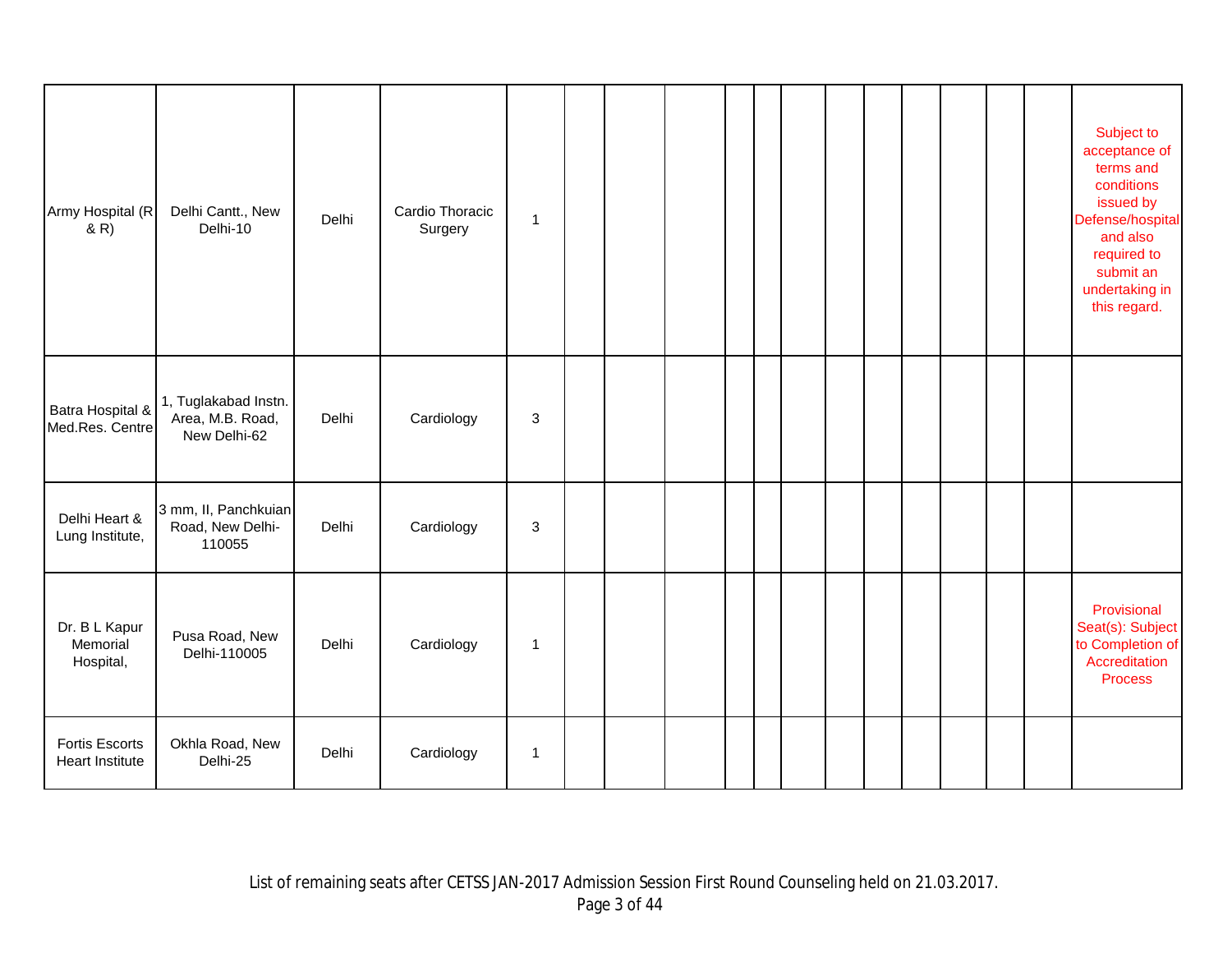| Fortis Hospital                    | A- Block, Shalimar<br>Bagh, Delhi- 110088                                                                                                                   | Delhi | Cardiology | $\sqrt{2}$              |  |  |  |  |  |  |                                                                                 |
|------------------------------------|-------------------------------------------------------------------------------------------------------------------------------------------------------------|-------|------------|-------------------------|--|--|--|--|--|--|---------------------------------------------------------------------------------|
| <b>Holy Family</b><br>Hospital     | Okhla, New Delhi-<br>110025                                                                                                                                 | Delhi | Cardiology | $\overline{\mathbf{c}}$ |  |  |  |  |  |  | Provisional<br>Seat(s): Subject<br>to Completion of<br>Accreditation<br>Process |
| Indraprastha<br>Apollo Hospitals   | Sarita Vihar, New<br>Delhi - 110076                                                                                                                         | Delhi | Cardiology | $\sqrt{2}$              |  |  |  |  |  |  |                                                                                 |
| Max Super<br>Specialty<br>Hospital | 1, Press Enclave<br>Road, Saket, New<br>Delhi-110017                                                                                                        | Delhi | Cardiology | $\overline{4}$          |  |  |  |  |  |  |                                                                                 |
| Max Super<br>Specialty<br>Hospital | (A unit of Balaji<br>Medical & Diagnostic<br>Research Centre)<br>108A, Opp Sanchar<br>Apartments, IP<br>Extension,<br>Patparganj, New<br>Delhi-110092 Delhi | Delhi | Cardiology | $\overline{c}$          |  |  |  |  |  |  |                                                                                 |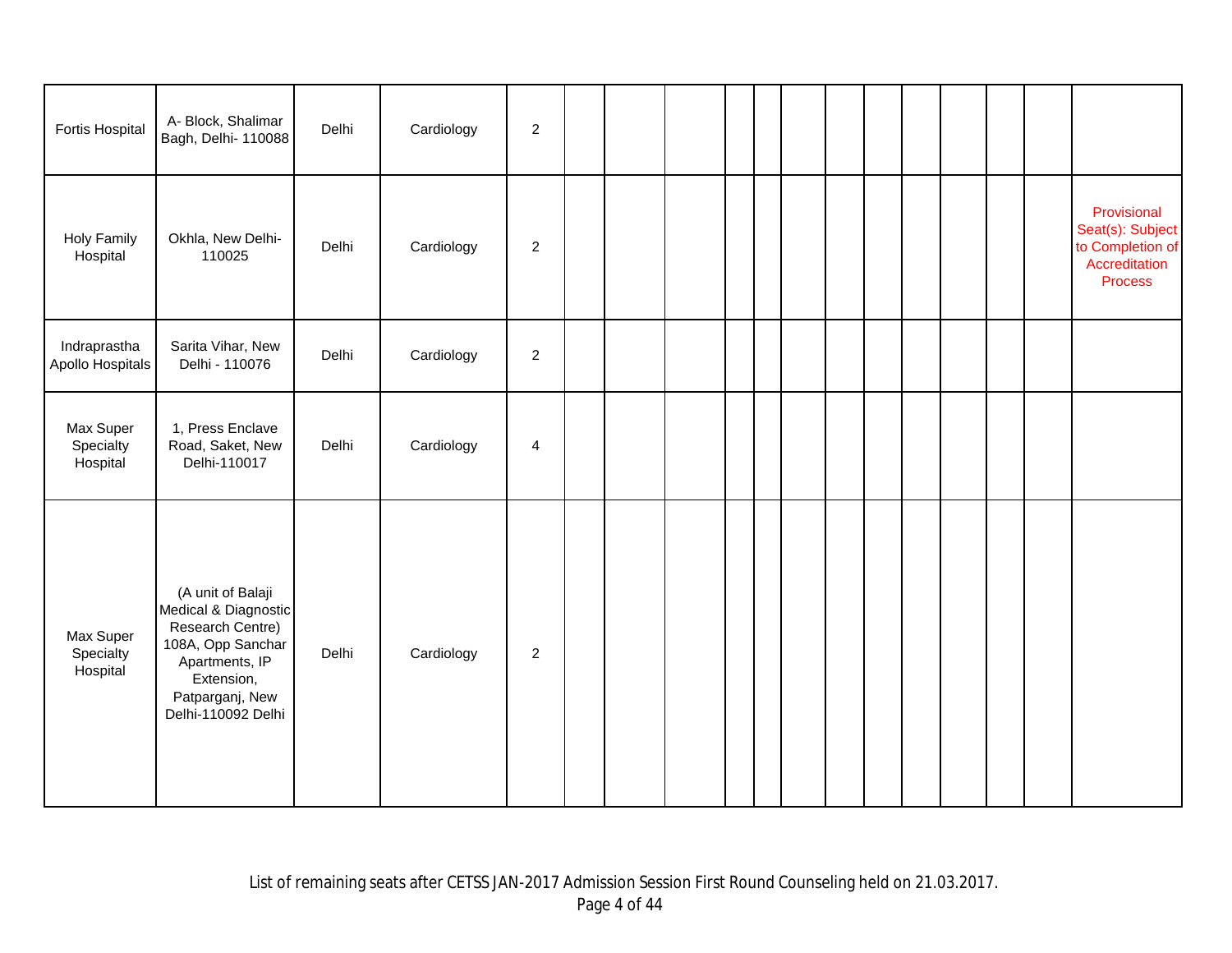| <b>National Heart</b><br>Institute,                | 49 Community<br>Centre, East of<br>Kailash, New Delhi-<br>65 | Delhi | Cardiology              | 4              |  |  |  |  |  |  |  |
|----------------------------------------------------|--------------------------------------------------------------|-------|-------------------------|----------------|--|--|--|--|--|--|--|
| Shri Balaji<br><b>Action Medical</b><br>Institute, | FC-34, A-4, Paschim<br>Vihar, New Delhi -<br>110063          | Delhi | Cardiology              | $\overline{c}$ |  |  |  |  |  |  |  |
| <b>Action Cancer</b><br>hospital                   | H-2/FC-34, A-4<br>Paschim Vihar New<br>Delhi- 110063         | Delhi | <b>Medical Oncology</b> | $\mathbf{1}$   |  |  |  |  |  |  |  |
| Dharamshila<br>Hospital and<br>Research<br>Centre, | Dharamshila Marg,<br>Vasundara Enclave,<br>New Delhi-110096  | Delhi | <b>Medical Oncology</b> | $\mathbf{1}$   |  |  |  |  |  |  |  |
| Indraprastha<br>Apollo Hospitals                   | Sarita Vihar, New<br>Delhi - 110076                          | Delhi | <b>Medical Oncology</b> | $\mathbf{1}$   |  |  |  |  |  |  |  |
| Max Super<br>Specialty<br>Hospital                 | 1, Press Enclave<br>Road, Saket, New<br>Delhi-110017         | Delhi | <b>Medical Oncology</b> | $\overline{2}$ |  |  |  |  |  |  |  |
| Hospital                                           | Sir Ganga Ram   Rajinder Nagar, New<br>Delhi-60              | Delhi | Neonatology             | 3              |  |  |  |  |  |  |  |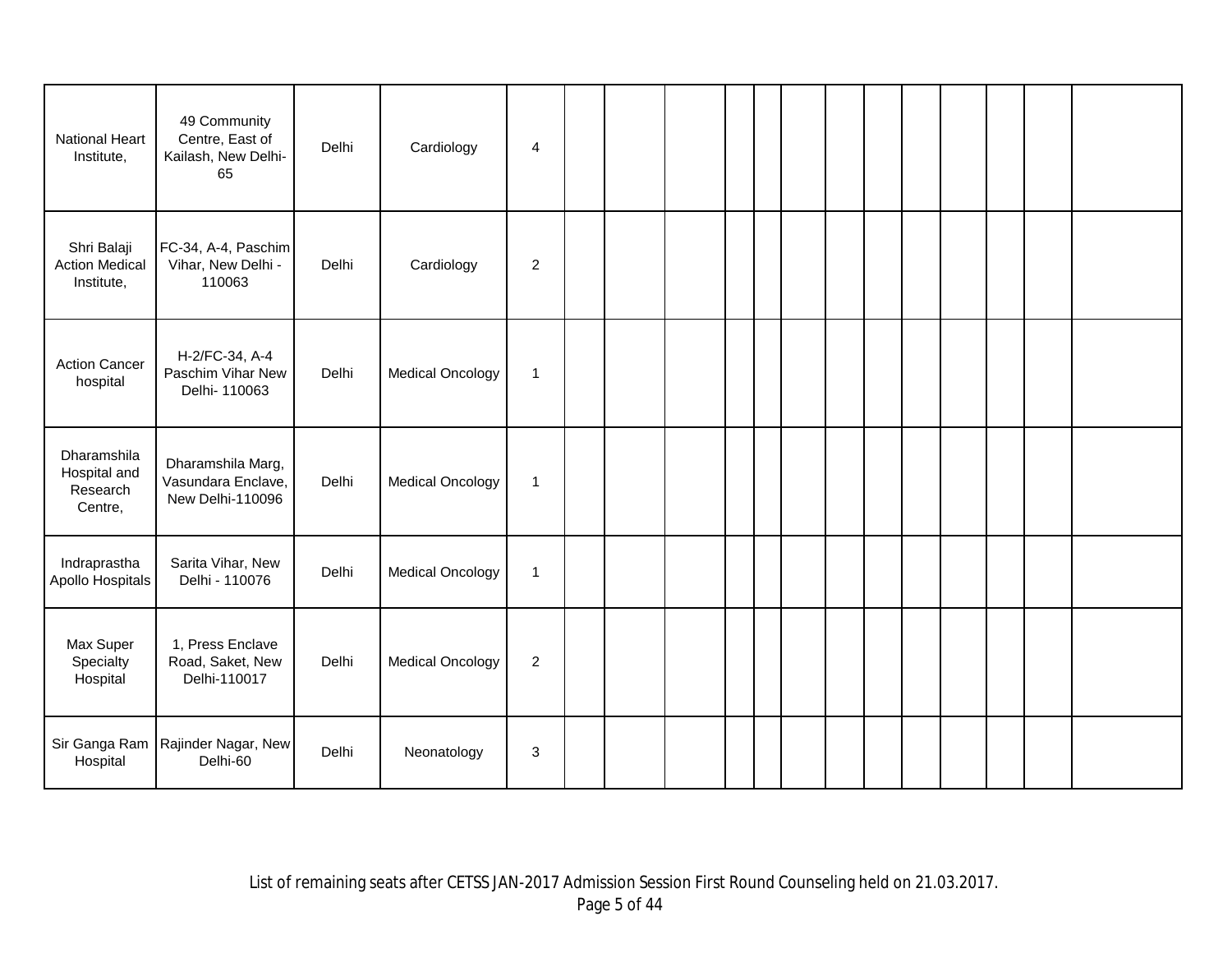| Batra Hospital &<br>Medical<br>Research Centre | 1, Tuglakabad<br>Institutional Area,<br>Mehrauli Badarpu<br>Road, New Delhi-<br>110062 | Delhi | Nephrology | $\mathbf 1$ |  |  |  |  |  |  | Provisional<br>Seat(s): Subject<br>to Completion of<br>Accreditation<br><b>Process</b> |
|------------------------------------------------|----------------------------------------------------------------------------------------|-------|------------|-------------|--|--|--|--|--|--|----------------------------------------------------------------------------------------|
| Dr. B L Kapur<br>Memorial<br>Hospital,         | Pusa Road, New<br>Delhi-110005                                                         | Delhi | Nephrology | 1           |  |  |  |  |  |  | Provisional<br>Seat(s): Subject<br>to Completion of<br>Accreditation<br><b>Process</b> |
| Institute of Liver<br>and Biliary<br>Sciences, | D-1, Vasant Kunj,<br>New Delhi-110070                                                  | Delhi | Nephrology | $\mathbf 1$ |  |  |  |  |  |  | Provisional<br>Seat(s): Subject<br>to Completion of<br>Accreditation<br><b>Process</b> |
| Pushpawati<br>Singhania<br>Hospital,           | Press Enclave,<br>Sheikh Sarai Ph-I,<br>New Delhi-17                                   | Delhi | Nephrology | 1           |  |  |  |  |  |  |                                                                                        |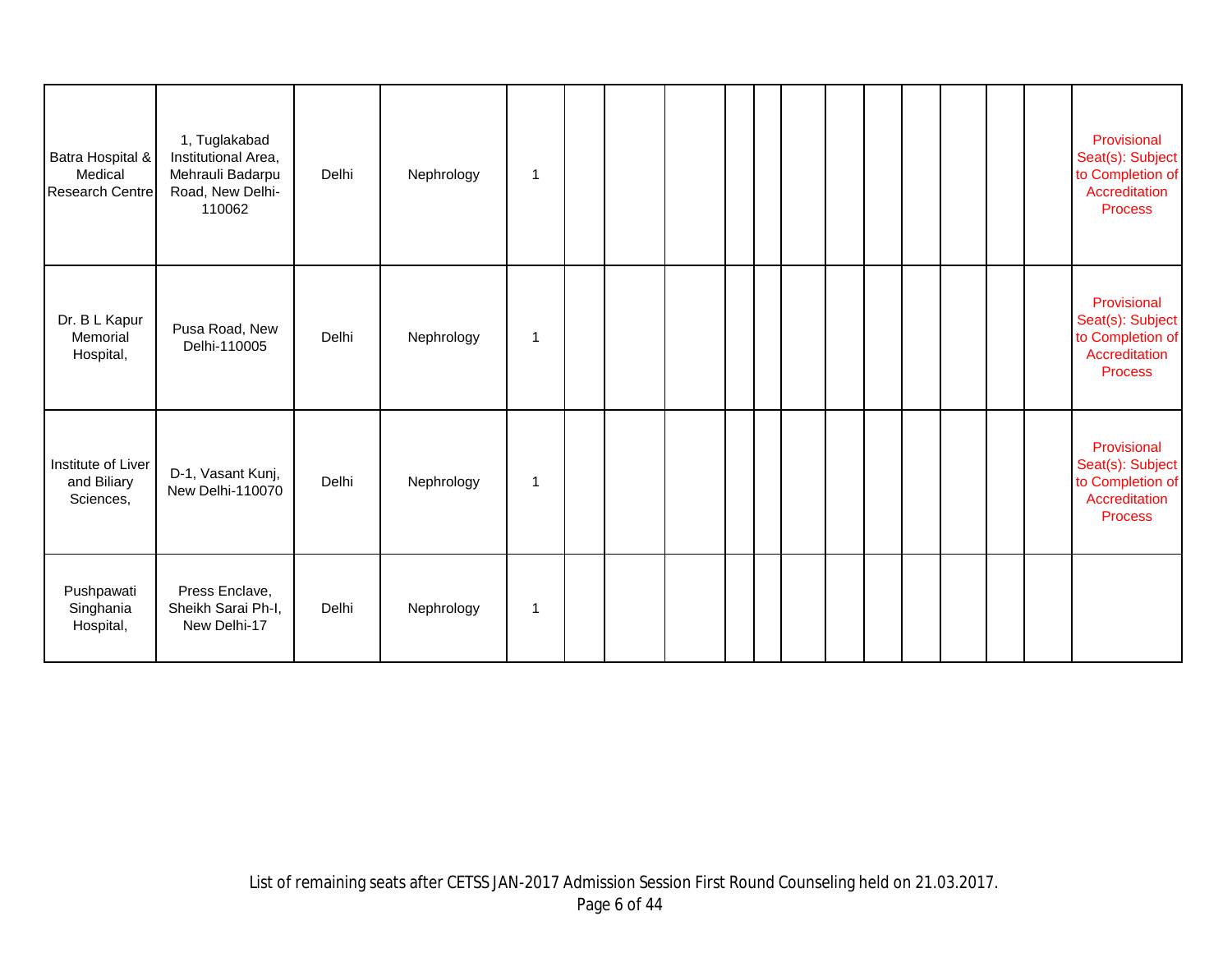| Army Hospital (R<br>(R)                | Delhi Cantt., New<br>Delhi-10                            | Delhi | Neurology | 1                |  |  |  |  |  |  | Subject to<br>acceptance of<br>terms and<br>conditions<br>issued by<br>Defense/hospital<br>and also<br>required to<br>submit an<br>undertaking in<br>this regard. |
|----------------------------------------|----------------------------------------------------------|-------|-----------|------------------|--|--|--|--|--|--|-------------------------------------------------------------------------------------------------------------------------------------------------------------------|
| Batra Hospital &<br>Med.Res. Centre    | 1, Tuglakabad Instn.<br>Area, M.B. Road,<br>New Delhi-62 | Delhi | Neurology | 1                |  |  |  |  |  |  |                                                                                                                                                                   |
| Dr. B L Kapur<br>Memorial<br>Hospital, | Pusa Road, New<br>Delhi-110005                           | Delhi | Neurology | $\overline{1}$   |  |  |  |  |  |  | Provisional<br>Seat(s): Subject<br>to Completion of<br>Accreditation<br><b>Process</b>                                                                            |
| Indraprastha<br>Apollo Hospitals       | Sarita Vihar, New<br>Delhi - 110076                      | Delhi | Neurology | $\overline{c}$   |  |  |  |  |  |  |                                                                                                                                                                   |
| Max Super<br>Specialty<br>Hospital     | 1, Press Enclave<br>Road, Saket, New<br>Delhi-110017     | Delhi | Neurology | $\boldsymbol{2}$ |  |  |  |  |  |  |                                                                                                                                                                   |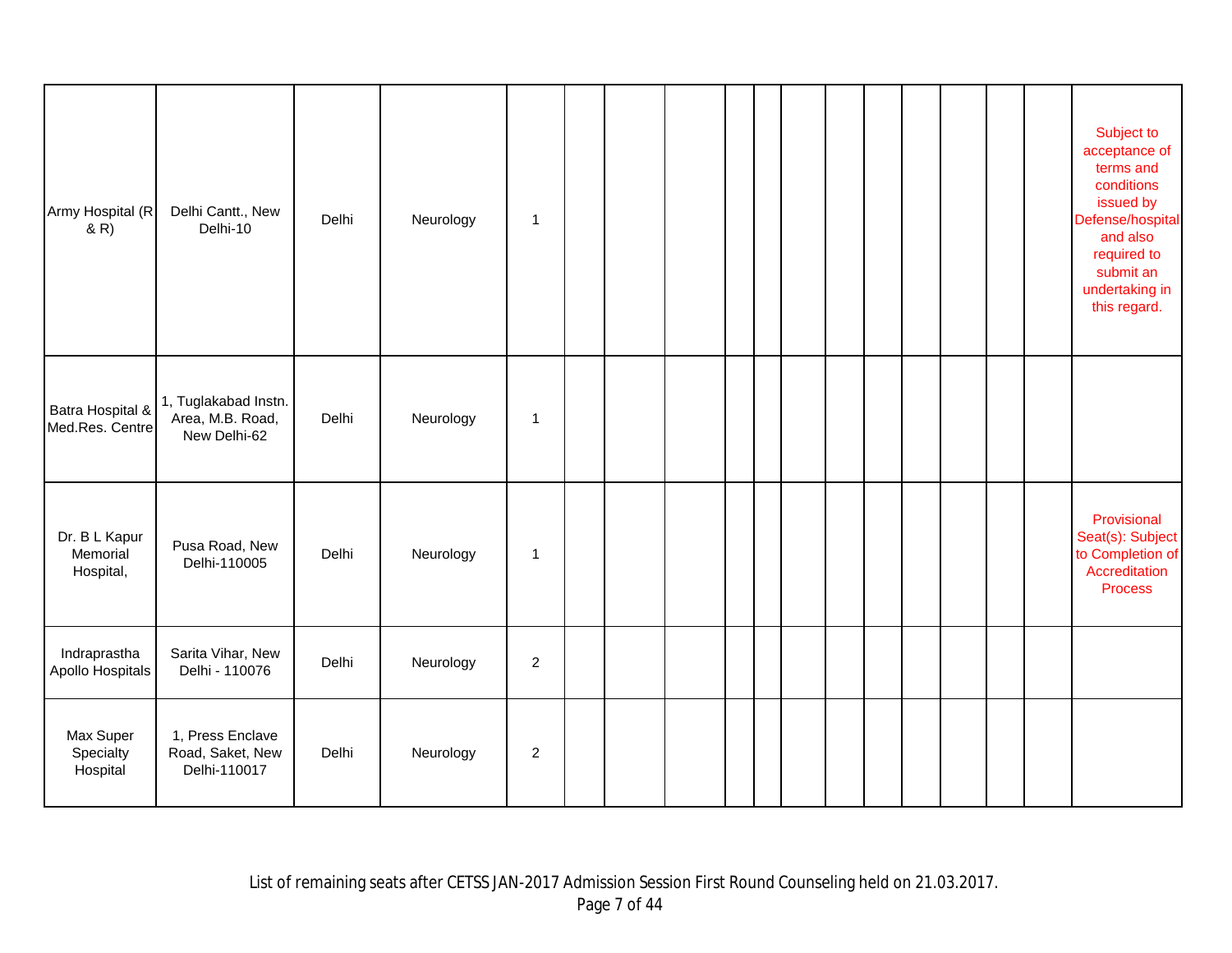| Army Hospital (R<br>(R)                         | Delhi Cantt., New<br>Delhi-10                              | Delhi | Paediatric Surgery      | 1            |  |  |  |  |  |  | Subject to<br>acceptance of<br>terms and<br>conditions<br>issued by<br>Defense/hospital<br>and also<br>required to<br>submit an<br>undertaking in<br>this regard. |
|-------------------------------------------------|------------------------------------------------------------|-------|-------------------------|--------------|--|--|--|--|--|--|-------------------------------------------------------------------------------------------------------------------------------------------------------------------|
| Indraprastha<br>Apollo Hospitals                | Delhi Mathura Road,<br>Sarita Vihar, New<br>Delhi - 110076 | Delhi | Paediatric Surgery      | $\mathbf{1}$ |  |  |  |  |  |  | Provisional<br>Seat(s): Subject<br>to Completion of<br>Accreditation<br><b>Process</b>                                                                            |
| <b>Fortis Escorts</b><br><b>Heart Institute</b> | Okhla Road, New<br>Delhi-25                                | Delhi | Pediatric<br>Cardiology | 3            |  |  |  |  |  |  |                                                                                                                                                                   |
| Indraprastha<br>Apollo Hospitals                | Sarita Vihar, New<br>Delhi - 110076                        | Delhi | Pediatric<br>Cardiology | 1            |  |  |  |  |  |  | Provisional<br>Seat(s): Subject<br>to Completion of<br>Accreditation<br><b>Process</b>                                                                            |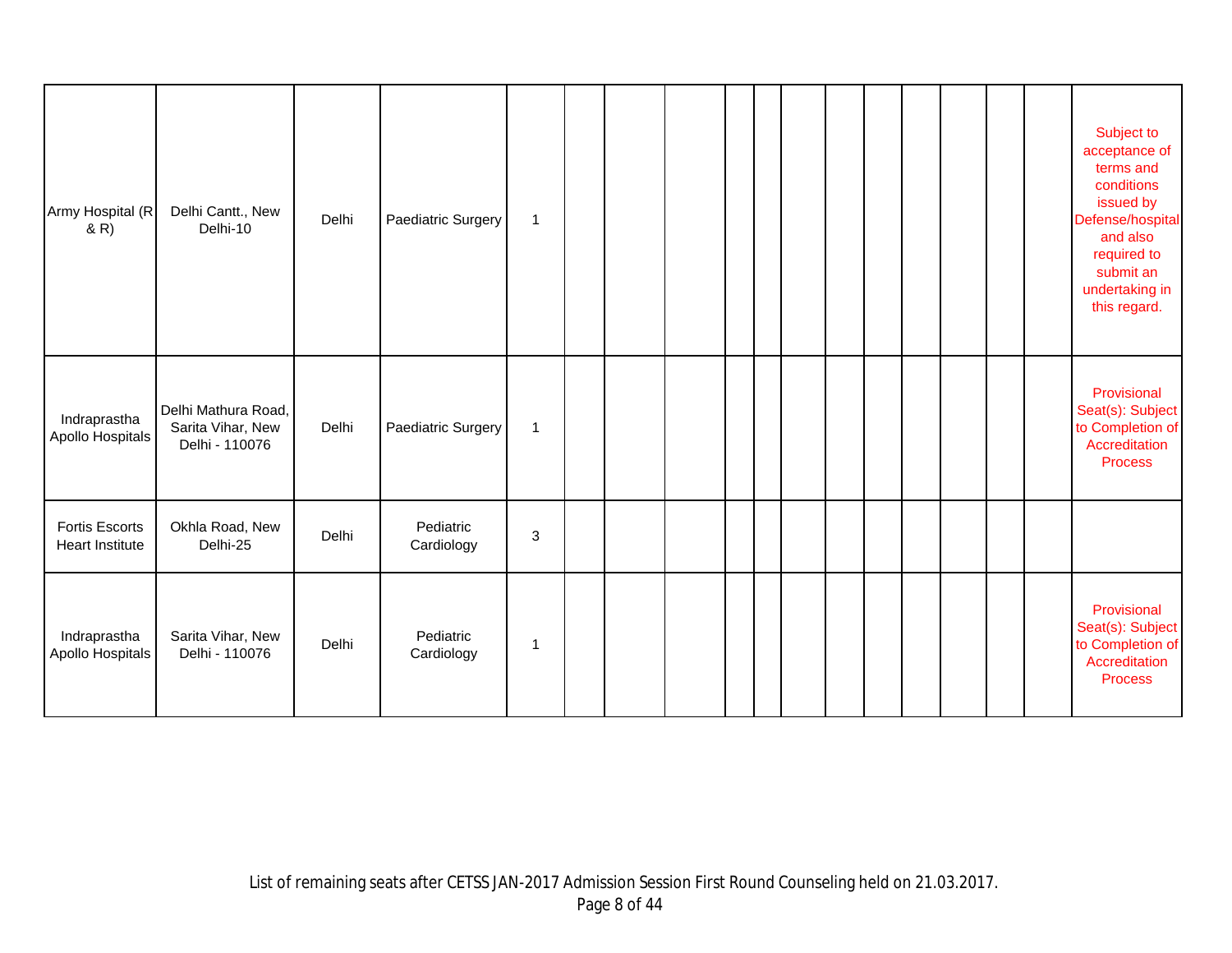| Apollo Hospital<br>International                           | Plot No. 1A, GIDC<br>Estate Bhat, District -<br>Gandhi Nagar -<br>382428 Gujarat                 | Gujarat | Cardiology | $\boldsymbol{2}$ |  |  |  |  |  |  |                                                                                        |
|------------------------------------------------------------|--------------------------------------------------------------------------------------------------|---------|------------|------------------|--|--|--|--|--|--|----------------------------------------------------------------------------------------|
| <b>Bankers Heart</b><br>Institute,                         | Near Tagorenagar,<br>Opp. Suryakiran<br>Complex, Old Padra<br>Road, Vadodara -<br>390015 Gujarat | Gujarat | Cardiology | 2                |  |  |  |  |  |  | Provisional<br>Seat(s): Subject<br>to Completion of<br>Accreditation<br><b>Process</b> |
| Care Hospital of<br>Medical<br>Sciences (CIMS<br>Hospital) | Near Shukan Mall,<br>Opp. Science city<br>Road, Ahmedabad-<br>380060 Gujarat                     | Gujarat | Cardiology | 1                |  |  |  |  |  |  | Provisional<br>Seat(s): Subject<br>to Completion of<br>Accreditation<br><b>Process</b> |
| N M Virani<br>Wockhardt<br>Hospital                        | Kalawad Road,<br>Rajkot-360005<br>Gujarat                                                        | Gujarat | Cardiology | $\mathbf 1$      |  |  |  |  |  |  | Provisional<br>Seat(s): Subject<br>to Completion of<br>Accreditation<br><b>Process</b> |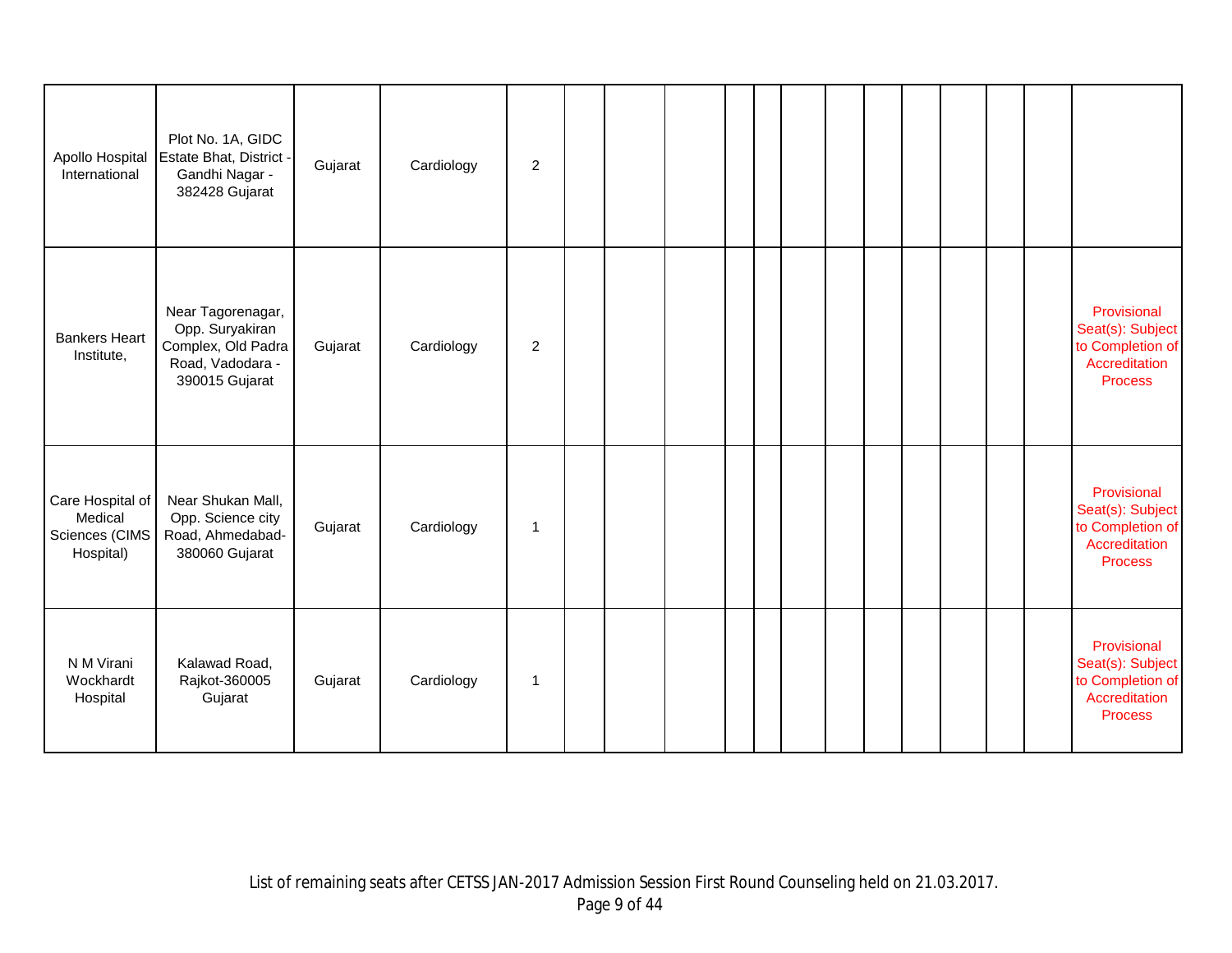| Shree Mahavir<br>Health and<br><b>Medical Relief</b><br>Society Hospital | (Smt. R B Shah<br>Mahavir Super<br>Specialty Hospital<br>and Shri B D Mehta<br>Mahavir Heart<br>Institute) Shree<br>Mahavir Health<br>Campus, Athwagate,<br>Ring Road, Surat-<br>395001 Gujarat | Gujarat | Cardiology                 | $\mathbf{1}$   |  |  |  |  |  |  |                                                                                        |
|--------------------------------------------------------------------------|-------------------------------------------------------------------------------------------------------------------------------------------------------------------------------------------------|---------|----------------------------|----------------|--|--|--|--|--|--|----------------------------------------------------------------------------------------|
| Apollo Hospital<br>International                                         | Plot No. 1A, GIDC<br>Estate Bhat, District -<br>Gandhi Nagar -<br>382428 Gujarat                                                                                                                | Gujarat | <b>Medical Oncology</b>    | $\mathbf{1}$   |  |  |  |  |  |  |                                                                                        |
| Medanta-The<br>Medicity                                                  | Sector-38, Gurgaon,<br>Haryana-122001                                                                                                                                                           | Haryana | Cardio Thoracic<br>Surgery | $\overline{c}$ |  |  |  |  |  |  |                                                                                        |
| Artemis Health<br>Institute                                              | Sector 51, Gurgaon-<br>122001 Haryana                                                                                                                                                           | Haryana | Cardiology                 | $\mathbf 1$    |  |  |  |  |  |  | Provisional<br>Seat(s): Subject<br>to Completion of<br>Accreditation<br><b>Process</b> |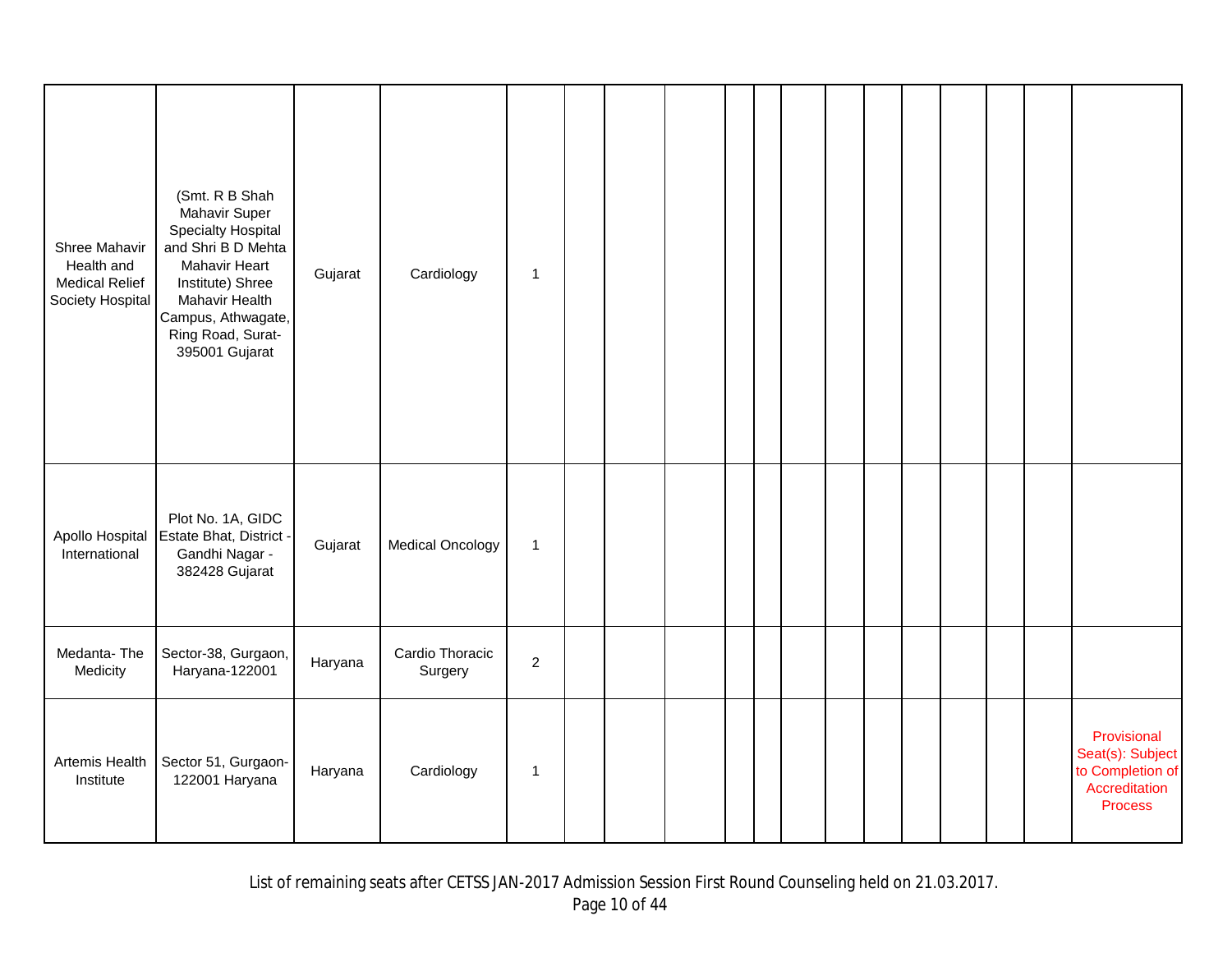| Medanta-The<br>Medicity                         | Sector-38, Gurgaon,<br>Haryana-122001                                                    | Haryana | Cardiology              | $\mathbf{1}$   |  |  |  |  |  |  |                                                                                        |
|-------------------------------------------------|------------------------------------------------------------------------------------------|---------|-------------------------|----------------|--|--|--|--|--|--|----------------------------------------------------------------------------------------|
| Artemis Health<br>Institute                     | Sector 51, Gurgaon-<br>122001 Haryana                                                    | Haryana | Gastroenterology        | $\mathbf 1$    |  |  |  |  |  |  | Provisional<br>Seat(s): Subject<br>to Completion of<br>Accreditation<br><b>Process</b> |
| Artemis Health<br>Institute                     | Sector 51, Gurgaon-<br>122001 Haryana                                                    | Haryana | <b>Medical Oncology</b> | $\overline{c}$ |  |  |  |  |  |  | Provisional<br>Seat(s): Subject<br>to Completion of<br>Accreditation<br><b>Process</b> |
| <b>Fortis Memorial</b><br>Research<br>Institute | Sector-44, Opposite<br>HUDA CITY centre<br>Metro Station,<br>Gurgaon, Haryana-<br>122002 | Haryana | <b>Medical Oncology</b> | $\mathbf{1}$   |  |  |  |  |  |  |                                                                                        |
| Medanta-The<br>Medicity                         | Sector-38, Gurgaon,<br>Haryana-122001                                                    | Haryana | <b>Medical Oncology</b> | $\mathbf{1}$   |  |  |  |  |  |  |                                                                                        |
| Artemis Health<br>Institute                     | Sector 51, Gurgaon-<br>122001 Haryana                                                    | Haryana | Nephrology              | $\mathbf 1$    |  |  |  |  |  |  |                                                                                        |
| Medanta-The<br>Medicity                         | Sector-38, Gurgaon,<br>Haryana-122001                                                    | Haryana | Neurology               | $\mathbf 1$    |  |  |  |  |  |  |                                                                                        |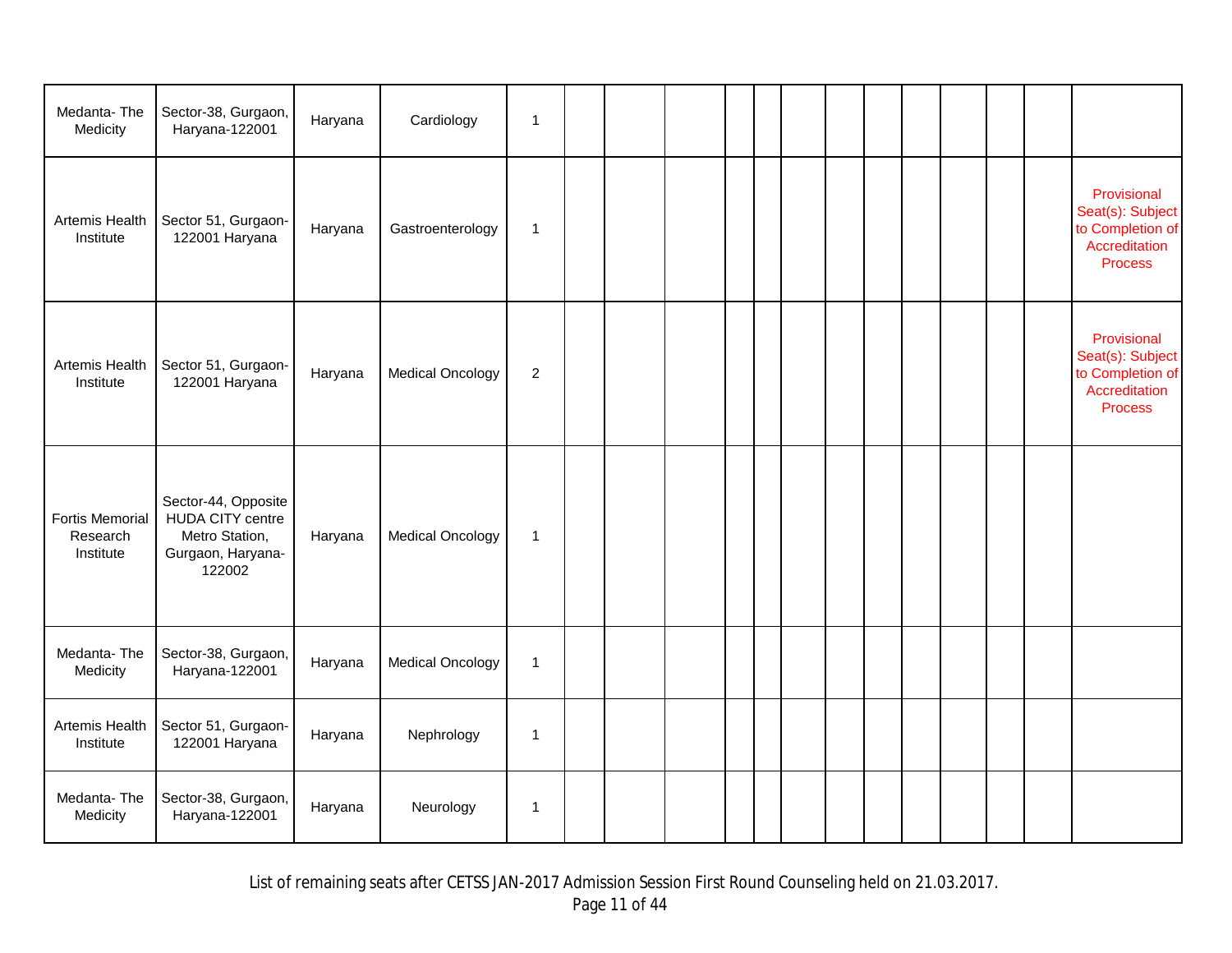| Paras Hospitals                      | C-1, Shushant Lok,<br>Phase-1, Gurgaon-<br>122002, Haryana                  | Haryana              | Neurology               | $\overline{c}$            |  |  |  |  |  |  | Provisional<br>Seat(s): Subject<br>to Completion of<br>Accreditation<br><b>Process</b> |
|--------------------------------------|-----------------------------------------------------------------------------|----------------------|-------------------------|---------------------------|--|--|--|--|--|--|----------------------------------------------------------------------------------------|
| Medanta-The<br>Medicity              | Sector-38, Gurgaon,<br>Haryana-122001                                       | Haryana              | Pediatric<br>Cardiology | $\overline{2}$            |  |  |  |  |  |  | Provisional<br>Seat(s): Subject<br>to Completion of<br>Accreditation<br><b>Process</b> |
| Government<br><b>Medical College</b> | Karan-Nagar,<br>Srinagar, Kashmir-<br>190010                                | Jammu and<br>Kashmir | Gastroenterology        | 1                         |  |  |  |  |  |  |                                                                                        |
| Apollo Hospital                      | 154/11, Opp. I.I.M.,<br>Bannerghatta Road,<br>Bangalore-560076<br>Karnataka | Karnataka            | Cardiology              | $\ensuremath{\mathsf{3}}$ |  |  |  |  |  |  |                                                                                        |
| Fortis Hospital,                     | 11, Cunningham<br>Road, Bangalore -<br>52 Karnataka                         | Karnataka            | Cardiology              | $\overline{c}$            |  |  |  |  |  |  |                                                                                        |
| <b>Fortis Hospitals</b>              | 154/9, Opp. IIMB<br>Bannerghatta Road,<br>Bangalore - 560076<br>Karnataka   | Karnataka            | Cardiology              | $\overline{2}$            |  |  |  |  |  |  |                                                                                        |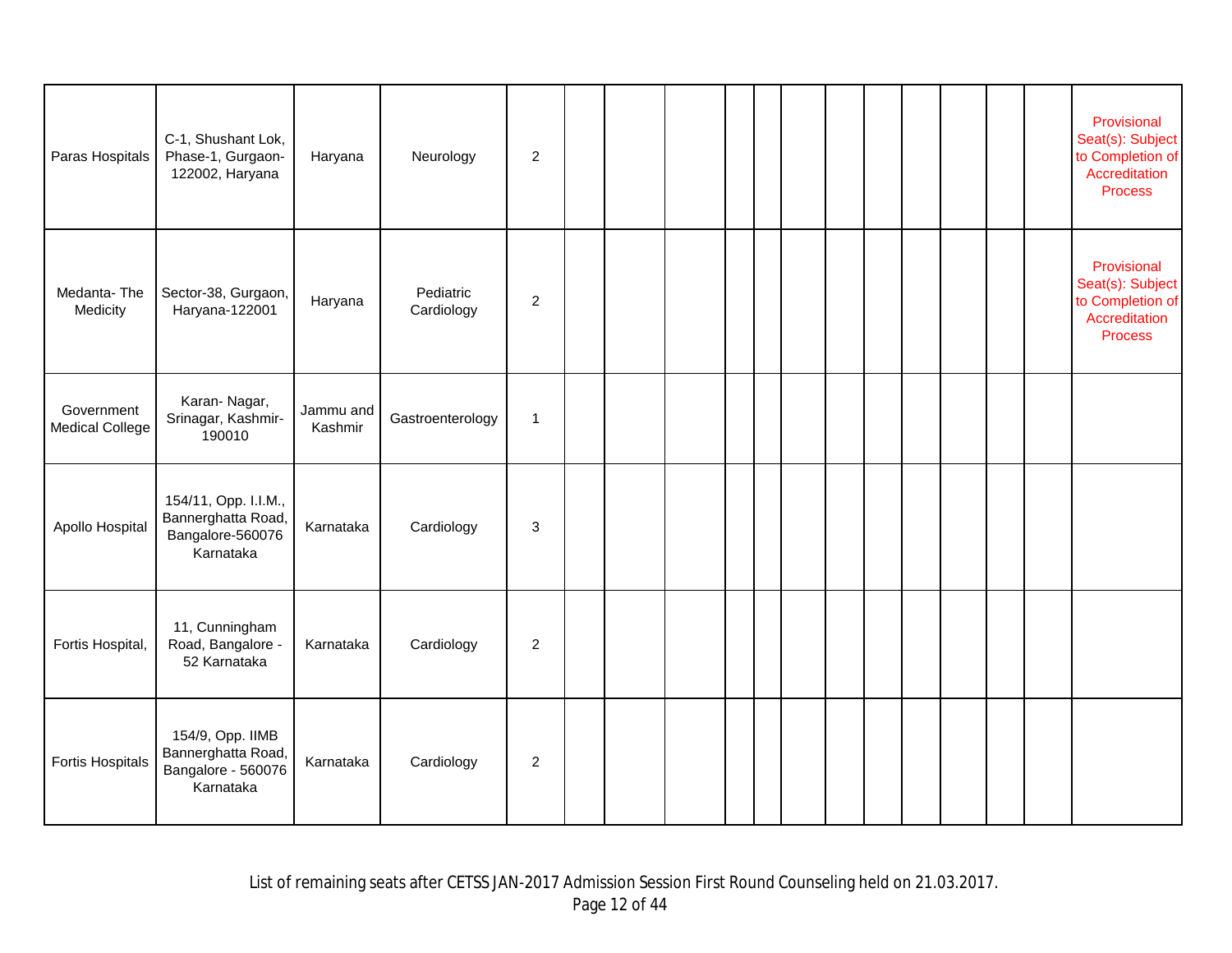| Kasturba<br><b>Medical College</b><br>Hospital | Dr. B R Ambedkar<br>Circle, Mangalore-<br>575001 Karnataka                                  | Karnataka | Cardiology              | $\mathbf{1}$     |  |  |  |  |  |  | Provisional<br>Seat(s): Subject<br>to Completion of<br>Accreditation<br><b>Process</b> |
|------------------------------------------------|---------------------------------------------------------------------------------------------|-----------|-------------------------|------------------|--|--|--|--|--|--|----------------------------------------------------------------------------------------|
| <b>Manipal Hospital</b>                        | 98 Rustum Bagh,<br>Airport Road,<br>Bangalore - 17<br>Karnataka                             | Karnataka | Cardiology              | $\overline{c}$   |  |  |  |  |  |  |                                                                                        |
| Narayana<br>Hrudayalaya,                       | 258/A,<br>Bommasandra<br>Industrial Area,<br>Anekal Taluk,<br>Bangalore-560099<br>Karnataka | Karnataka | Cardiology              | 3                |  |  |  |  |  |  |                                                                                        |
| Apollo Hospital                                | 154/11, Opp. I.I.M.,<br>Bannerghatta Road,<br>Bangalore-560076<br>Karnataka                 | Karnataka | <b>Medical Oncology</b> | $\mathbf{1}$     |  |  |  |  |  |  |                                                                                        |
| <b>Manipal Hospital</b>                        | 98 Rustum Bagh,<br>Old Airport Road,<br>Bangalore - 560017<br>Karnataka                     | Karnataka | <b>Medical Oncology</b> | $\boldsymbol{2}$ |  |  |  |  |  |  | Provisional<br>Seat(s): Subject<br>to Completion of<br>Accreditation<br><b>Process</b> |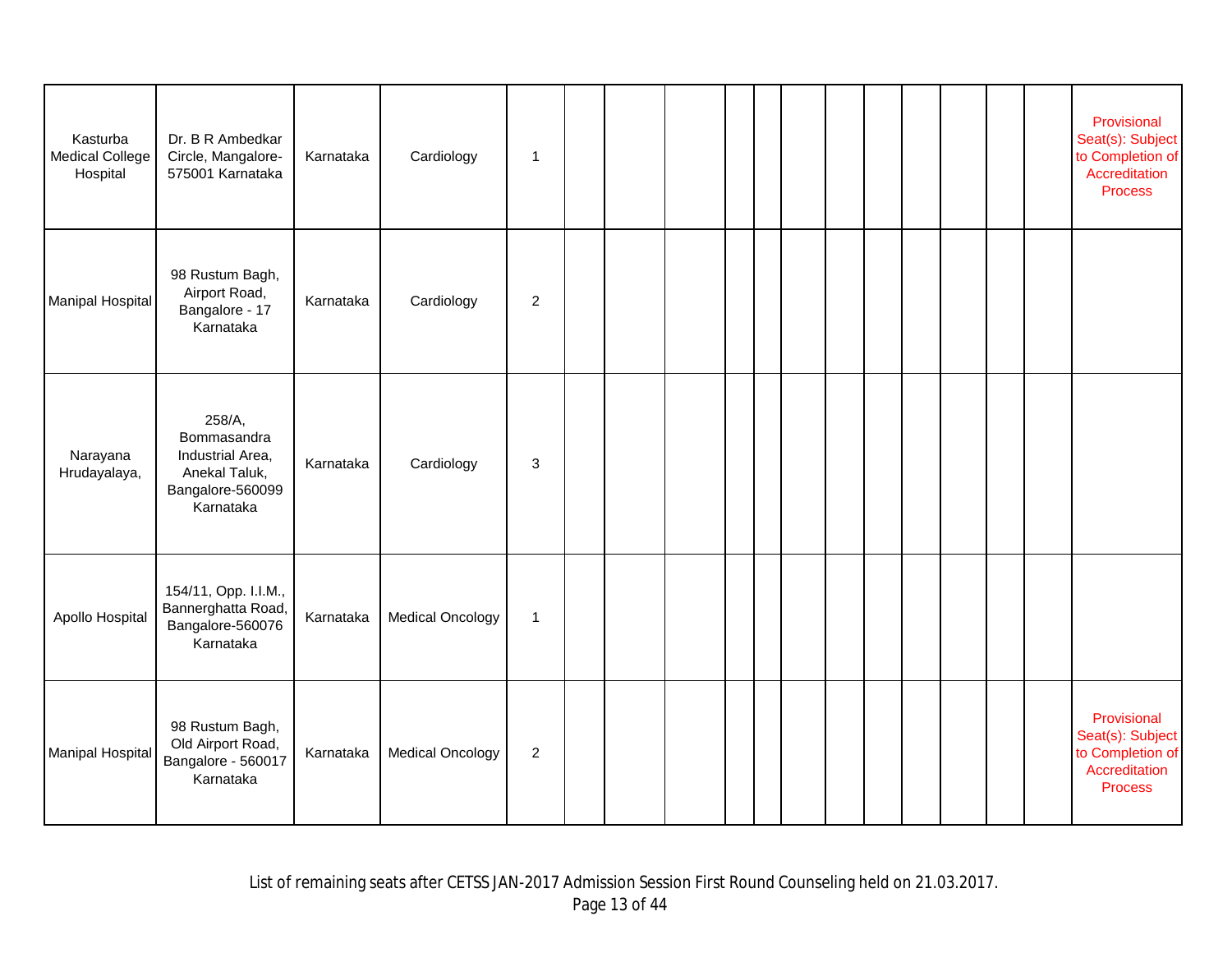| Manipal Hospital                    | 98 Rustum Bagh,<br>Airport Road,<br>Bangalore - 17<br>Karnataka                                                          | Karnataka | Neonatology | $\ensuremath{\mathsf{3}}$ |  |  |  |  |  |  |                                                                                        |
|-------------------------------------|--------------------------------------------------------------------------------------------------------------------------|-----------|-------------|---------------------------|--|--|--|--|--|--|----------------------------------------------------------------------------------------|
| Apollo Hospital                     | 159/11, Opp. I.I.M.,<br>Bannerghatta Road,<br>Bangalore-560076<br>Karnataka                                              | Karnataka | Nephrology  | $\boldsymbol{2}$          |  |  |  |  |  |  | Provisional<br>Seat(s): Subject<br>to Completion of<br>Accreditation<br><b>Process</b> |
| Narayana<br>Hrudayalaya,            | 258/A,<br>Bommasandra<br>Industrial Area,<br>Anekal Taluk,<br>Bangalore-560099<br>Karnataka                              | Karnataka | Nephrology  | $\overline{2}$            |  |  |  |  |  |  |                                                                                        |
| <b>NU Hospitals</b><br>Private Ltd. | Door No. 4/1, West<br>of chord Road,<br>Rajajjinagar, Next to<br><b>ISKCON Temple,</b><br>Bangalore-560010,<br>Karnataka | Karnataka | Nephrology  | -1                        |  |  |  |  |  |  | Provisional<br>Seat(s): Subject<br>to Completion of<br>Accreditation<br><b>Process</b> |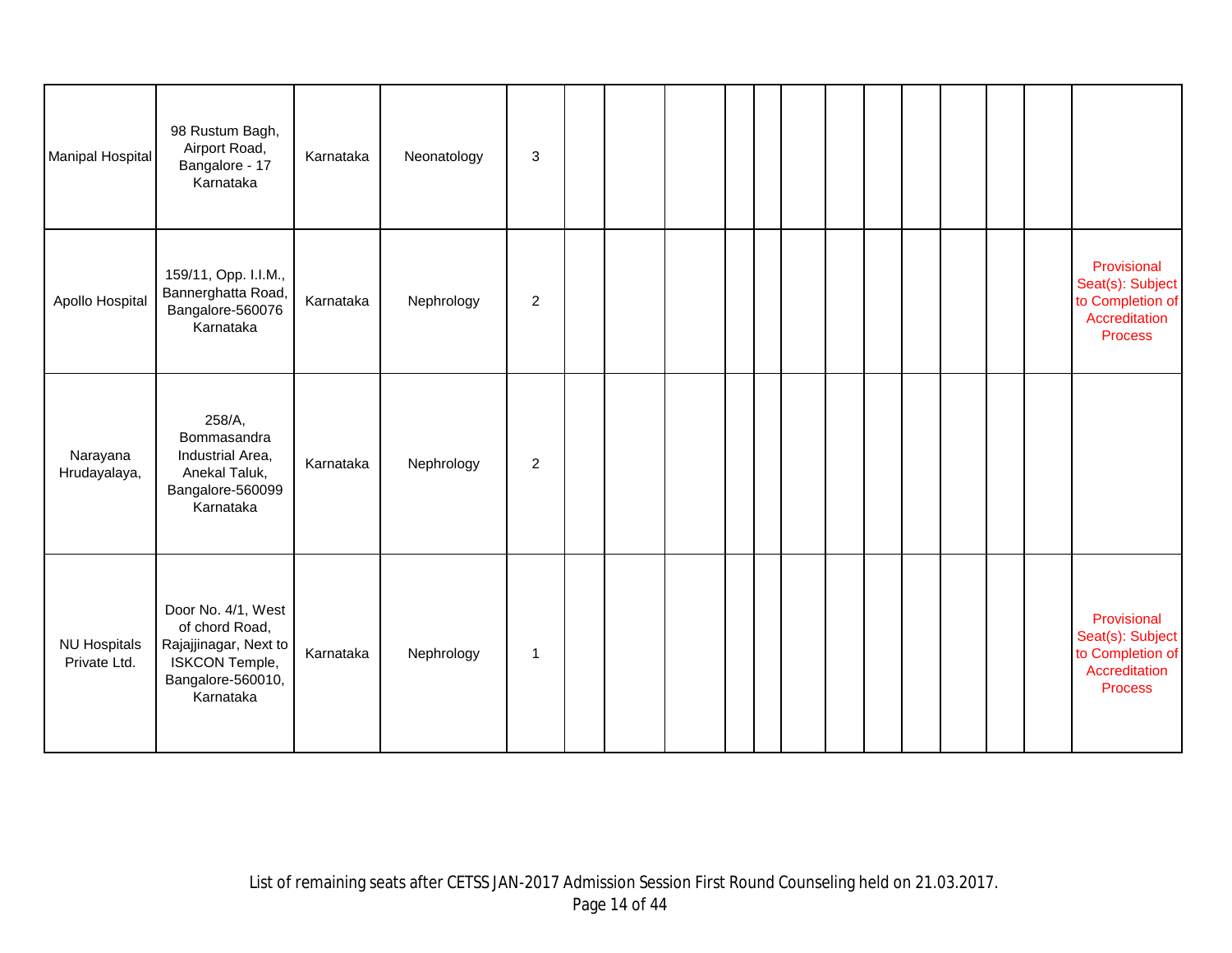| Kasturba<br><b>Medical College</b><br>Hospital        | Dr. B R Ambedkar<br>Circle, Mangalore-<br>575001 Karnataka                                  | Karnataka | Neurology               | $\ensuremath{\mathsf{3}}$ |  |  |  |  |  |  | Provisional<br>Seat(s): Subject<br>to Completion of<br>Accreditation<br><b>Process</b> |
|-------------------------------------------------------|---------------------------------------------------------------------------------------------|-----------|-------------------------|---------------------------|--|--|--|--|--|--|----------------------------------------------------------------------------------------|
| Manipal Hospital                                      | 98 Rustum Bagh,<br>Airport Road,<br>Bangalore - 17<br>Karnataka                             | Karnataka | Neurology               | $\boldsymbol{2}$          |  |  |  |  |  |  |                                                                                        |
| Narayana<br>Hrudayalaya,                              | 258/A,<br>Bommasandra<br>Industrial Area,<br>Anekal Taluk,<br>Bangalore-560099<br>Karnataka | Karnataka | Neurology               | 4                         |  |  |  |  |  |  |                                                                                        |
| Narayana<br>Hrudayalaya,                              | 258/A,<br>Bommasandra<br>Industrial Area,<br>Anekal Taluk,<br>Bangalore-560099<br>Bnagalore | Karnataka | Pediatric<br>Cardiology | $\sqrt{3}$                |  |  |  |  |  |  |                                                                                        |
| Ananthapuri<br>Hospitals and<br>Research<br>Institute | Chacka NH Bypass,<br>Thiruvananthapuram<br>Kerala-695024                                    | Kerala    | Cardiology              | 4                         |  |  |  |  |  |  |                                                                                        |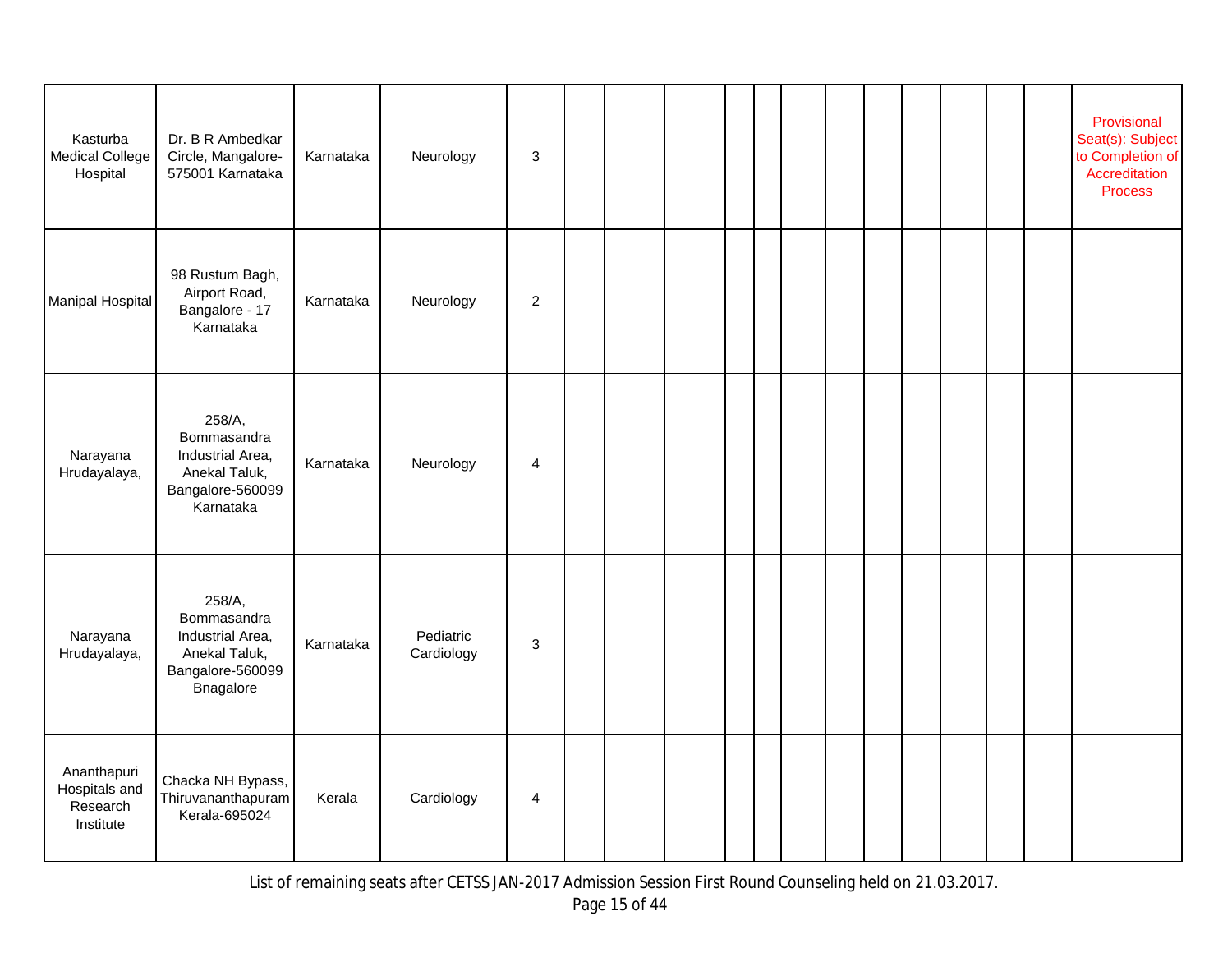| Kerala Institute<br>of Medical<br>Sciences                | P B No.1, Anayara P<br>O, Trivandrum,<br>Kerala                    | Kerala | Cardiology       | $\boldsymbol{2}$          |  |  |  |  |  |  |                                                                                        |
|-----------------------------------------------------------|--------------------------------------------------------------------|--------|------------------|---------------------------|--|--|--|--|--|--|----------------------------------------------------------------------------------------|
| Lisie Medical<br>Institution,                             | P.O. Box 3053,<br>KOCHI-18 Kerala                                  | Kerala | Cardiology       | $\ensuremath{\mathsf{3}}$ |  |  |  |  |  |  |                                                                                        |
| <b>Little Flower</b><br>Hospital &<br>Research<br>Centre, | Post Box No. 23,<br>ANGAMALY -<br>683572 Kerala                    | Kerala | Cardiology       | $\mathbf 1$               |  |  |  |  |  |  |                                                                                        |
|                                                           | Pachalam,<br>Lourdes Hospital Ernakulam, KOCHI-<br>682012 Kerala   | Kerala | Cardiology       | $\mathbf{1}$              |  |  |  |  |  |  | Provisional<br>Seat(s): Subject<br>to Completion of<br>Accreditation<br><b>Process</b> |
| Malabar Institute<br>of Medical<br>Sciences               | Mini Bye Pass,<br>Govindapuram P.o,<br>KOZHIKODE-<br>673016 Kerala | Kerala | Cardiology       | 4                         |  |  |  |  |  |  |                                                                                        |
| <b>Medical Trust</b><br>Hospital                          | M. G. Road, KOCHI-<br>16 Kerala                                    | Kerala | Cardiology       | $\overline{c}$            |  |  |  |  |  |  |                                                                                        |
| Kerala Institute<br>of Medical<br>Sciences                | P B No.1, Anayara P<br>O, Trivandrum,<br>Kerala                    | Kerala | Gastroenterology | $\overline{c}$            |  |  |  |  |  |  | Provisional<br>Seat(s): Subject<br>to Completion of<br>Accreditation<br><b>Process</b> |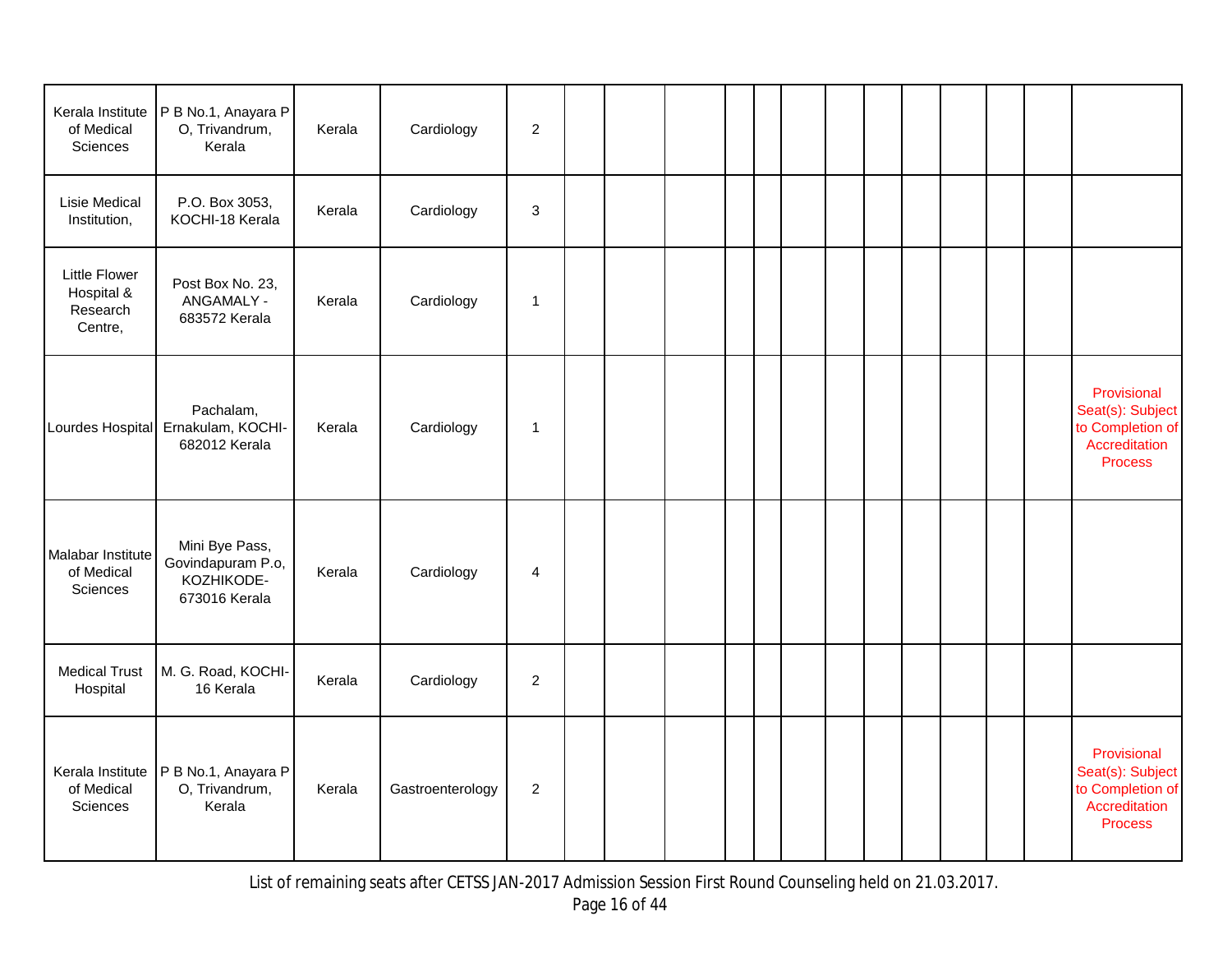| Lakeshore<br>Hospital &<br>Research Centre            | NH 47 - Bye Pass,<br>Nettoor P.O.,<br>Maradu, KOCHI -<br>682040 Kerala                                   | Kerala | <b>Medical Oncology</b> | $\mathbf{1}$   |  |  |  |  |  |  |                                                                                        |
|-------------------------------------------------------|----------------------------------------------------------------------------------------------------------|--------|-------------------------|----------------|--|--|--|--|--|--|----------------------------------------------------------------------------------------|
| Kerala Institute<br>of Medical<br>Sciences            | P B No.1, Anayara P<br>O, Trivandrum,<br>Kerala                                                          | Kerala | Neonatology             | $\overline{2}$ |  |  |  |  |  |  |                                                                                        |
| Ananthapuri<br>Hospitals and<br>Research<br>Institute | Chacka NH Bypass,<br>Thiruvananthapuram<br>Kerala-695024                                                 | Kerala | Nephrology              | $\mathbf{1}$   |  |  |  |  |  |  |                                                                                        |
| Aster Medcity,                                        | Kuttisahib Road,<br>Near Kothas Bridge,<br>South Chittoor P.O.,<br>Cheranalloor, Kochi-<br>682027 Kerala | Kerala | Nephrology              | $\mathbf{1}$   |  |  |  |  |  |  | Provisional<br>Seat(s): Subject<br>to Completion of<br>Accreditation<br><b>Process</b> |
| Kerala Institute<br>of Medical<br>Sciences            | P B No.1, Anayara P<br>O, Trivandrum,<br>Kerala                                                          | Kerala | Nephrology              | $\overline{c}$ |  |  |  |  |  |  |                                                                                        |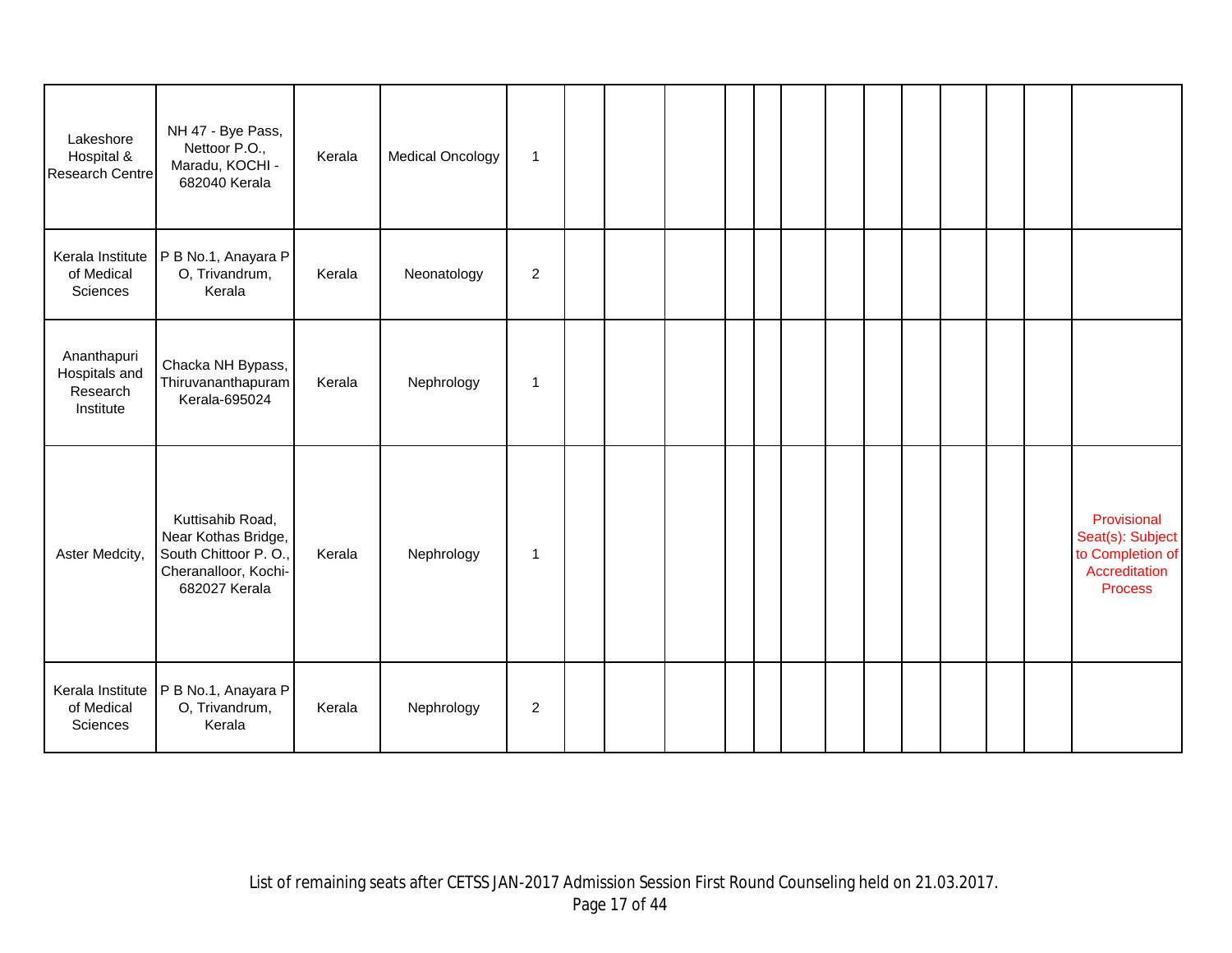| Malabar Institute<br>of Medical<br>Sciences           | Mini Bye Pass,<br>Govindapuram P.o,<br>Calicut-673016<br>Kerala | Kerala            | Nephrology    | $\overline{2}$ |  |  |  |  |  |  | Provisional<br>Seat(s): Subject<br>to Completion of<br>Accreditation<br><b>Process</b> |
|-------------------------------------------------------|-----------------------------------------------------------------|-------------------|---------------|----------------|--|--|--|--|--|--|----------------------------------------------------------------------------------------|
| Ananthapuri<br>Hospitals and<br>Research<br>Institute | Chacka NH Bypass,<br>Thiruvananthapuram<br>Kerala-695024        | Kerala            | Neuro Surgery | $\mathbf{1}$   |  |  |  |  |  |  | Provisional<br>Seat(s): Subject<br>to Completion of<br>Accreditation<br><b>Process</b> |
| Malabar Institute<br>of Medical<br>Sciences           | Mini Bye Pass,<br>Govindapuram P.o,<br>Calicut-673016<br>Kerala | Kerala            | Neuro Surgery | 1              |  |  |  |  |  |  | Provisional<br>Seat(s): Subject<br>to Completion of<br>Accreditation<br><b>Process</b> |
| Kerala Institute<br>of Medical<br>Sciences            | P B No.1, Anayara P<br>O, Trivandrum,<br>Kerala                 | Kerala            | Neurology     | $\overline{c}$ |  |  |  |  |  |  |                                                                                        |
| Choithram<br>Hospital & Res.<br>Centre                | Manik Bagh Road,<br>INDORE-14 Madhya<br>Pradesh                 | Madhya<br>Pradesh | Neurology     | 1              |  |  |  |  |  |  |                                                                                        |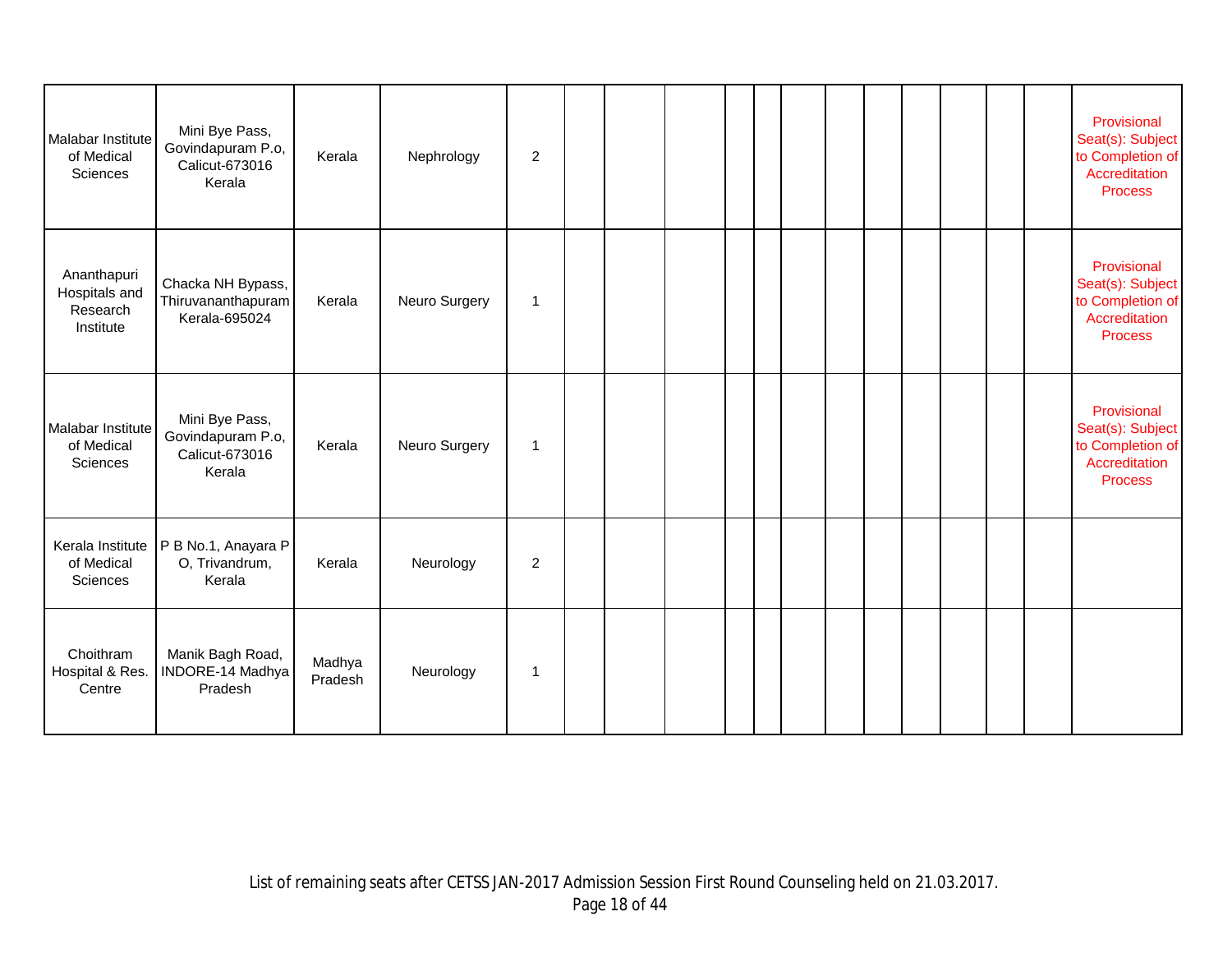| Asian Heart<br>Institute,                                  | G/N Block, Bandra<br>Kurla Complex,<br>Bandra (East),<br>Mumbai-400051<br>Maharashtra | Maharashtra | Cardiology | $\mathbf{1}$ |  |  |  |  |  |  |
|------------------------------------------------------------|---------------------------------------------------------------------------------------|-------------|------------|--------------|--|--|--|--|--|--|
| Deenanath<br>Mangeshkar<br>Hospital and<br>Research Centre | Erandwane, Pune -<br>411004 Maharashtra                                               | Maharashtra | Cardiology | $\mathbf{1}$ |  |  |  |  |  |  |
| Dr. B. Nanavati<br>Hospital                                | Vivekanand Rd., Vile<br>Parle West, Mumbai- Maharashtra<br>56 Maharashtra             |             | Cardiology | 2            |  |  |  |  |  |  |
| Fortis Hospital                                            | Mulund Goregaon<br>Link Road, Mumbai- Maharashtra<br>400078 Maharashtra               |             | Cardiology | $\mathbf{1}$ |  |  |  |  |  |  |
| <b>Holy Family</b><br>Hospital                             | St. Andrew's Road,<br>Bandra West,<br>Mumbai-400050<br>Maharashtra                    | Maharashtra | Cardiology | 2            |  |  |  |  |  |  |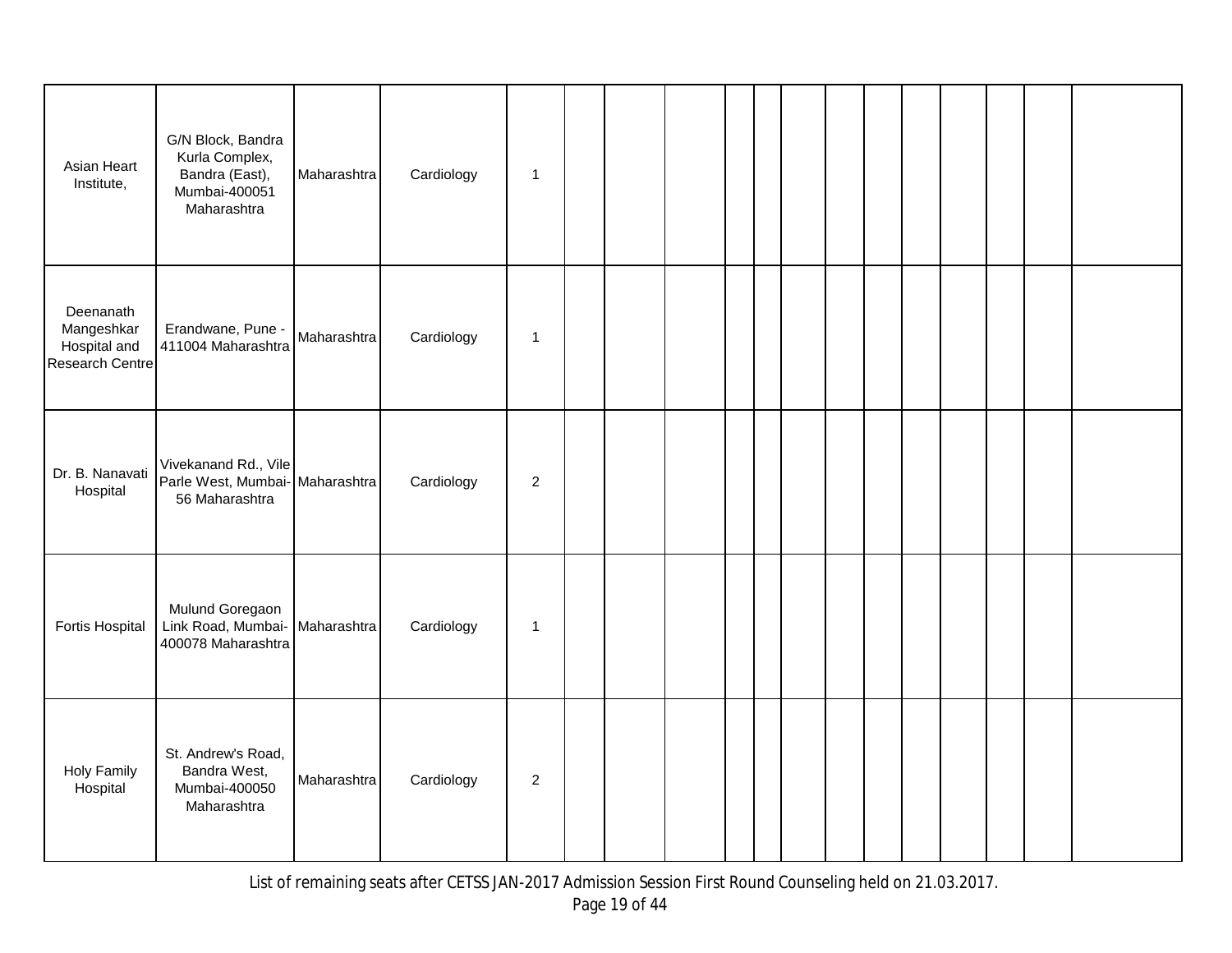| Jehangir<br>Hospital                   | 32, Sassoon Road,<br>Pune-411001<br>Maharashtra                                                | Maharashtra | Cardiology | $\overline{c}$ |  |  |  |  |  |  | Provisional<br>Seat(s): Subject<br>to Completion of<br>Accreditation<br><b>Process</b> |
|----------------------------------------|------------------------------------------------------------------------------------------------|-------------|------------|----------------|--|--|--|--|--|--|----------------------------------------------------------------------------------------|
| Lilavati Hospital<br>& Res. Centre     | A-791, Bandra<br>Reclaimation,<br>Bandra West,<br>Mumbai - 50<br>Maharashtra                   | Maharashtra | Cardiology | $\overline{c}$ |  |  |  |  |  |  |                                                                                        |
| P.D. Hinduja<br>National<br>Hospital   | and Medical<br>Research Centre,<br>Veer Savarkar Marg,<br>Mahim, Mumbai-<br>400016 Maharashtra | Maharashtra | Cardiology | $\mathbf 1$    |  |  |  |  |  |  |                                                                                        |
| Poona Hospital<br>& Research<br>Centre | 27 Sadashivpeth,<br>Pune-30<br>Maharashtra                                                     | Maharashtra | Cardiology | $\overline{c}$ |  |  |  |  |  |  |                                                                                        |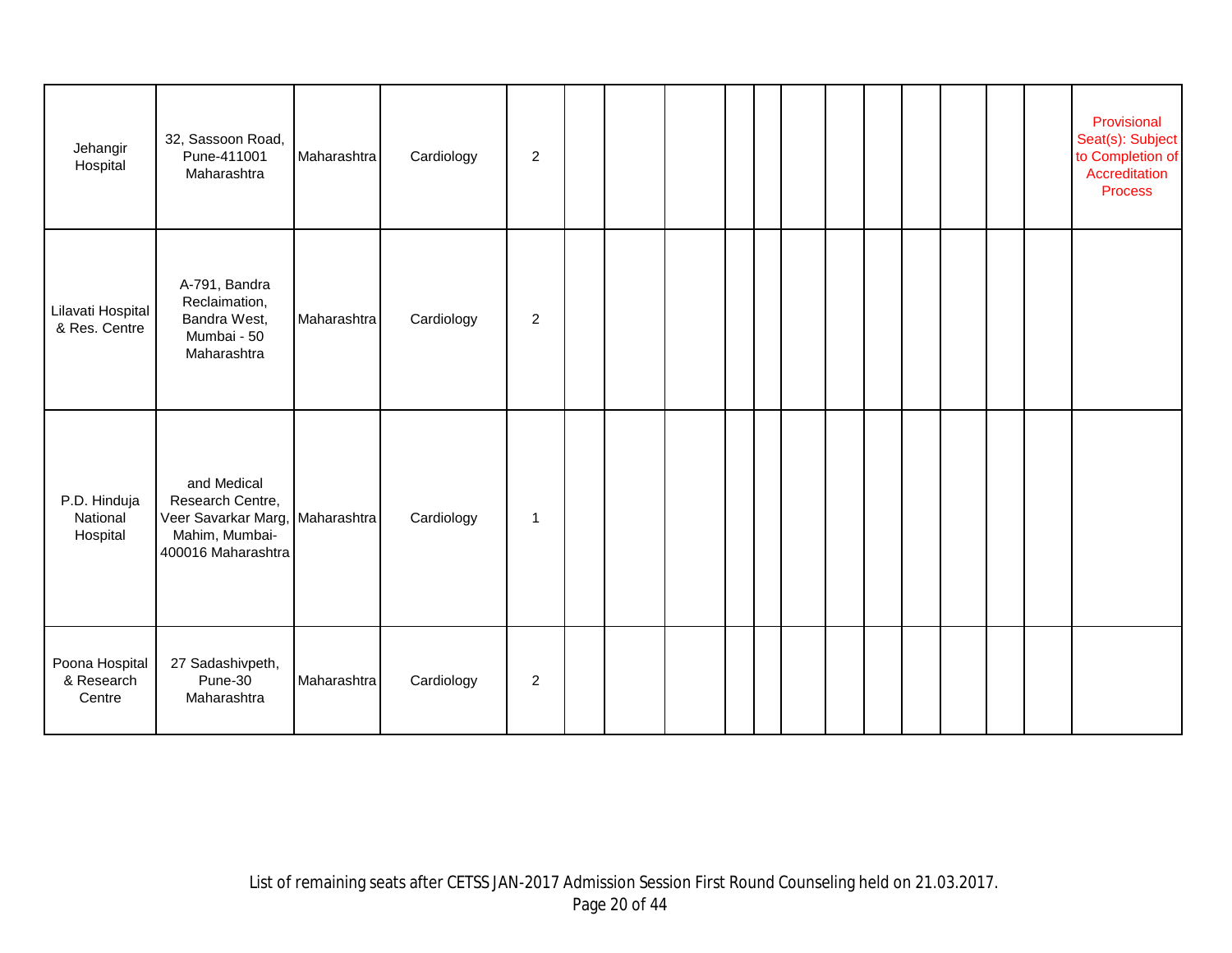| Smt. S R Mehta<br>& Sir K P<br>Cardiac Institute | Plot No-96, Road No-<br>31, Near Gandhi<br>Market, King's Circle,<br>Sion (E), Mumbai-<br>400022,<br>Maharashtra                                                           | Maharashtra | Cardiology       | $\mathbf{1}$ |  |  |  |  |  |  |                                                                                        |
|--------------------------------------------------|----------------------------------------------------------------------------------------------------------------------------------------------------------------------------|-------------|------------------|--------------|--|--|--|--|--|--|----------------------------------------------------------------------------------------|
| <b>Fortis Hospital</b>                           | Mulund Goregaon<br>Link Road, Mumbai- Maharashtra<br>400078 Maharashtra                                                                                                    |             | Gastroenterology | $\mathbf{1}$ |  |  |  |  |  |  | Provisional<br>Seat(s): Subject<br>to Completion of<br>Accreditation<br><b>Process</b> |
| Global Hospital                                  | (Super Specialty and<br><b>Transplant Centre)</b><br>35, Dr. E Borges<br>Road, Hospital<br>Avenue, Opp<br>Shirodkar High<br>School, Parel,<br>Mumbai-400012<br>Maharashtra | Maharashtra | Gastroenterology | $\mathbf{1}$ |  |  |  |  |  |  | Provisional<br>Seat(s): Subject<br>to Completion of<br>Accreditation<br><b>Process</b> |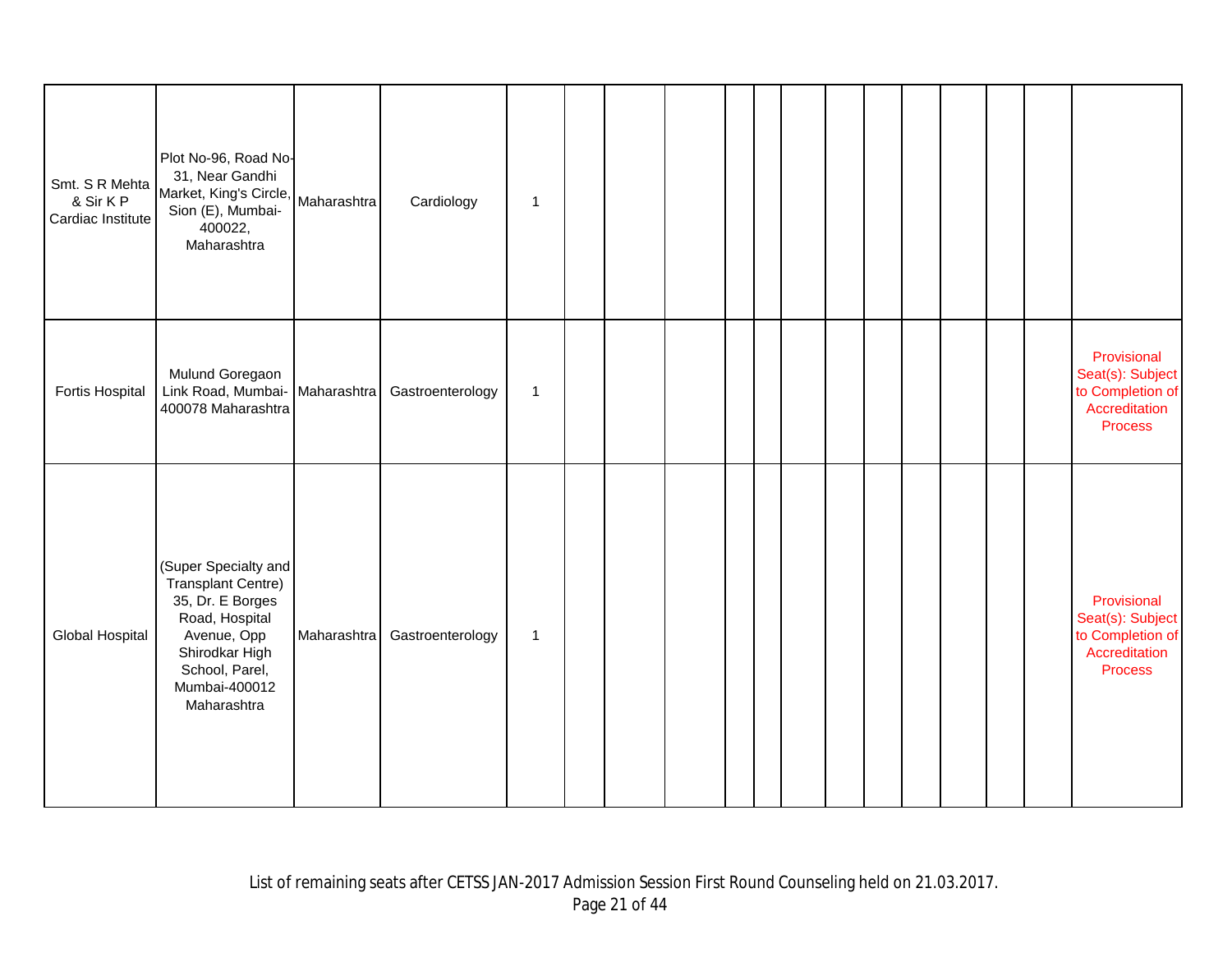| Prince Aly Khan<br>Hospital          | Aga Hall, Nesbit<br>Road, Mazagaon,<br>Mumbai-400010<br>Maharashtra                                                                        |             | Maharashtra Medical Oncology | $\mathbf{1}$   |  |  |  |  |  |  | Provisional<br>Seat(s): Subject<br>to Completion of<br>Accreditation<br><b>Process</b> |
|--------------------------------------|--------------------------------------------------------------------------------------------------------------------------------------------|-------------|------------------------------|----------------|--|--|--|--|--|--|----------------------------------------------------------------------------------------|
| K.E.M. Hospital,                     | 489, Rasta Peth,<br>Sardar Moodliar<br>Road, Pune-411011<br>Maharashtra                                                                    | Maharashtra | Neonatology                  | $\overline{c}$ |  |  |  |  |  |  |                                                                                        |
| Surya Children's<br>Medicare         | (Formerly Surya<br>Children's Hospital)<br>Junction of S V Road<br>& Dattatray Road,<br>Santacruz (West),<br>Mumbai- 400054<br>Maharashtra | Maharashtra | Neonatology                  | $\overline{c}$ |  |  |  |  |  |  |                                                                                        |
| Aditya Birla<br>Memorial<br>Hospital | P.O. Chinchwad,<br>Pune-411033<br>Maharashtra                                                                                              | Maharashtra | Nephrology                   | $\mathbf{1}$   |  |  |  |  |  |  |                                                                                        |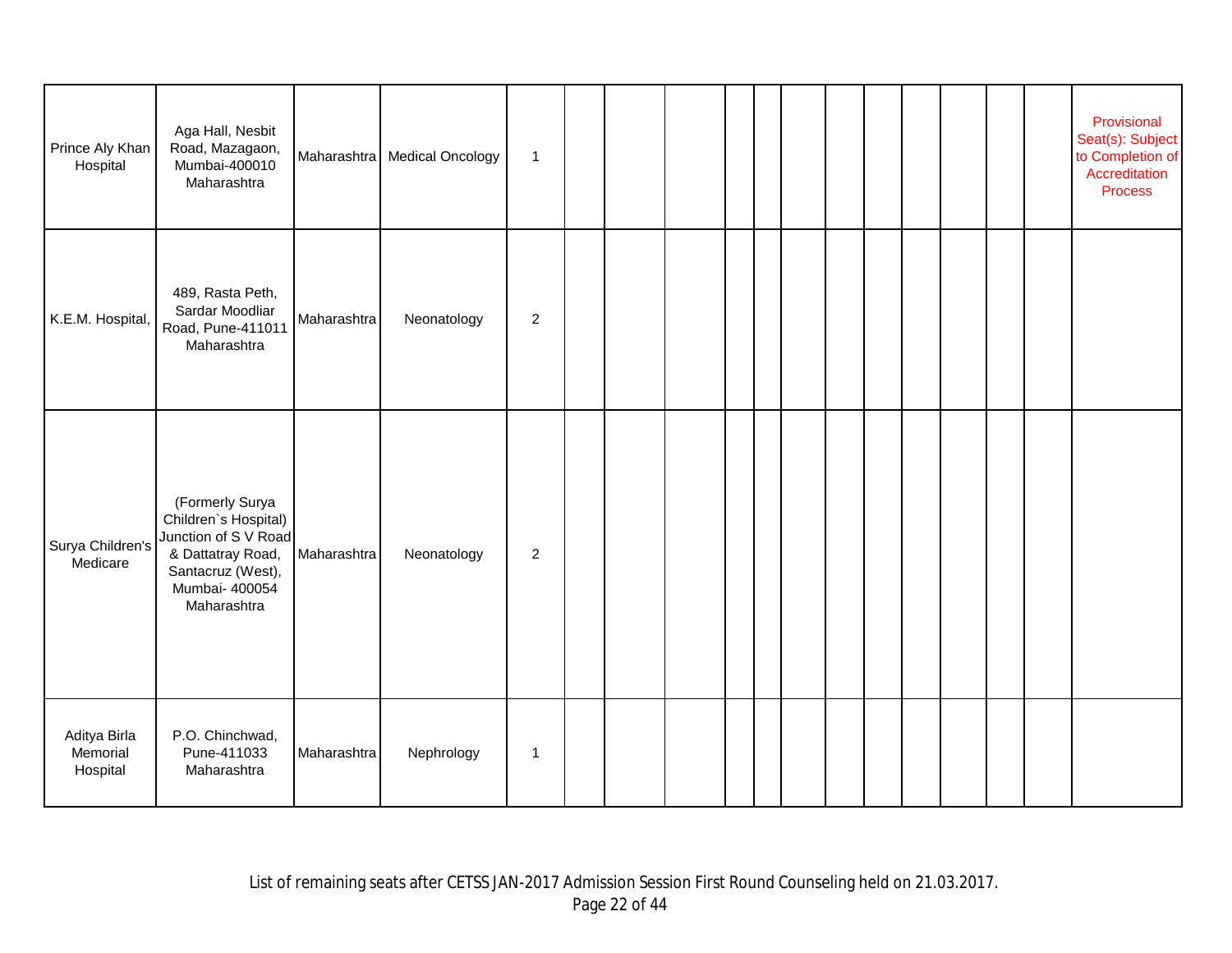| Global Hospital                                                                 | (Super Specialty and<br><b>Transplant Centre)</b><br>35, Dr. E Borges<br>Road, Hospital<br>Avenue, Opp<br>Shirodkar High<br>School, Parel,<br>Mumbai-400012<br>Maharashtra | Maharashtra | Nephrology | $\mathbf 1$ |  |  |  |  |  |  | Provisional<br>Seat(s): Subject<br>to Completion of<br>Accreditation<br><b>Process</b> |
|---------------------------------------------------------------------------------|----------------------------------------------------------------------------------------------------------------------------------------------------------------------------|-------------|------------|-------------|--|--|--|--|--|--|----------------------------------------------------------------------------------------|
| Kokilaben<br>Dhirubhai<br>Ambani Hospital<br>& Medical<br>Research<br>Institute | Achyutrao<br>Patwardhan Marg, 4<br>Bunglows, Andheri<br>(w), Mumbai-51<br>Maharashtra                                                                                      | Maharashtra | Nephrology | $\mathbf 1$ |  |  |  |  |  |  |                                                                                        |
| Deenanath<br>Mangeshkar<br>Hospital &<br><b>Research Centre</b>                 | 8+13/2, Erandwane,<br>Near Mhatre Bridge,<br>Pune - 411004<br>Maharashtra                                                                                                  | Maharashtra | Neurology  | 1           |  |  |  |  |  |  | Provisional<br>Seat(s): Subject<br>to Completion of<br>Accreditation<br><b>Process</b> |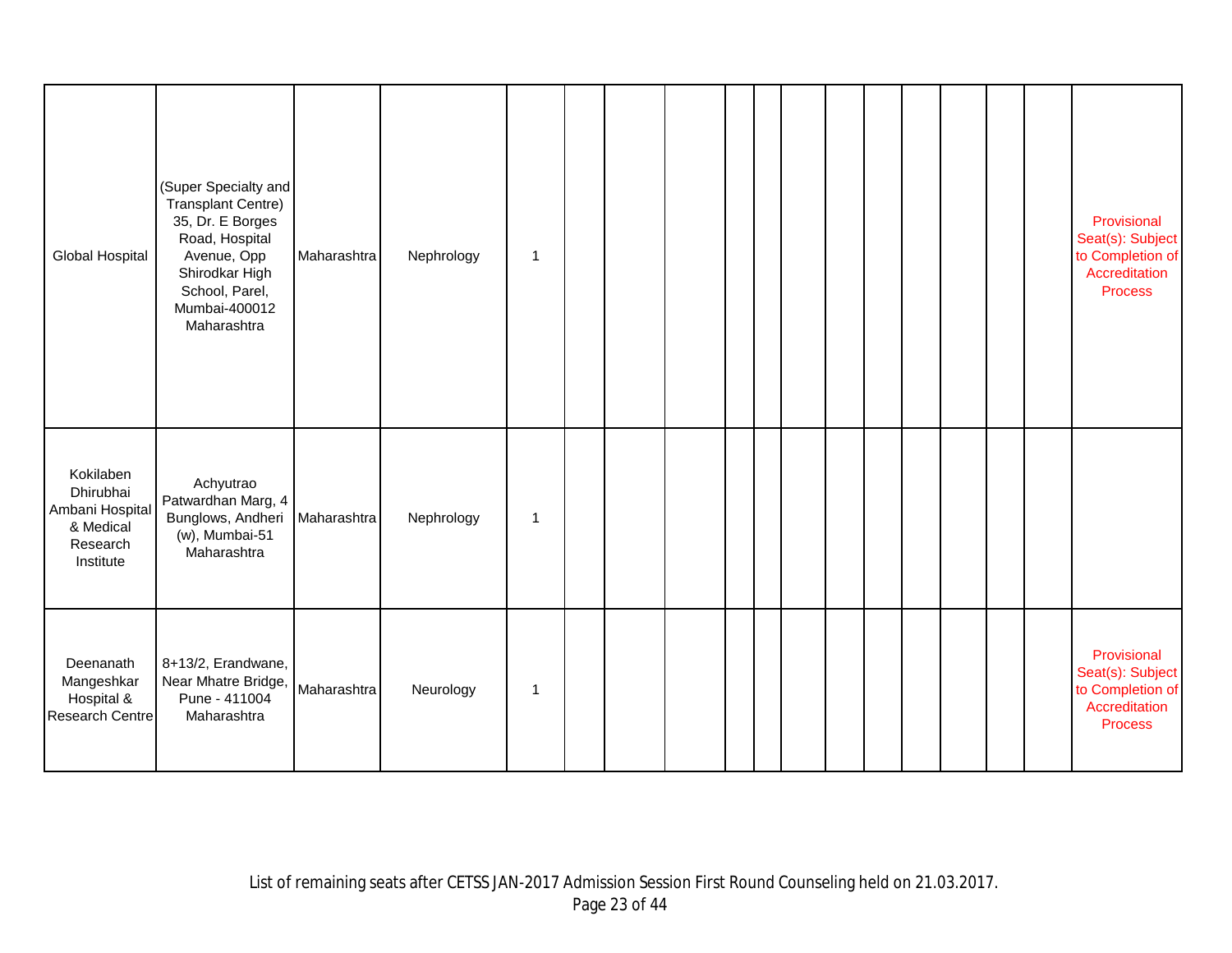| <b>Fortis Hospital</b>                                                          | Mulund Goregaon<br>Link Road, Mumbai-<br>400078 Maharashtra                                                | Maharashtra | Neurology | $\overline{2}$ |  |  |  |  |  |  |                                                                                        |
|---------------------------------------------------------------------------------|------------------------------------------------------------------------------------------------------------|-------------|-----------|----------------|--|--|--|--|--|--|----------------------------------------------------------------------------------------|
| Kokilaben<br>Dhirubhai<br>Ambani Hospital<br>& Medical<br>Research<br>Institute | Achyutrao<br>Patwardhan Marg, 4<br>Bunglows, Andheri<br>(w), Mumbai-51<br>Maharashtra                      | Maharashtra | Neurology | $\overline{c}$ |  |  |  |  |  |  | Provisional<br>Seat(s): Subject<br>to Completion of<br>Accreditation<br><b>Process</b> |
| P.D. Hinduja<br>National<br>Hospital                                            | and Medical<br>Research Centre,<br>Veer Savarkar Marg, Maharashtra<br>Mahim, Mumbai-<br>400016 Maharashtra |             | Neurology | 2              |  |  |  |  |  |  | Provisional<br>Seat(s): Subject<br>to Completion of<br>Accreditation<br><b>Process</b> |
| Poona Hospital<br>& Research<br>Centre                                          | 27 Sadashivpeth,<br>Pune-30<br>Maharashtra                                                                 | Maharashtra | Neurology | $\overline{2}$ |  |  |  |  |  |  |                                                                                        |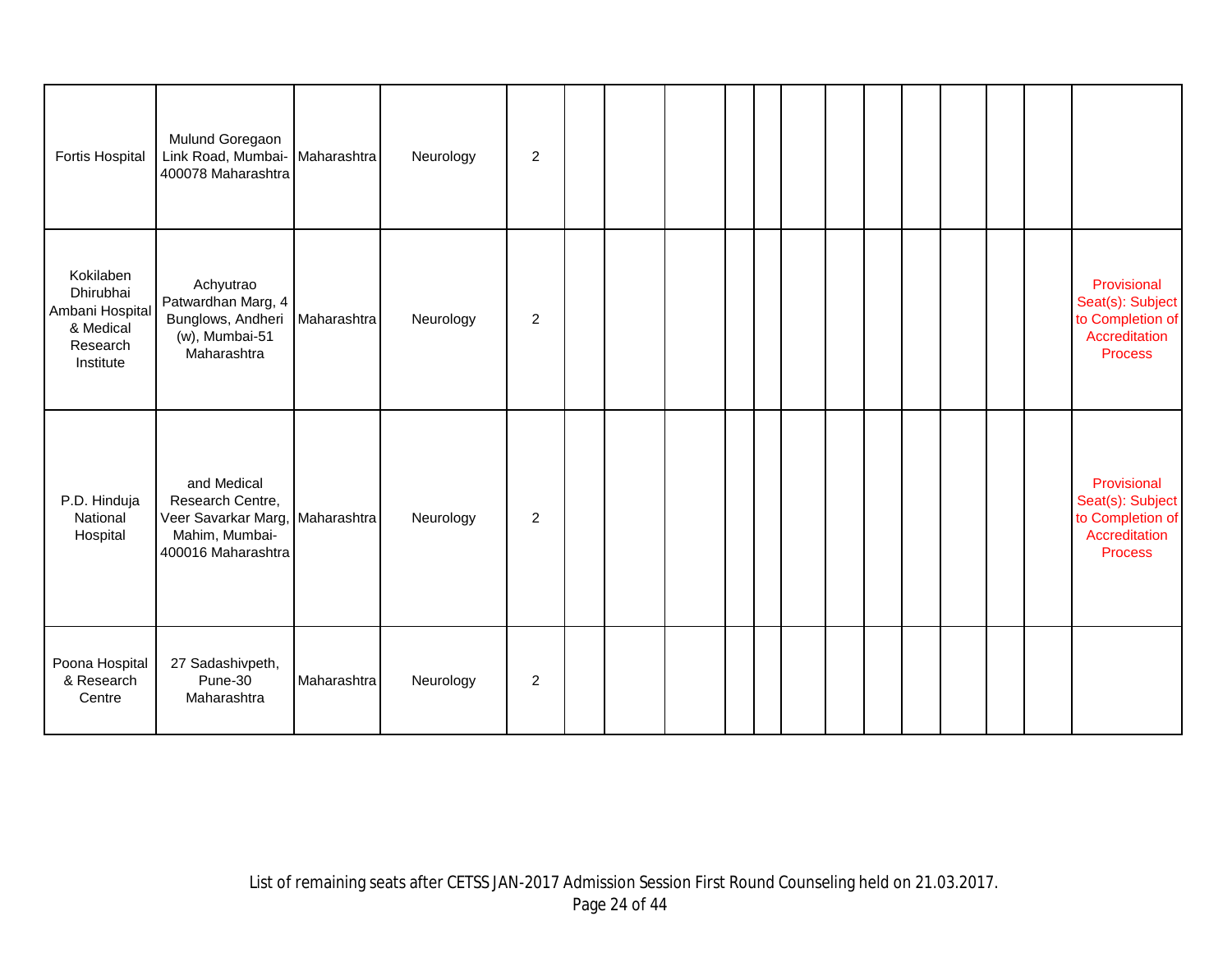| Sahyadri<br>Speciality<br>Hospital                                              | 30-C, Erandwane,<br>Karve Road, Pune -<br>411004 Maharashtra                          | Maharashtra | Neurology               | $\sqrt{3}$  |  |  |  |  |  |  |  |
|---------------------------------------------------------------------------------|---------------------------------------------------------------------------------------|-------------|-------------------------|-------------|--|--|--|--|--|--|--|
| Kokilaben<br>Dhirubhai<br>Ambani Hospital<br>& Medical<br>Research<br>Institute | Achyutrao<br>Patwardhan Marg, 4<br>Bunglows, Andheri<br>(w), Mumbai-51<br>Maharashtra | Maharashtra | Pediatric<br>Cardiology | -1          |  |  |  |  |  |  |  |
| Apollo Hospital                                                                 | Plot No. 251 Sainik<br>School Road Unit-<br>15, Bhubaneshwar<br>Orissa-751005         | Orissa      | Cardiology              | $\mathbf 1$ |  |  |  |  |  |  |  |
| Fortis Hospital                                                                 | Sector-62, Phase-<br>VIII, Mohali-160062<br>Punjab                                    | Punjab      | Cardiology              | 3           |  |  |  |  |  |  |  |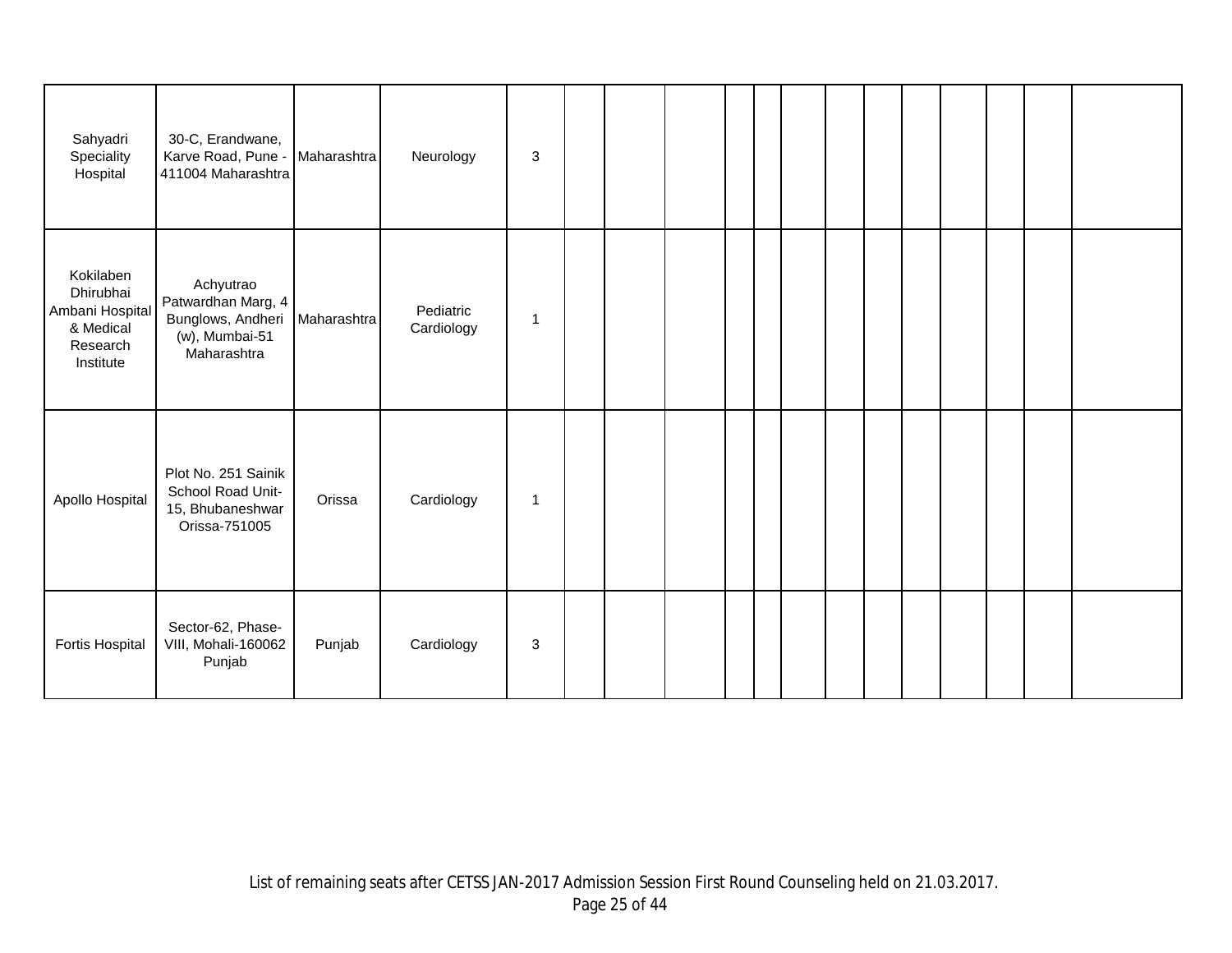| Max Super<br>Specialty<br>Hospital         | A Unit of Hometrail<br>Estate Pvt Ltd. Civil<br><b>Hospital Premises</b><br>Phase - VI, Mohali-<br>160055 Punjab | Punjab | Cardiology             | 1              |  |  |  |  |  |  |                                                                                        |
|--------------------------------------------|------------------------------------------------------------------------------------------------------------------|--------|------------------------|----------------|--|--|--|--|--|--|----------------------------------------------------------------------------------------|
| Fortis Hospital                            | Sector-62, Phase-<br>VIII, Mohali-160062<br>Punjab                                                               | Punjab | Gastroenterology       | $\overline{c}$ |  |  |  |  |  |  | Provisional<br>Seat(s): Subject<br>to Completion of<br>Accreditation<br><b>Process</b> |
| Max Super<br>Specialty<br>Hospital         | A Unit of Hometrail<br>Estate Pvt Ltd. Civil<br><b>Hospital Premises</b><br>Phase - VI, Mohali-<br>160055 Punjab | Punjab | Nephrology             | $\mathbf 1$    |  |  |  |  |  |  | Provisional<br>Seat(s): Subject<br>to Completion of<br>Accreditation<br><b>Process</b> |
| Satguru Pratap<br>Singh Apollo<br>Hospital | Sherpur Chowk,<br>Ludhiana -141003<br>Punjab                                                                     | Punjab | Neurology              | $\mathbf 1$    |  |  |  |  |  |  | Provisional<br>Seat(s): Subject<br>to Completion of<br>Accreditation<br><b>Process</b> |
| Amandeep<br>Hospital                       | G.T.Road, Model<br>Town, Amritsar<br>Punjab                                                                      | Punjab | <b>Plastic Surgery</b> | 1              |  |  |  |  |  |  |                                                                                        |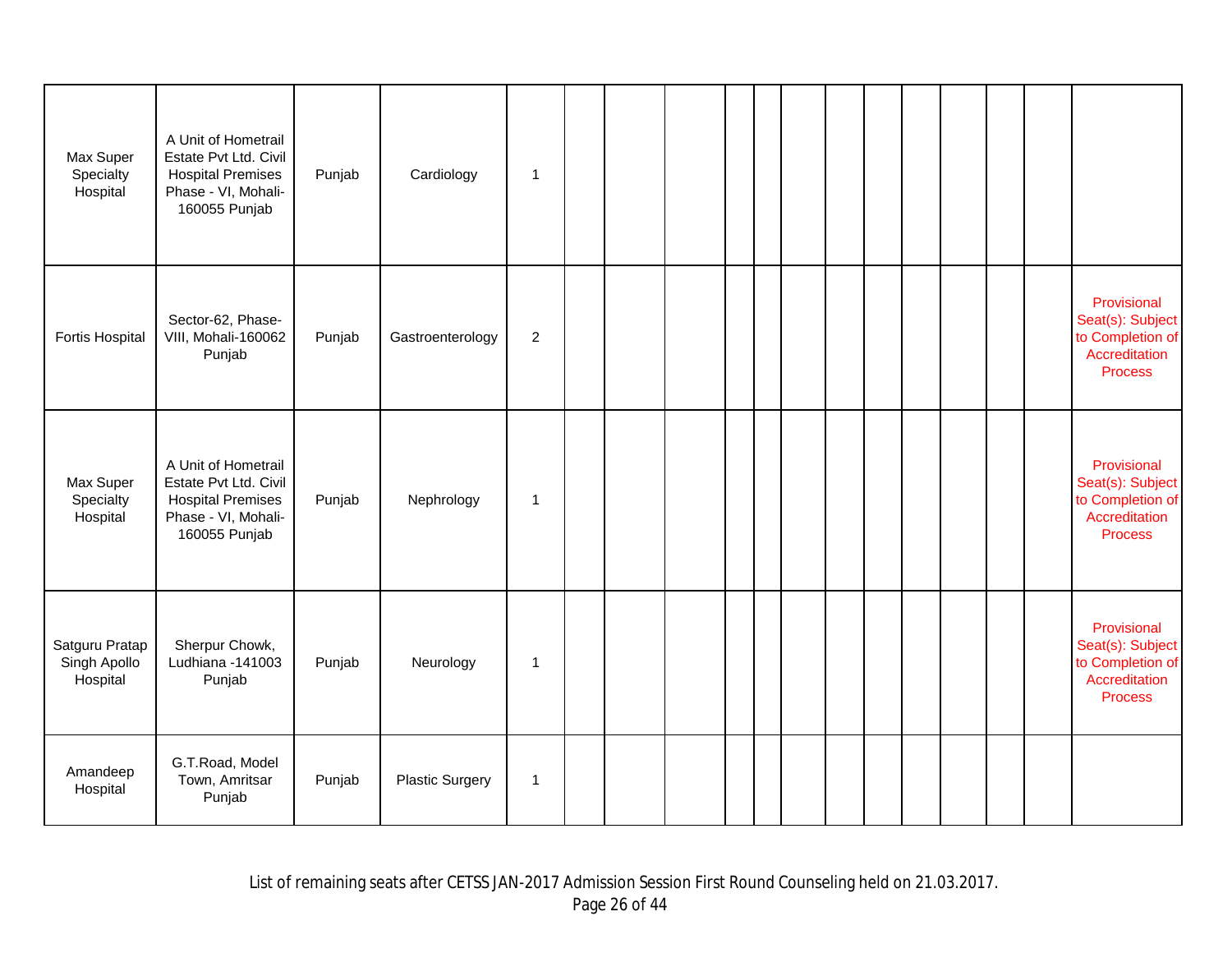| Santokbha<br>Durlabji<br>Memorial<br>Hospital | <b>Bhawani Singh</b><br>Marg, JAIPUR - 15<br>Rajasthan                 | Rajasthan         | Cardiology                 | 1              |  |  |  |  |  |  | Provisional<br>Seat(s): Subject<br>to Completion of<br>Accreditation<br><b>Process</b> |
|-----------------------------------------------|------------------------------------------------------------------------|-------------------|----------------------------|----------------|--|--|--|--|--|--|----------------------------------------------------------------------------------------|
| Santokbha<br>Durlabji<br>Memorial<br>Hospital | <b>Bhawani Singh</b><br>Marg, JAIPUR - 15<br>Rajasthan                 | Rajasthan         | Neurology                  | 3              |  |  |  |  |  |  |                                                                                        |
| Southern<br>Railway HQ<br>Hospital            | Aynavaram,<br>Perumbur, CHENNAI- Tamil Nadu<br>23 Tamil Nadu           |                   | Cardio Thoracic<br>Surgery | $\overline{c}$ |  |  |  |  |  |  |                                                                                        |
| Apollo Hospital                               | 21Greams lane, Off<br>Greams Rd, Chennai Tamil Nadu<br>- 06 Tamil Nadu |                   | Cardiology                 | 4              |  |  |  |  |  |  |                                                                                        |
| Apollo Super<br>Specialty<br>Hospital         | Lake View Road, KK<br>Nagar, MADURAI-28<br><b>Tamil Nadu</b>           | <b>Tamil Nadu</b> | Cardiology                 | $\overline{c}$ |  |  |  |  |  |  | Provisional<br>Seat(s): Subject<br>to Completion of<br>Accreditation<br><b>Process</b> |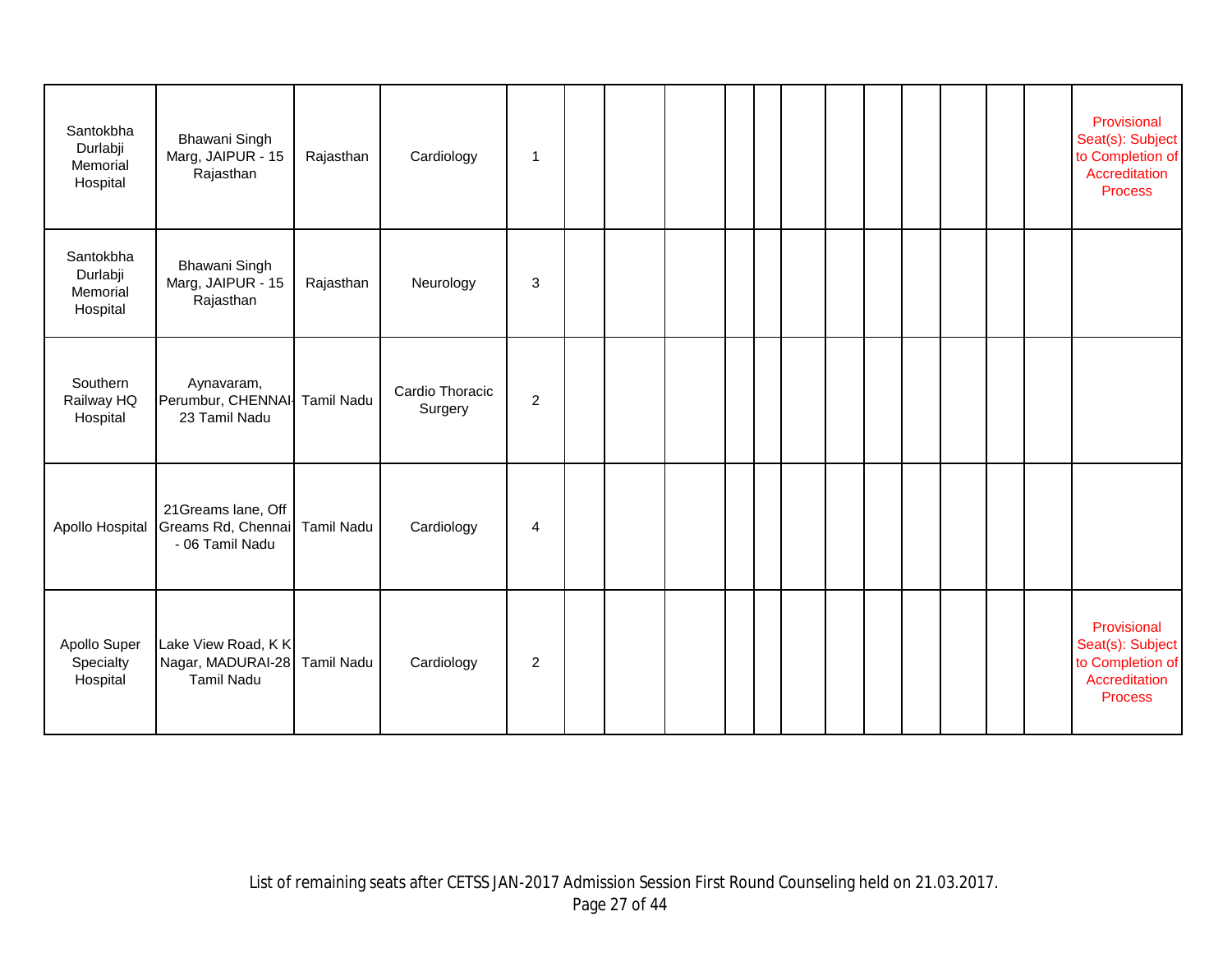| <b>Frontier Lifeline</b><br>Hospital       | <b>International Centre</b><br>for Cardio Thoracic<br>& Vascular<br>Diseases, R-30-C,<br>Ambattur Industrial<br>Estate Road,<br>Mogappair, Chennai-<br>600 101 Tamil Nadu | <b>Tamil Nadu</b> | Cardiology | $\mathbf{1}$   |  |  |  |  |  |  |                                                                                        |
|--------------------------------------------|---------------------------------------------------------------------------------------------------------------------------------------------------------------------------|-------------------|------------|----------------|--|--|--|--|--|--|----------------------------------------------------------------------------------------|
| Naidu Memorial<br>Hospital                 | G. Kuppuswamy Pappanaickenpalaya<br>n COIMBATORE -<br>37 Tamil Nadu                                                                                                       | Tamil Nadu        | Cardiology | $\overline{c}$ |  |  |  |  |  |  | Provisional<br>Seat(s): Subject<br>to Completion of<br>Accreditation<br><b>Process</b> |
| K.G. Hospital &<br>PG Medical<br>Institute | No.5, Arts College<br>Rd, COIMBATORE-<br>18 Tamil Nadu                                                                                                                    | <b>Tamil Nadu</b> | Cardiology | 1              |  |  |  |  |  |  | Provisional<br>Seat(s): Subject<br>to Completion of<br>Accreditation<br><b>Process</b> |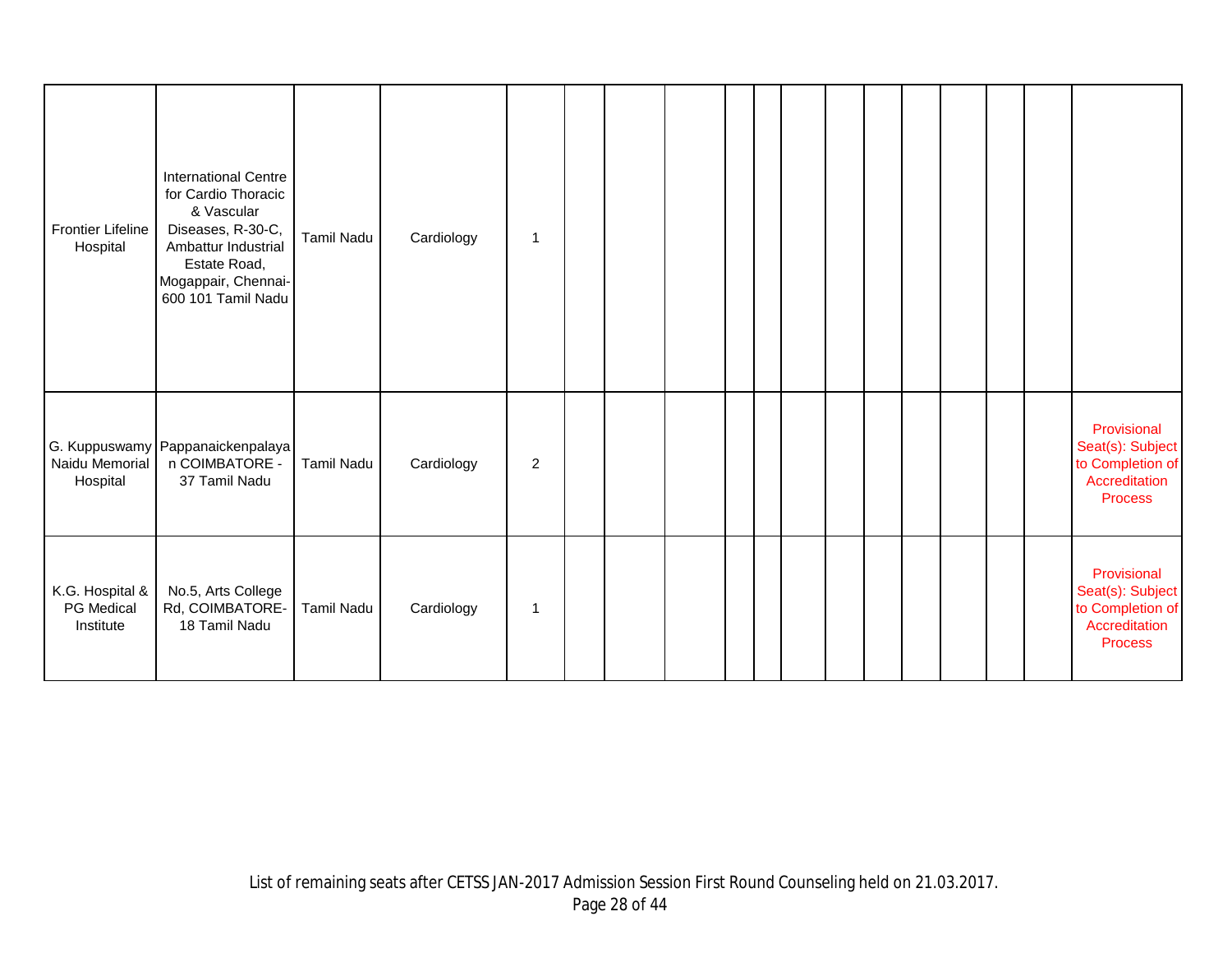| Kovai Medical<br>Centre,                         | Post Box No. 3209,<br>Avinashi Road, Civil<br>Arodrom Post,<br>COIMBATORE-<br>641014 Tamil Nadu | <b>Tamil Nadu</b> | Cardiology | $\overline{a}$ |  |  |  |  |  |  | Provisional<br>Seat(s): Subject<br>to Completion of<br>Accreditation<br>Process        |
|--------------------------------------------------|-------------------------------------------------------------------------------------------------|-------------------|------------|----------------|--|--|--|--|--|--|----------------------------------------------------------------------------------------|
| <b>Madras Medical</b><br><b>Mission Hospital</b> | 4A Dr Jayalalitha<br>Ngr, Mogappair<br>CHENNAI -600037<br><b>Tamil Nadu</b>                     | Tamil Nadu        | Cardiology | $\overline{a}$ |  |  |  |  |  |  |                                                                                        |
| Southern<br>Railway HQ<br>Hospital               | Aynavaram,<br>Perumbur, CHENNAI- Tamil Nadu<br>23 Tamil Nadu                                    |                   | Cardiology | $\overline{a}$ |  |  |  |  |  |  |                                                                                        |
| Vadamalayan<br>Hospital,                         | 15, Jawahar Road,<br>Chokkikulam,<br>Madurai-625002<br>Tamil Nadu                               | <b>Tamil Nadu</b> | Cardiology | $\mathbf 1$    |  |  |  |  |  |  | Provisional<br>Seat(s): Subject<br>to Completion of<br>Accreditation<br><b>Process</b> |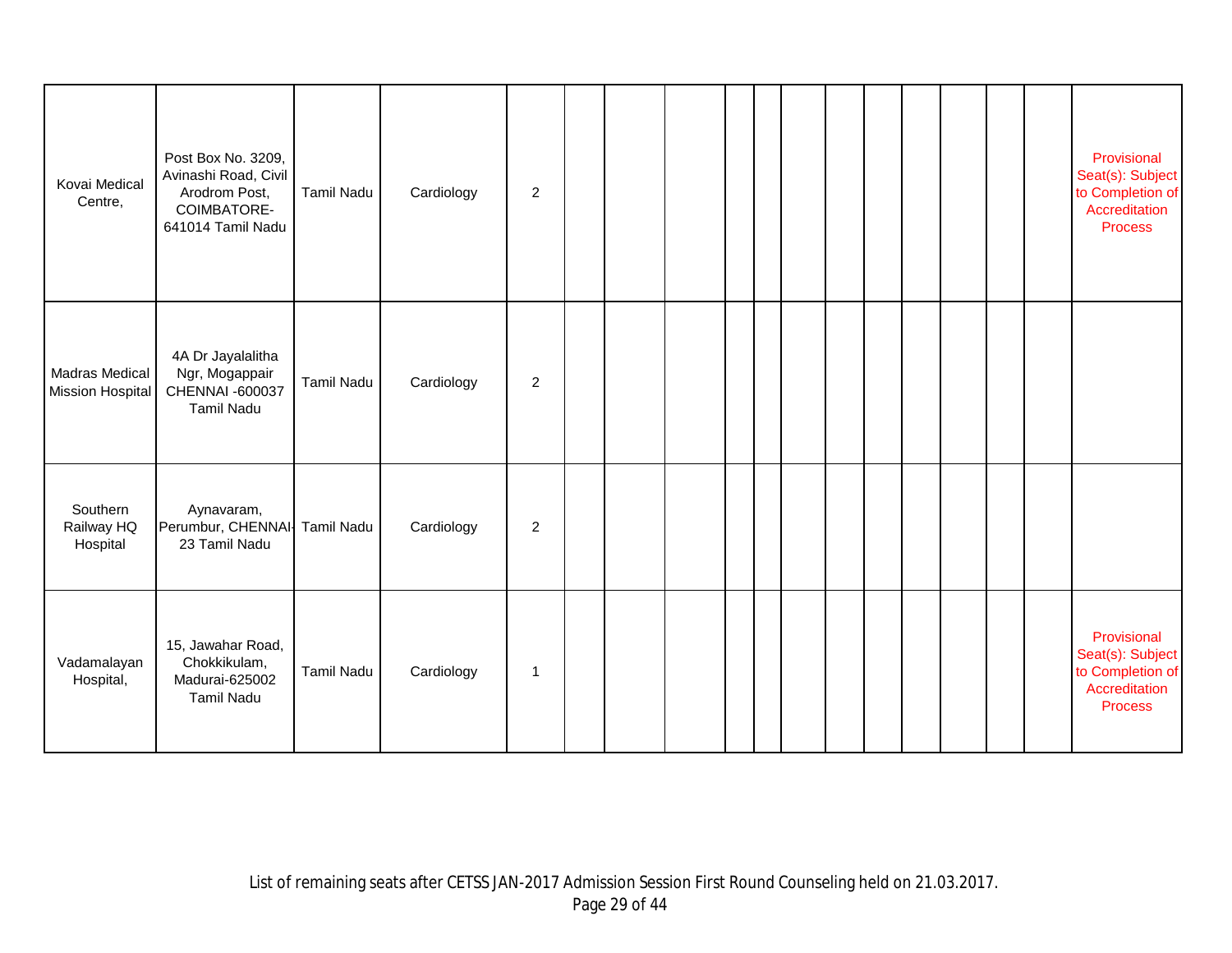| Vijaya Hospital                                    | 180 NSK Road,<br>Vadapalani,<br>CHENNAI -26 Tamil<br>Nadu                                 | <b>Tamil Nadu</b> | Cardiology       | 3              |  |  |  |  |  |  | Provisional<br>Seat(s): Subject<br>to Completion of<br>Accreditation<br><b>Process</b> |
|----------------------------------------------------|-------------------------------------------------------------------------------------------|-------------------|------------------|----------------|--|--|--|--|--|--|----------------------------------------------------------------------------------------|
| <b>GEM Hospital</b><br>and Research<br>Centre      | 45-A, Pankaja Mill<br>Road,<br>Ramanathapuram,<br><b>COIMBATORE:</b><br>641045 Tamil Nadu | Tamil Nadu        | Gastroenterology | $\overline{2}$ |  |  |  |  |  |  |                                                                                        |
| M.I.O.T. Hospital                                  | 4/112, Mt-<br>Poonamallee Rd,<br>Manapakkam,<br>CHENNAI-89 Tamil<br>Nadu                  | <b>Tamil Nadu</b> | Gastroenterology | $\mathbf{1}$   |  |  |  |  |  |  | Provisional<br>Seat(s): Subject<br>to Completion of<br>Accreditation<br><b>Process</b> |
| Kanchi Kamakoti<br><b>Childs Trust</b><br>Hospital | 12A, Nageswara<br>Road,<br>Nungambakkam,<br>CHENNAI - 34 Tamil<br>Nadu                    | <b>Tamil Nadu</b> | Neonatology      | $\overline{2}$ |  |  |  |  |  |  |                                                                                        |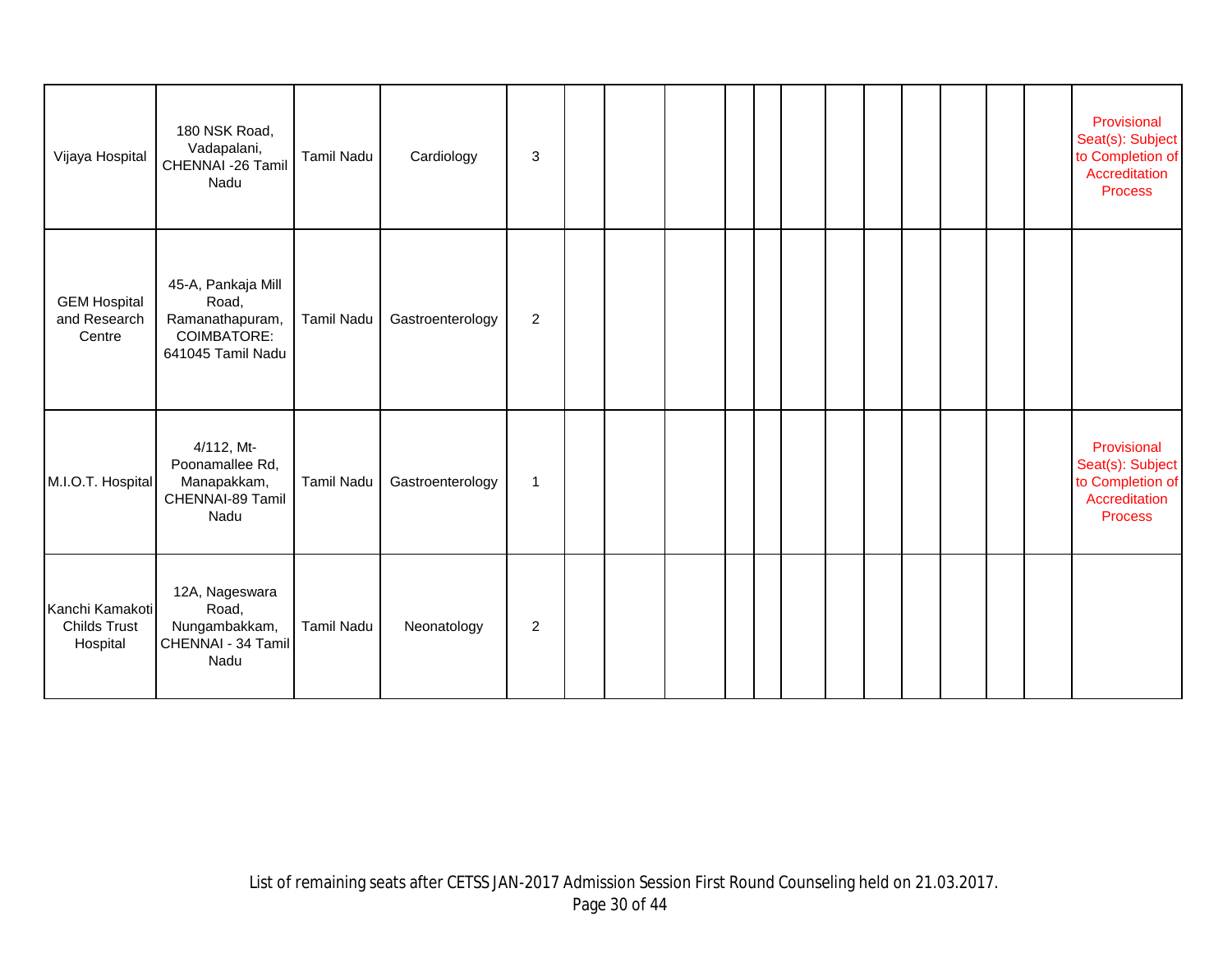| Mehta<br>Children's<br>Hospital             | (Formerly Known as<br>Dr. Mehta's Hospital)<br>2, McNichols Road,<br>3rd Lane, Chetpet,<br>Chennai-600031<br>Tamil Nadu | Tamil Nadu        | Neonatology | 2            |  |  |  |  |  |  |  |
|---------------------------------------------|-------------------------------------------------------------------------------------------------------------------------|-------------------|-------------|--------------|--|--|--|--|--|--|--|
| K.G. Hospital &<br>PG Medical<br>Institute  | No.5, Arts College<br>Rd, COIMBATORE-<br>18 Tamil Nadu                                                                  | <b>Tamil Nadu</b> | Nephrology  | $\mathbf{1}$ |  |  |  |  |  |  |  |
| M.I.O.T. Hospital                           | 4/112, Mt-<br>Poonamallee Rd,<br>Manapakkam,<br>CHENNAI-89 Tamil<br>Nadu                                                | Tamil Nadu        | Nephrology  | $\mathbf{1}$ |  |  |  |  |  |  |  |
| Meenakshi<br>Mission Hosp. &<br>Res. Centre | Lake Area, Melur<br>Road, MADURAI-<br>625107 Tamil Nadu                                                                 | <b>Tamil Nadu</b> | Nephrology  | $\mathbf{1}$ |  |  |  |  |  |  |  |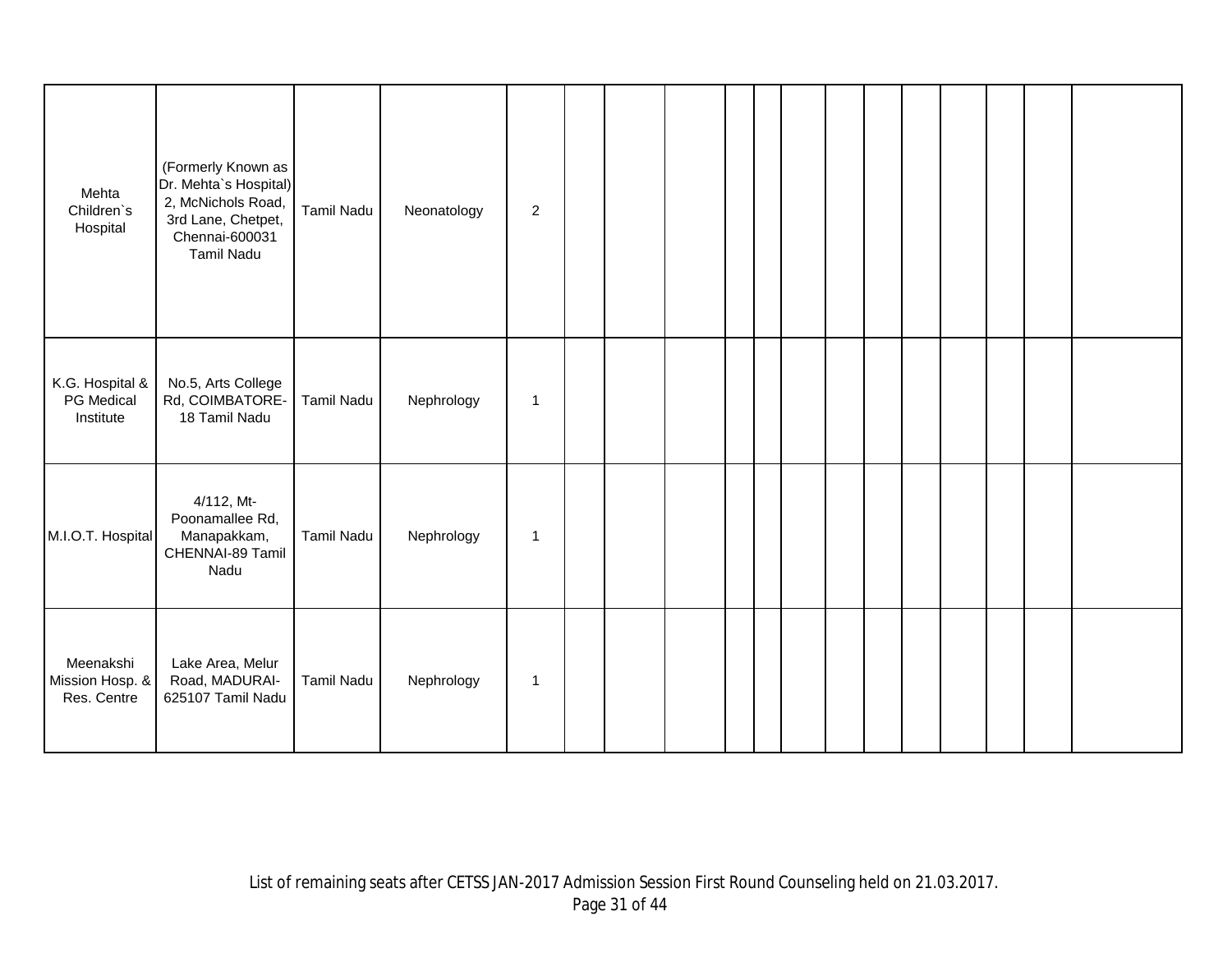| Apollo Hospital                                 | 21Greams lane, Off<br>Greams Rd, Chennai<br>- 06 Tamil Nadu                 | <b>Tamil Nadu</b> | Neurology                  | $\boldsymbol{2}$ |  |  |  |  |  |  |  |
|-------------------------------------------------|-----------------------------------------------------------------------------|-------------------|----------------------------|------------------|--|--|--|--|--|--|--|
| Apollo Hospital                                 | 21Greams lane, Off<br>Greams Rd, Chennai<br>- 06 Tamil Nadu                 | <b>Tamil Nadu</b> | Pediatric<br>Cardiology    | $\boldsymbol{2}$ |  |  |  |  |  |  |  |
| Madras Medical<br><b>Mission Hospital</b>       | 4A Dr Jayalalitha<br>Ngr, Mogappair<br>CHENNAI -600037<br><b>Tamil Nadu</b> | <b>Tamil Nadu</b> | Pediatric<br>Cardiology    | $\boldsymbol{2}$ |  |  |  |  |  |  |  |
| Ganga Medical<br>Centre &<br>Hospital Pvt. Ltd. | 313, Mettupalayam<br>Road, Coimbatore-<br>641043                            | <b>Tamil Nadu</b> | <b>Plastic Surgery</b>     | $\mathbf{1}$     |  |  |  |  |  |  |  |
| Global Hospitals<br>Ltd.,                       | 6-1-1070/1 to 4,<br>Lakdi-Ka-Pool,<br>Hyderabad-4<br>Telangana              | Telangana         | Cardio Thoracic<br>Surgery | $\overline{4}$   |  |  |  |  |  |  |  |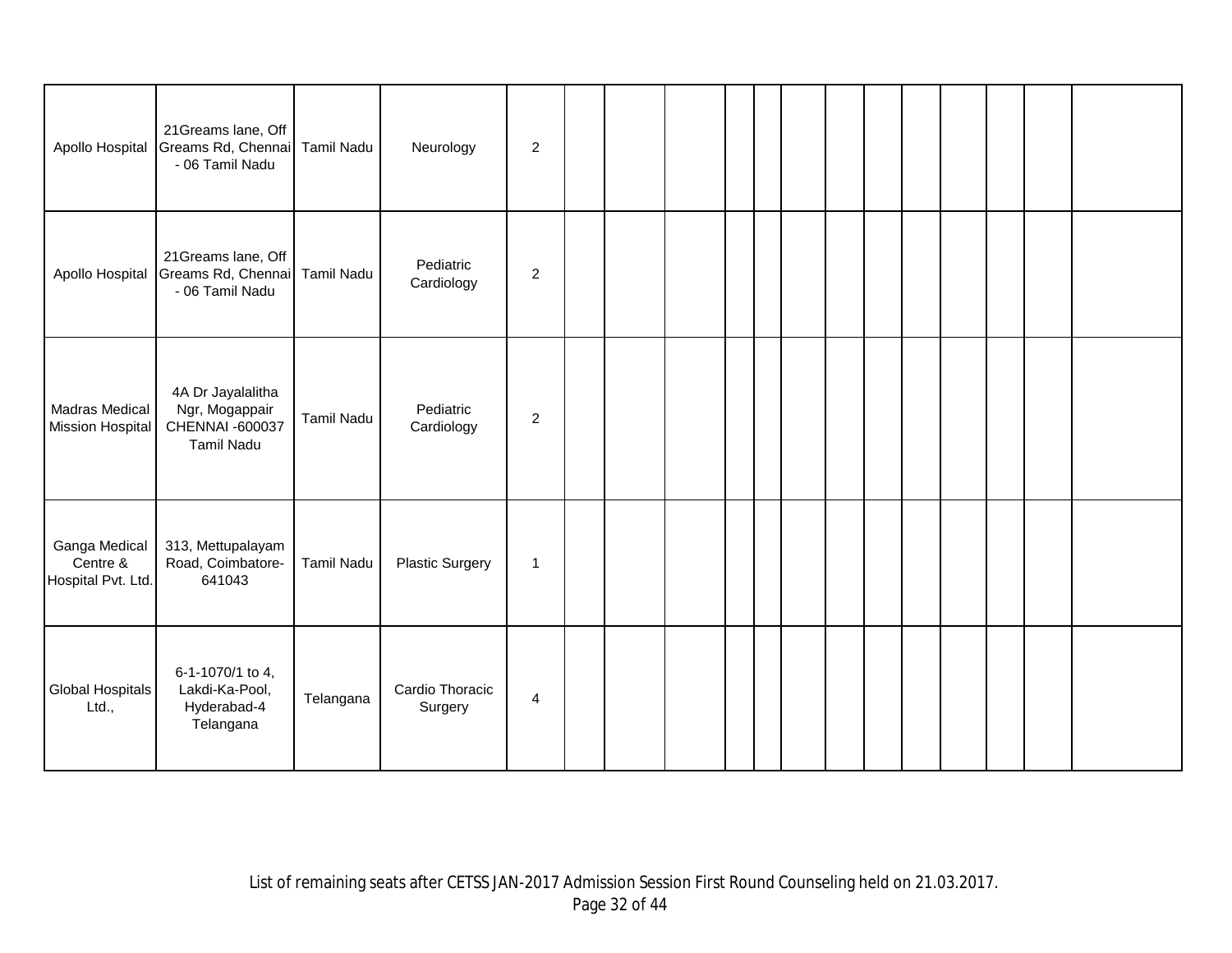| Krishna Institute<br>of Medical<br>Sciences | 1-8-31/1, Minister<br>Road,<br>Secunderabad -<br>500003 Telangana                                                   | Telangana | Cardio Thoracic<br>Surgery | $\mathbf{1}$   |  |  |  |  |  |  | Provisional<br>Seat(s): Subject<br>to Completion of<br>Accreditation<br><b>Process</b> |
|---------------------------------------------|---------------------------------------------------------------------------------------------------------------------|-----------|----------------------------|----------------|--|--|--|--|--|--|----------------------------------------------------------------------------------------|
| <b>STAR</b><br><b>HOSPITAL</b>              | 8-2-596/5, RD. NO-<br>10 BANJARA HILLS<br>HYDERABAD-500<br>034 Telangana                                            | Telangana | Cardio Thoracic<br>Surgery | $\mathbf{1}$   |  |  |  |  |  |  |                                                                                        |
| SunShine<br>Hospitals                       | 1-7-201 to 205 PG<br>Road, Beside<br>Paradise Hotel,<br>Secunderabad-03<br>Telangana                                | Telangana | Cardio Thoracic<br>Surgery | $\overline{2}$ |  |  |  |  |  |  | Provisional<br>Seat(s): Subject<br>to Completion of<br>Accreditation<br><b>Process</b> |
| Apollo Hospital                             | Room No. 306,<br>Office of the Director<br>of Medical Education<br>Jubilee Hills,<br>Hyderabad-500033,<br>Telangana | Telangana | Cardiology                 | 3              |  |  |  |  |  |  |                                                                                        |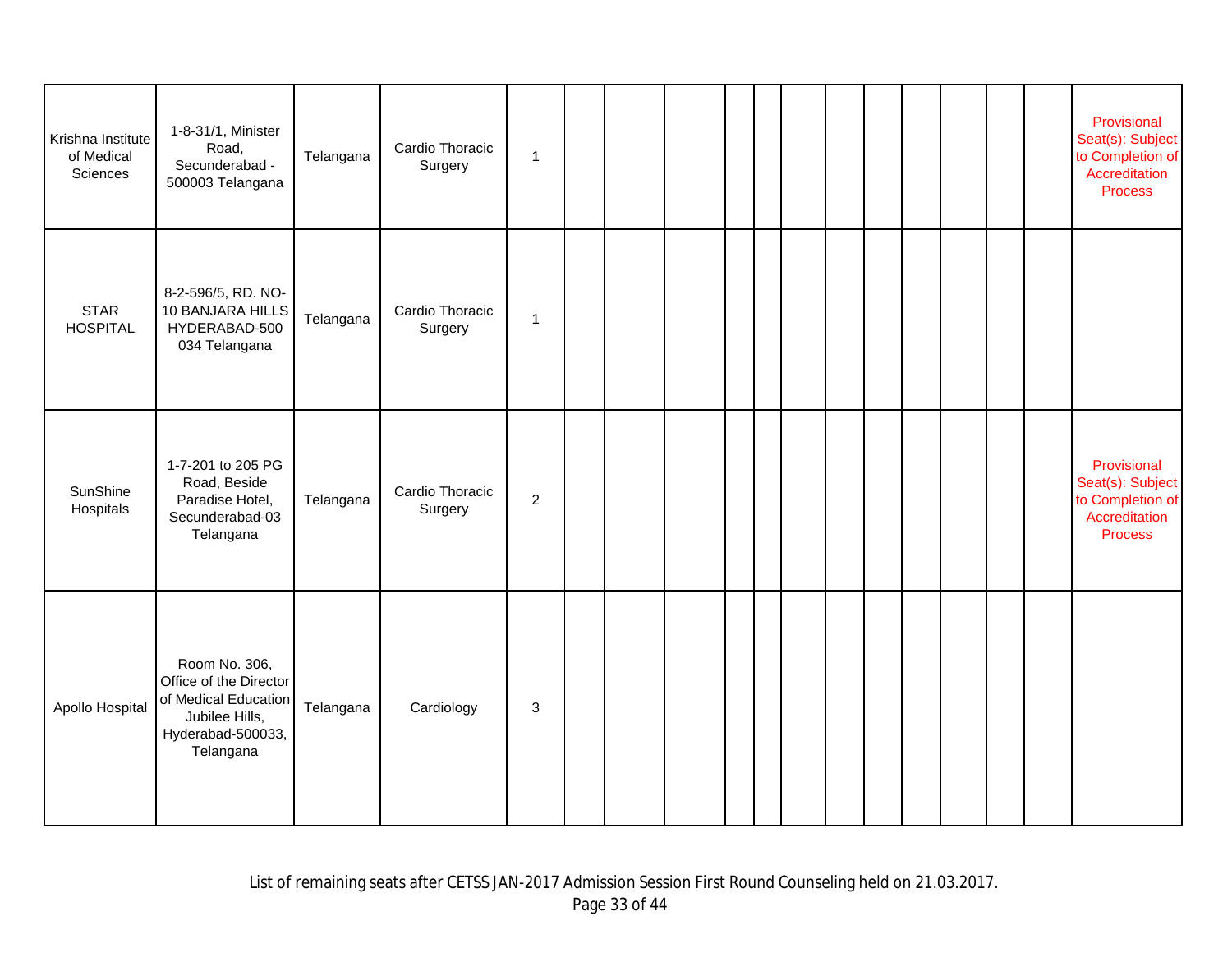| Global Hospital      | 6-1-1070, Lakdi-Ka-<br>Pool, Hyderabad-4<br>Telangana                                                                                                              | Telangana | Cardiology | $\mathbf{1}$              |  |  |  |  |  |  | Provisional<br>Seat(s): Subject<br>to Completion of<br>Accreditation<br><b>Process</b> |
|----------------------|--------------------------------------------------------------------------------------------------------------------------------------------------------------------|-----------|------------|---------------------------|--|--|--|--|--|--|----------------------------------------------------------------------------------------|
| Kamineni<br>Hospital | L. B. Nagar,<br>Hyderabad -500068<br>Telangana                                                                                                                     | Telangana | Cardiology | $\mathbf{1}$              |  |  |  |  |  |  |                                                                                        |
| MaxCure<br>Hospital  | (Formerly- Mediciti<br>Hospital) 5-9-22<br>Secretariat Road,<br>Hyderabad - 500063<br>Telangana                                                                    | Telangana | Cardiology | $\ensuremath{\mathsf{3}}$ |  |  |  |  |  |  |                                                                                        |
| Prime Hospital       | (A Unit of Sri<br>Sainatha Multi<br>Specialty Hospital)<br>Plot No. 2 and 4,<br><b>Behind Mitrivanam</b><br>Building, Ameerpet,<br>Hyderabad - 500038<br>Telangana | Telangana | Cardiology | $\overline{2}$            |  |  |  |  |  |  | Provisional<br>Seat(s): Subject<br>to Completion of<br>Accreditation<br><b>Process</b> |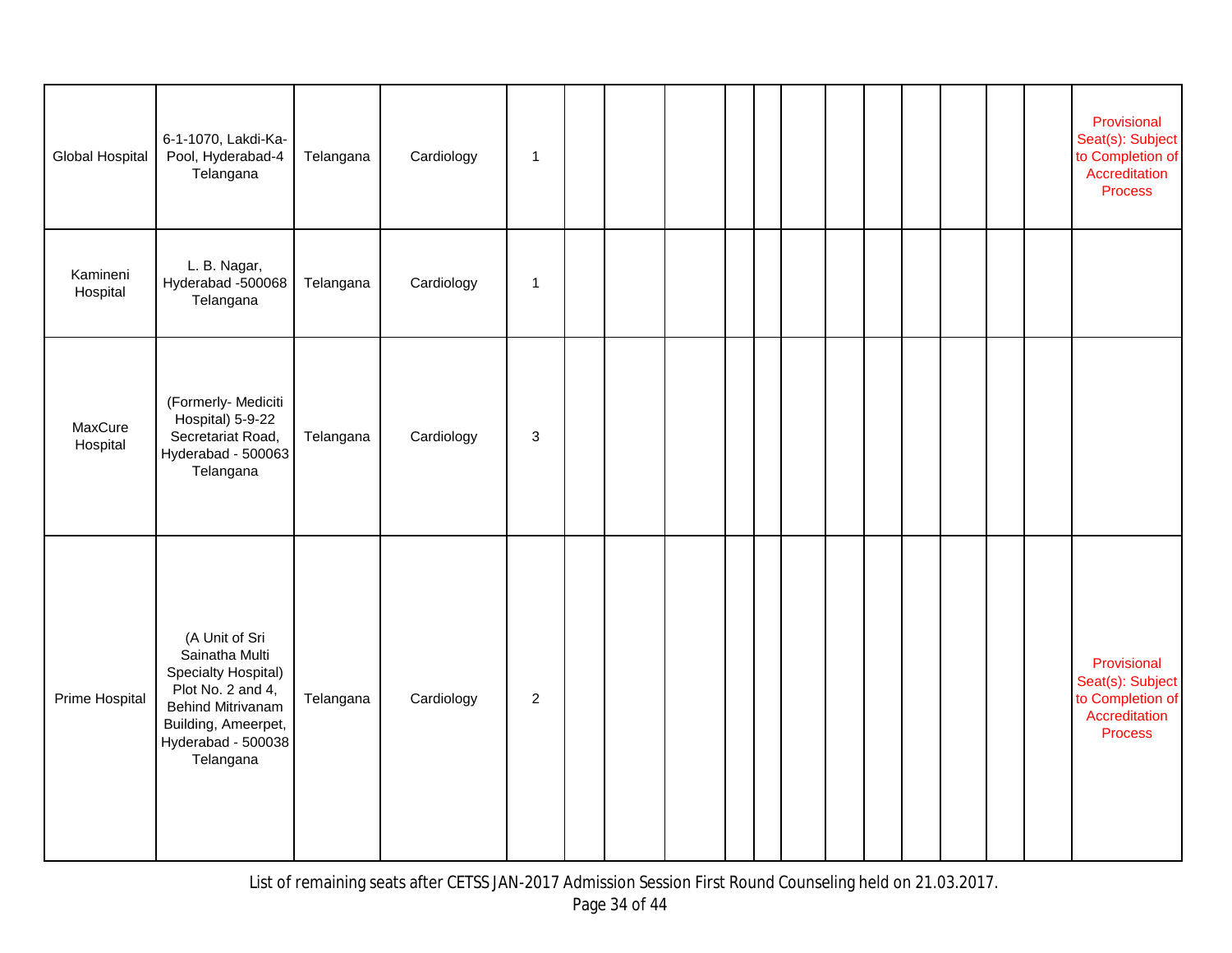| <b>STAR</b><br><b>HOSPITAL</b>          | 8-2-596/5, RD. NO-<br>10 BANJARA HILLS<br>HYDERABAD-500<br>034 Telangana             | Telangana | Cardiology | $\blacktriangleleft$ |  |  |  |  |  |  |                                                                                        |
|-----------------------------------------|--------------------------------------------------------------------------------------|-----------|------------|----------------------|--|--|--|--|--|--|----------------------------------------------------------------------------------------|
| SunShine<br>Hospitals                   | 1-7-201 to 205 PG<br>Road, Beside<br>Paradise Hotel,<br>Secunderabad-03<br>Telangana | Telangana | Cardiology | $\overline{c}$       |  |  |  |  |  |  | Provisional<br>Seat(s): Subject<br>to Completion of<br>Accreditation<br><b>Process</b> |
| Yashoda<br>Hospital                     | Behind Hari Hara<br>Kala Bhawan, S.P.<br>Road,<br>Secunderabad - 3<br>Telangana      | Telangana | Cardiology | $\overline{2}$       |  |  |  |  |  |  |                                                                                        |
| Yashoda Super<br>Speciality<br>Hospital | Raj Bhavan Road,<br>Somajiguda,<br>Hyderabad-82<br>Telangana                         | Telangana | Cardiology | $\overline{2}$       |  |  |  |  |  |  |                                                                                        |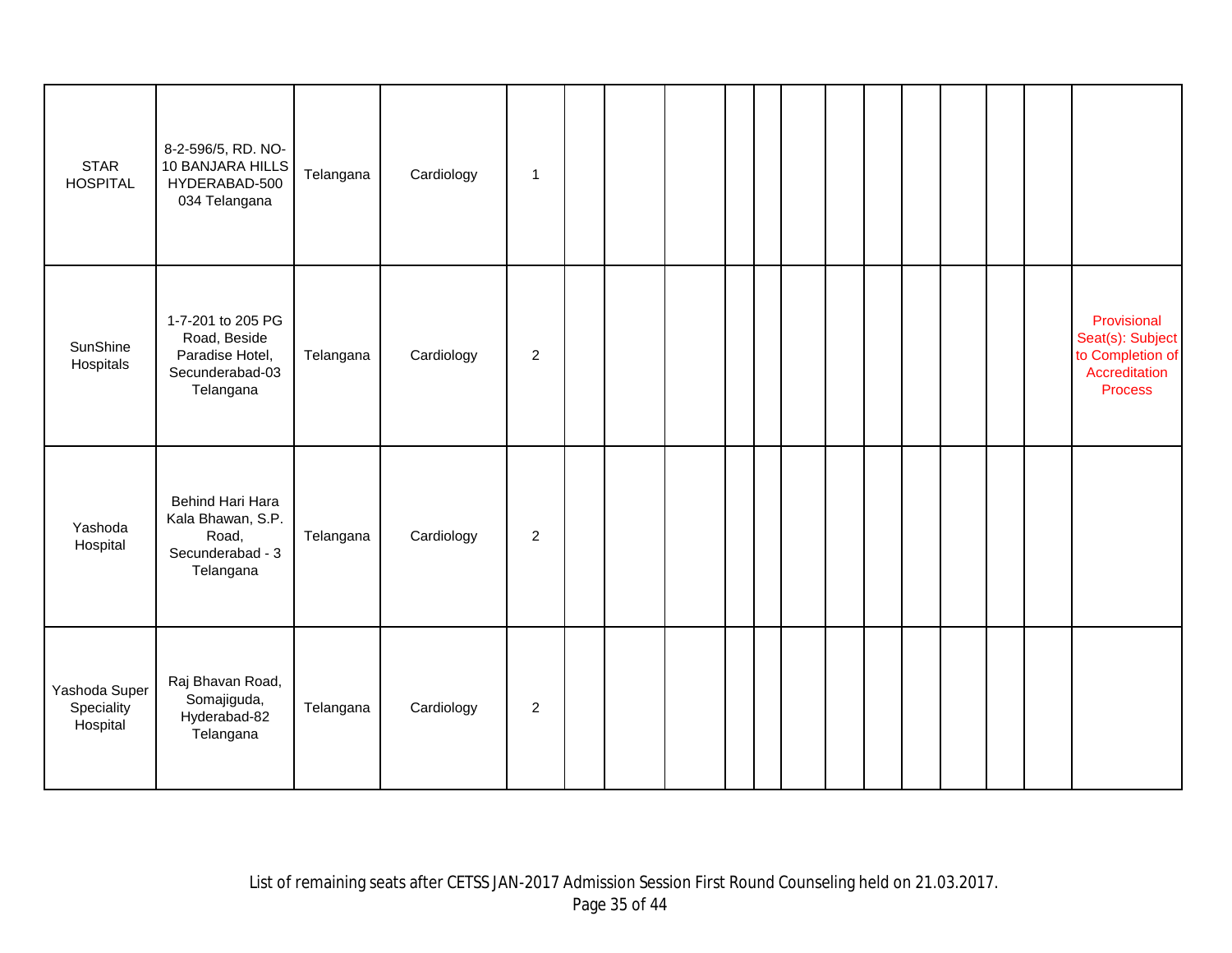| Yashoda Super<br>Speciality<br>Hospital     | Nalgonda X Road,<br>Malakpet,<br>Hyderabad-36<br>Telangana                       | Telangana | Cardiology              | 2              |  |  |  |  |  |  | Provisional<br>Seat(s): Subject<br>to Completion of<br>Accreditation<br><b>Process</b> |
|---------------------------------------------|----------------------------------------------------------------------------------|-----------|-------------------------|----------------|--|--|--|--|--|--|----------------------------------------------------------------------------------------|
| Indo-American<br>Cancer                     | Institute & Research<br>Centre Road No.14,<br>Banjara Hills,<br>Hyderabad-500034 | Telangana | <b>Medical Oncology</b> | $\mathbf{1}$   |  |  |  |  |  |  | Provisional<br>Seat(s): Subject<br>to Completion of<br>Accreditation<br><b>Process</b> |
| Krishna Institute<br>of Medical<br>Sciences | 1-8-31/1, Minister<br>Road,<br>Secunderabad -<br>500003 Telangana                | Telangana | <b>Medical Oncology</b> | $\mathbf{1}$   |  |  |  |  |  |  |                                                                                        |
| Omega<br>Hospitals,                         | Road No. 12,<br>Banjara Hills,<br>Hyderabad-500034,<br>Telangana                 | Telangana | <b>Medical Oncology</b> | 2              |  |  |  |  |  |  | Provisional<br>Seat(s): Subject<br>to Completion of<br>Accreditation<br><b>Process</b> |
| Fernandez<br>Hospital                       | $4 - 1 - 1230,$<br>Bogulkunta,<br>Hyderabad - 01<br>Telangana                    | Telangana | Neonatology             | $\overline{4}$ |  |  |  |  |  |  |                                                                                        |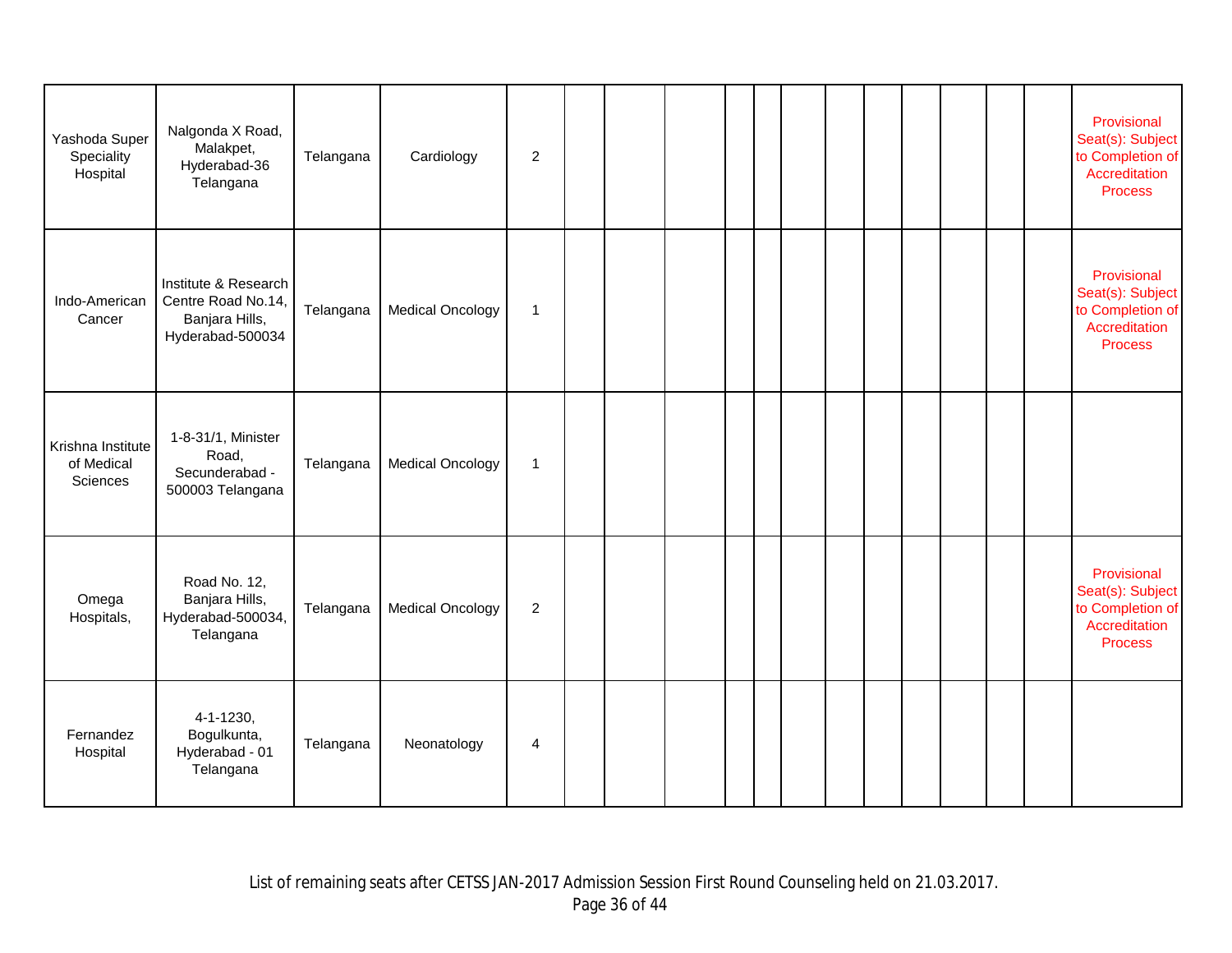| Rainbow<br>Children's<br>Hospital | 22, Rd#10, Banjara<br>Hills, Hyderabad-<br>500034 Telangana                                                         | Telangana | Neonatology | $\boldsymbol{2}$ |  |  |  |  |  |  | Provisional<br>Seat(s): Subject<br>to Completion of<br>Accreditation<br><b>Process</b> |
|-----------------------------------|---------------------------------------------------------------------------------------------------------------------|-----------|-------------|------------------|--|--|--|--|--|--|----------------------------------------------------------------------------------------|
| Apollo Hospital                   | Room No. 306,<br>Office of the Director<br>of Medical Education<br>Jubilee Hills,<br>Hyderabad-500033,<br>Telangana | Telangana | Nephrology  | -1               |  |  |  |  |  |  |                                                                                        |
| Care Hospital                     | Road No. 1, Banjara<br>Hills, Hyderabad - 34<br>Telangana                                                           | Telangana | Nephrology  | $\mathbf 1$      |  |  |  |  |  |  |                                                                                        |
| Global Hospital                   | 6-1-1070/1 to 4,<br>Lakdi-Ka-Pool,<br>Hyderabad-4<br>Telangana                                                      | Telangana | Nephrology  | $\mathbf 1$      |  |  |  |  |  |  |                                                                                        |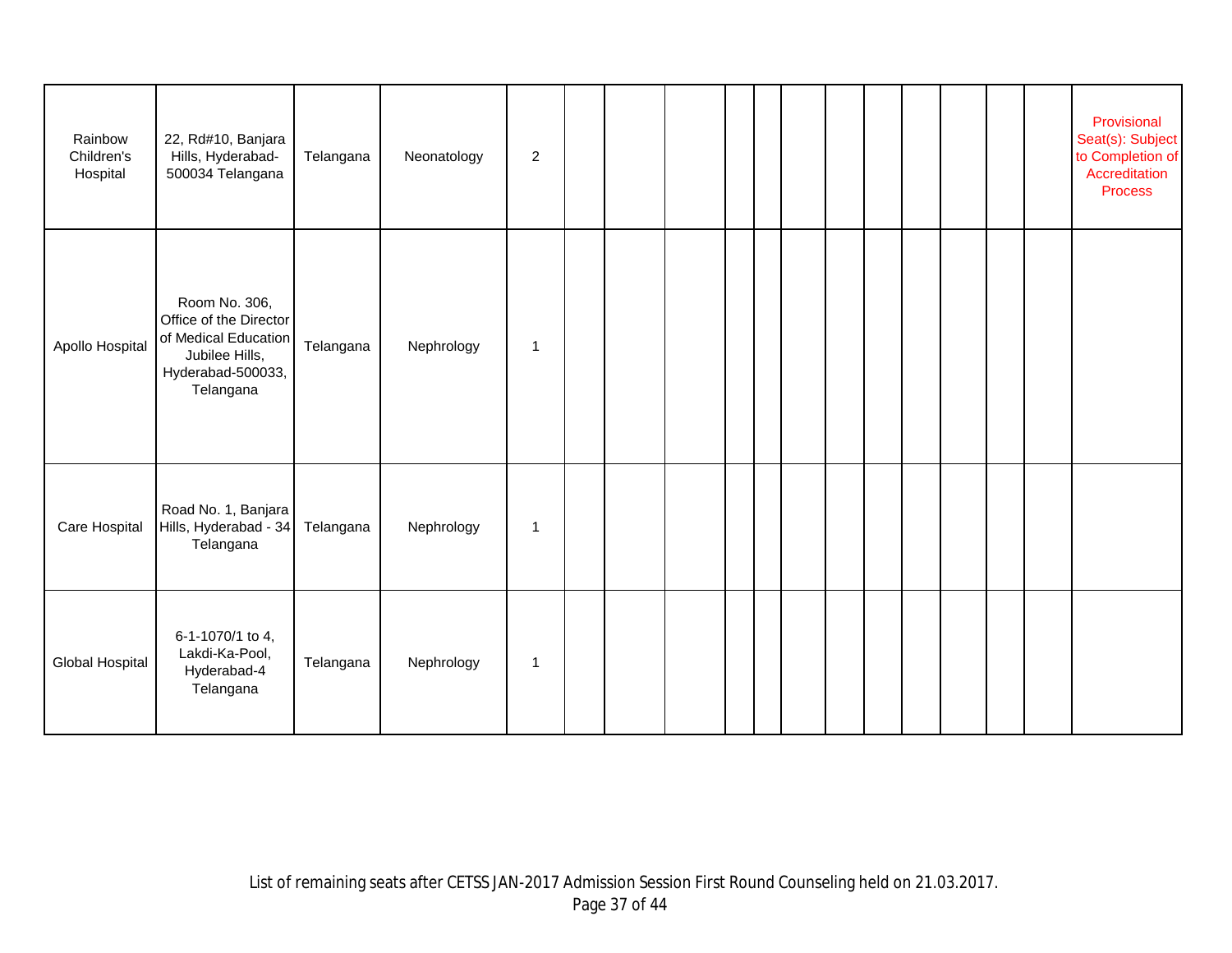| Krishna Institute<br>of Medical<br>Sciences Ltd | 1-8-31/1, Minister<br>Road,<br>Secunderabad -<br>500003 Telangana                               | Telangana | Nephrology | $\mathbf{1}$     |  |  |  |  |  |  | Provisional<br>Seat(s): Subject<br>to Completion of<br>Accreditation<br><b>Process</b> |
|-------------------------------------------------|-------------------------------------------------------------------------------------------------|-----------|------------|------------------|--|--|--|--|--|--|----------------------------------------------------------------------------------------|
| MaxCure<br>Hospital                             | (Formerly- Mediciti<br>Hospital) 5-9-22<br>Secretariat Road,<br>Hyderabad - 500063<br>Telangana | Telangana | Nephrology | $\overline{1}$   |  |  |  |  |  |  | Provisional<br>Seat(s): Subject<br>to Completion of<br>Accreditation<br><b>Process</b> |
| <b>STAR</b><br><b>HOSPITAL</b>                  | 8-2-596/5, RD. NO-<br>10 BANJARA HILLS<br>HYDERABAD-500<br>034 Telangana                        | Telangana | Nephrology | $\boldsymbol{2}$ |  |  |  |  |  |  | Provisional<br>Seat(s): Subject<br>to Completion                                       |
| Yashoda<br>Hospital                             | Behind Hari Hara<br>Kala Bhawan, S.P.<br>Road,<br>Secunderabad - 3<br>Telangana                 | Telangana | Nephrology | $\overline{c}$   |  |  |  |  |  |  |                                                                                        |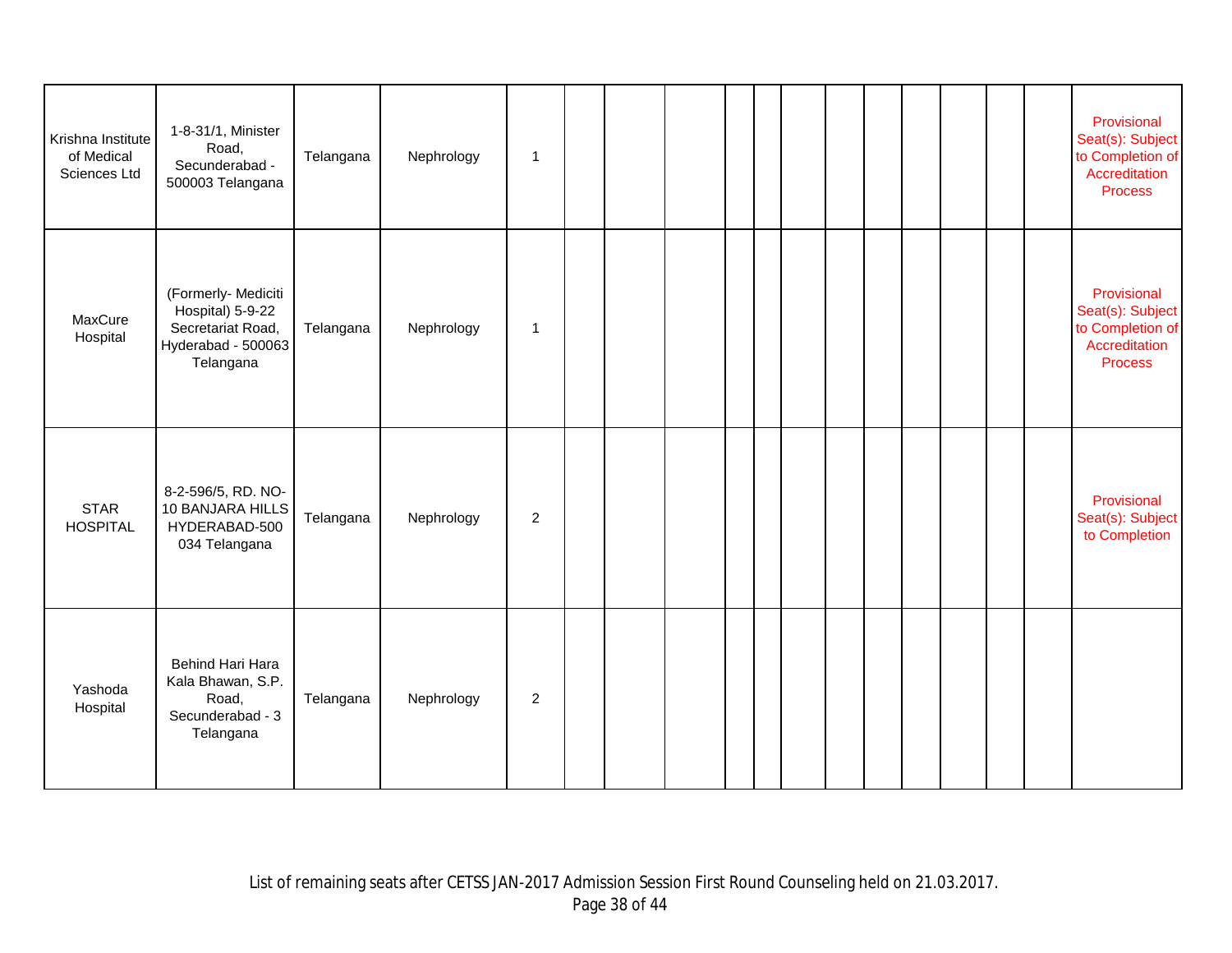| Yashoda Super<br>Speciality<br>Hospital | Nalgonda X Road,<br>Malakpet,<br>Hyderabad-36<br>Telangana   | Telangana | Nephrology | $\mathbf{1}$   |  |  |  |  |  |  |                                                                                        |
|-----------------------------------------|--------------------------------------------------------------|-----------|------------|----------------|--|--|--|--|--|--|----------------------------------------------------------------------------------------|
| Yashoda Super<br>Speciality<br>Hospital | Raj Bhavan Road,<br>Somajiguda,<br>Hyderabad-82<br>Telangana | Telangana | Nephrology | $\mathbf{1}$   |  |  |  |  |  |  |                                                                                        |
| Care Hospital                           | Exhibition Road,<br>Nampally,<br>Hyderabad,<br>Telangana     | Telangana | Neurology  | $\overline{c}$ |  |  |  |  |  |  | Provisional<br>Seat(s): Subject<br>to Completion of<br>Accreditation<br><b>Process</b> |
| Kamineni<br>Hospital                    | L. B. Nagar,<br>Hyderabad -500068<br>Telangana               | Telangana | Neurology  | $\mathbf{1}$   |  |  |  |  |  |  |                                                                                        |
| Yashoda Super<br>Speciality<br>Hospital | Nalgonda X Road,<br>Malakpet,<br>Hyderabad-36<br>Telangana   | Telangana | Neurology  | $\overline{c}$ |  |  |  |  |  |  |                                                                                        |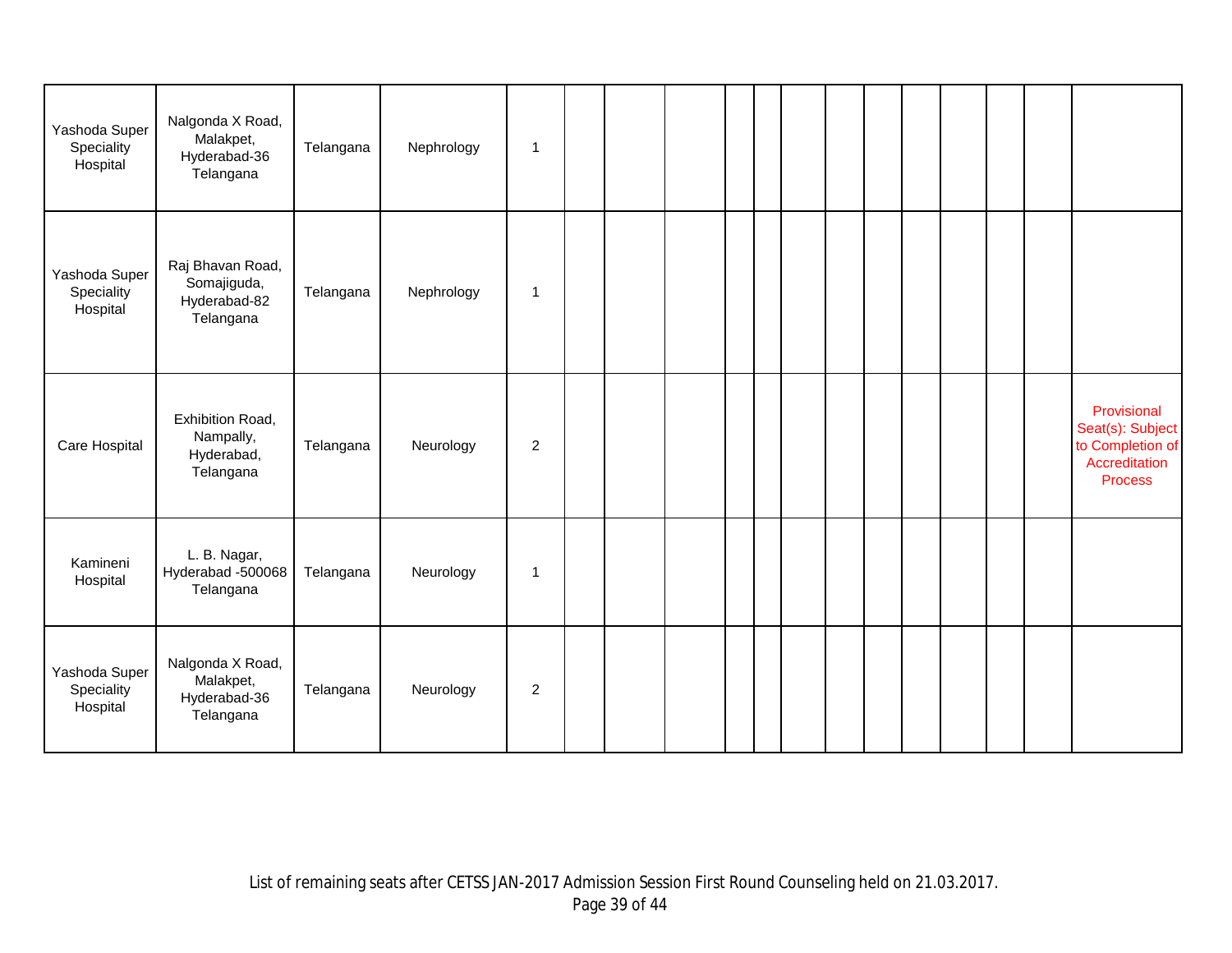| Yashoda Super<br>Speciality<br>Hospital | Raj Bhavan Road,<br>Somajiguda,<br>Hyderabad-82<br>Telangana             | Telangana        | Neurology               | $\mathbf{1}$   |  |  |  |  |  |  |                                                                                        |
|-----------------------------------------|--------------------------------------------------------------------------|------------------|-------------------------|----------------|--|--|--|--|--|--|----------------------------------------------------------------------------------------|
| Care Hospital                           | Road No. 1, Banjara<br>Hills, Hyderabad - 34<br>Telangana                | Telangana        | Pediatric<br>Cardiology | $\overline{c}$ |  |  |  |  |  |  |                                                                                        |
| <b>STAR</b><br><b>HOSPITAL</b>          | 8-2-596/5, RD. NO-<br>10 BANJARA HILLS<br>HYDERABAD-500<br>034 Telangana | Telangana        | Pediatric<br>Cardiology | 1              |  |  |  |  |  |  |                                                                                        |
| Metro Heart<br>Institute                | X-1, Sector-12,<br>Noida-201301, Uttar<br>Pradesh                        | Uttar<br>Pradesh | Cardiology              | $\overline{2}$ |  |  |  |  |  |  | Provisional<br>Seat(s): Subject<br>to Completion of<br>Accreditation<br><b>Process</b> |
| Fortis Hospital                         | B-22, Sector-62,<br>Noida - 201301 Uttar<br>Pradesh                      | Uttar<br>Pradesh | Nephrology              | $\mathbf{1}$   |  |  |  |  |  |  |                                                                                        |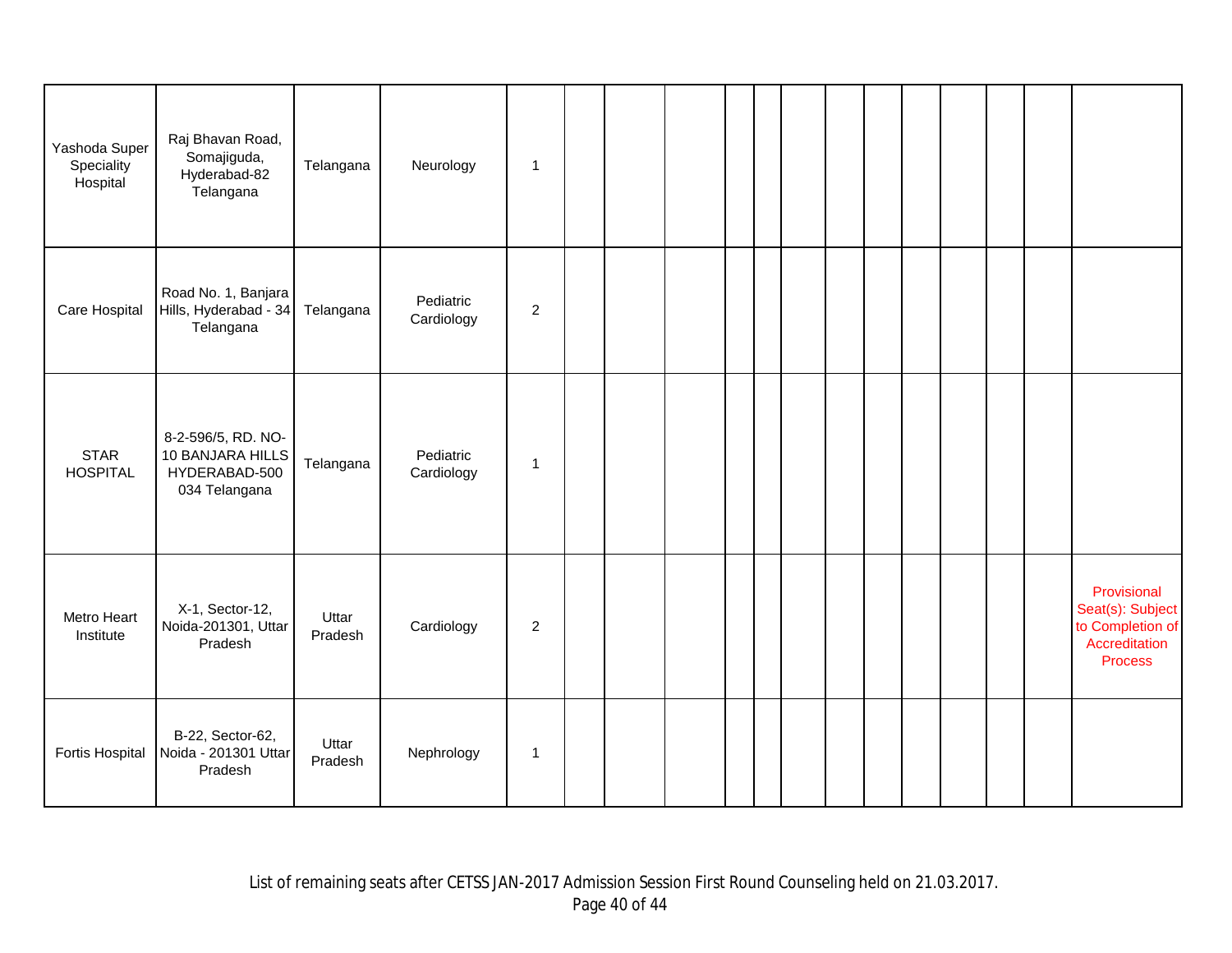| Apollo<br>Gleneagles<br>Hospitals       | 58, Canal Circular<br>Road, Kolkata-<br>700054 West Bengal    | West Bengal | Cardio Thoracic<br>Surgery | $\overline{4}$ |  |  |  |  |  |  |                                                                                        |
|-----------------------------------------|---------------------------------------------------------------|-------------|----------------------------|----------------|--|--|--|--|--|--|----------------------------------------------------------------------------------------|
| B.M. Birla Heart<br>Research<br>Centre, | 1/1 National Library<br>Avenue, KOLKATA -<br>27 West Bengal   | West Bengal | Cardio Thoracic<br>Surgery | $\mathbf 1$    |  |  |  |  |  |  |                                                                                        |
| Apollo<br>Gleneagles<br>Hospitals       | 58, Canal Circular<br>Road, Kolkata-<br>700054 West Bengal    | West Bengal | Cardiology                 | $\overline{2}$ |  |  |  |  |  |  |                                                                                        |
| B.M. Birla Heart<br>Research<br>Centre, | 1/1 National Library<br>Avenue, KOLKATA -<br>27 West Bengal   | West Bengal | Cardiology                 | $\overline{2}$ |  |  |  |  |  |  |                                                                                        |
| Medica<br>Superspecialty<br>Hospital    | 127 Mukundapur, E<br>M Bypass, Kolkata-<br>700099 West Bengal | West Bengal | Cardiology                 | 1              |  |  |  |  |  |  | Provisional<br>Seat(s): Subject<br>to Completion of<br>Accreditation<br><b>Process</b> |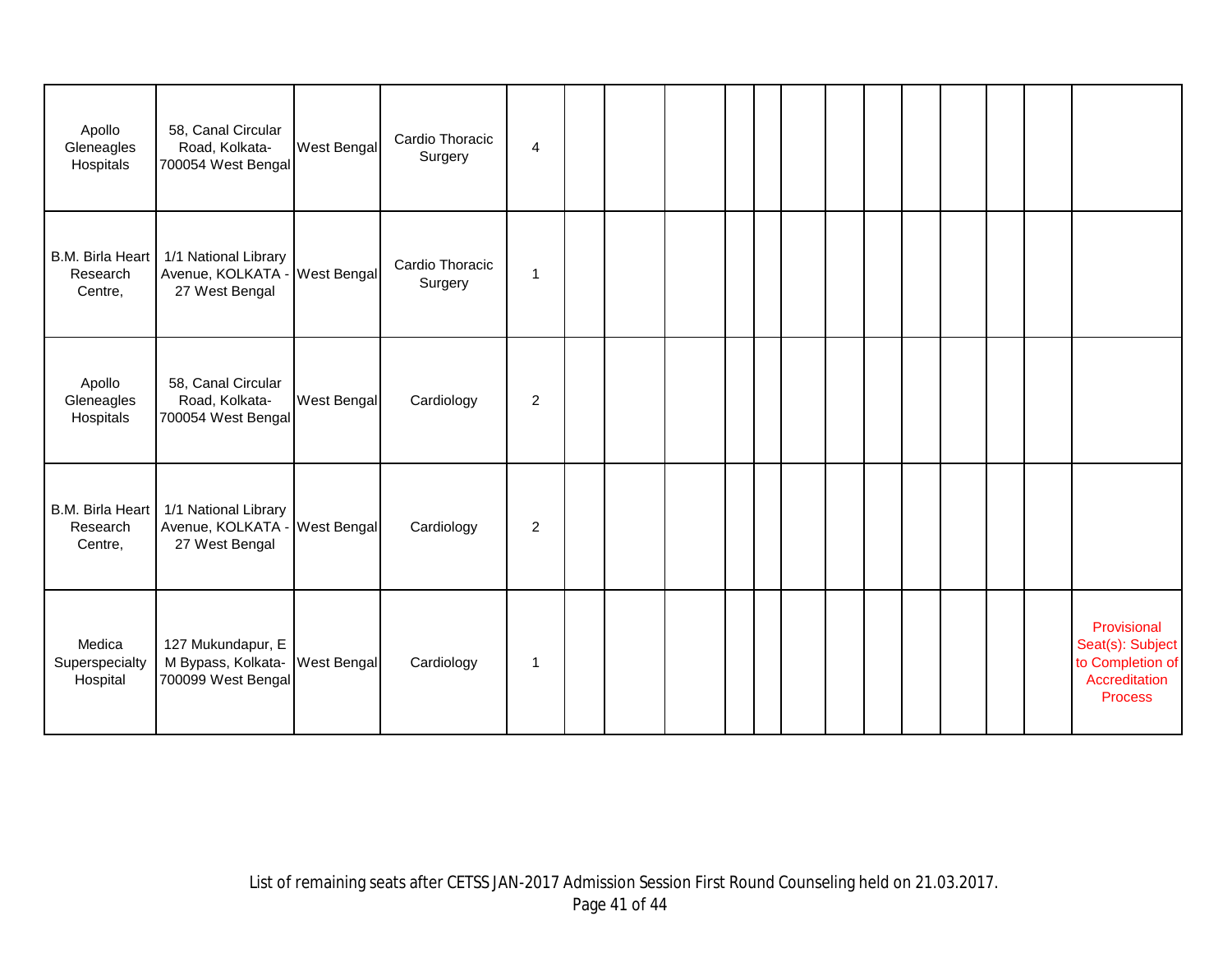| Rabindranath<br>Tagore<br>International                | Instt.of Cardiac<br>Sciences 124,<br>Mukundapur, Near<br>Santoshpur<br>Connector,<br>KOLKATA - 99 West<br>Bengal        | West Bengal        | Cardiology       | 4              |  |  |  |  |  |  |                                                                                        |
|--------------------------------------------------------|-------------------------------------------------------------------------------------------------------------------------|--------------------|------------------|----------------|--|--|--|--|--|--|----------------------------------------------------------------------------------------|
| Apollo<br>Gleneagles<br>Hospitals                      | 58, Canal Circular<br>Road, Kolkata-<br>700054 West Bengal                                                              | <b>West Bengal</b> | Gastroenterology | $\mathbf{1}$   |  |  |  |  |  |  |                                                                                        |
| Peerless<br>Hospital and B K<br>Roy Research<br>Centre | 360, Panchasayar,<br>KOLKATA - 700094 West Bengal<br>West Bengal                                                        |                    | Gastroenterology | $\overline{c}$ |  |  |  |  |  |  |                                                                                        |
| Rabindranath<br>Tagore<br>International                | Instt.of Cardiac<br><b>Sciences Premises</b><br>No.1489, 124,<br>Mukundapur, E M<br>Bypass, KOLKATA -<br>99 West Bengal | West Bengal        | Gastroenterology | $\overline{2}$ |  |  |  |  |  |  | Provisional<br>Seat(s): Subject<br>to Completion of<br>Accreditation<br><b>Process</b> |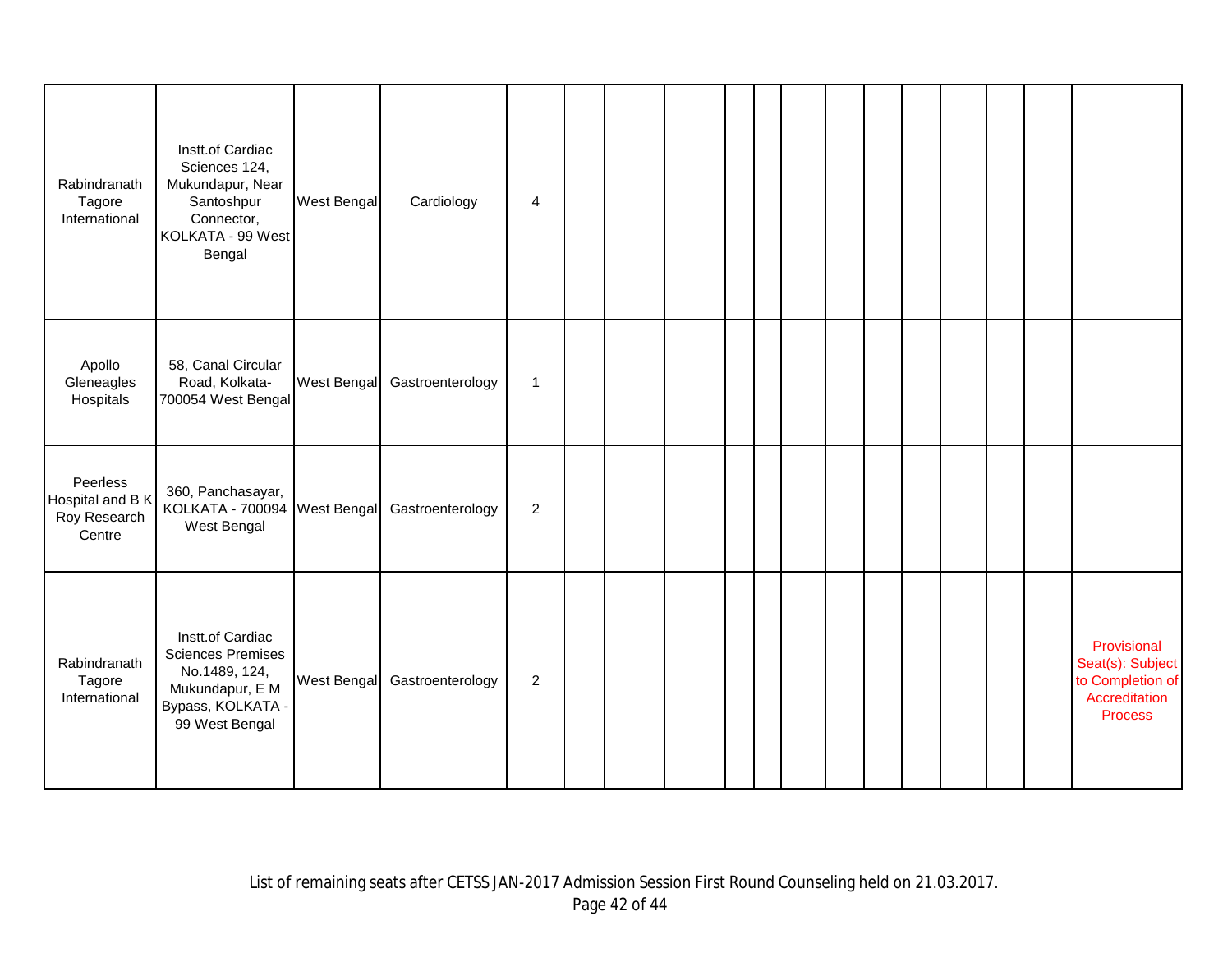| Apollo<br>Gleneagles<br>Hospitals       | 58, Canal Circular<br>Road, Kolkata-<br>700054 West Bengal                                                       |             | West Bengal Medical Oncology | $\overline{c}$ |  |  |  |  |  |  | Provisional<br>Seat(s): Subject<br>to Completion of<br>Accreditation<br><b>Process</b> |
|-----------------------------------------|------------------------------------------------------------------------------------------------------------------|-------------|------------------------------|----------------|--|--|--|--|--|--|----------------------------------------------------------------------------------------|
| Apollo<br>Gleneagles<br>Hospitals       | 58, Canal Circular<br>Road, Kolkata-<br>700054 West Bengal                                                       | West Bengal | Nephrology                   | 4              |  |  |  |  |  |  |                                                                                        |
| Medica<br>Superspecialty<br>Hospital    | 127 Mukundapur, E<br>M Bypass, Kolkata-<br>700099 West Bengal                                                    | West Bengal | Nephrology                   | $\mathbf{1}$   |  |  |  |  |  |  |                                                                                        |
| Rabindranath<br>Tagore<br>International | Instt.of Cardiac<br>Sciences 124,<br>Mukundapur, Near<br>Santoshpur<br>Connector,<br>KOLKATA - 99 West<br>Bengal | West Bengal | Nephrology                   | $\mathbf 1$    |  |  |  |  |  |  |                                                                                        |
| Institute of<br>Neurosciences           | 185/1, A J C Bose<br>Road, Kolkata-<br>700017 West Bengal                                                        | West Bengal | Neurology                    | $\mathbf{1}$   |  |  |  |  |  |  |                                                                                        |